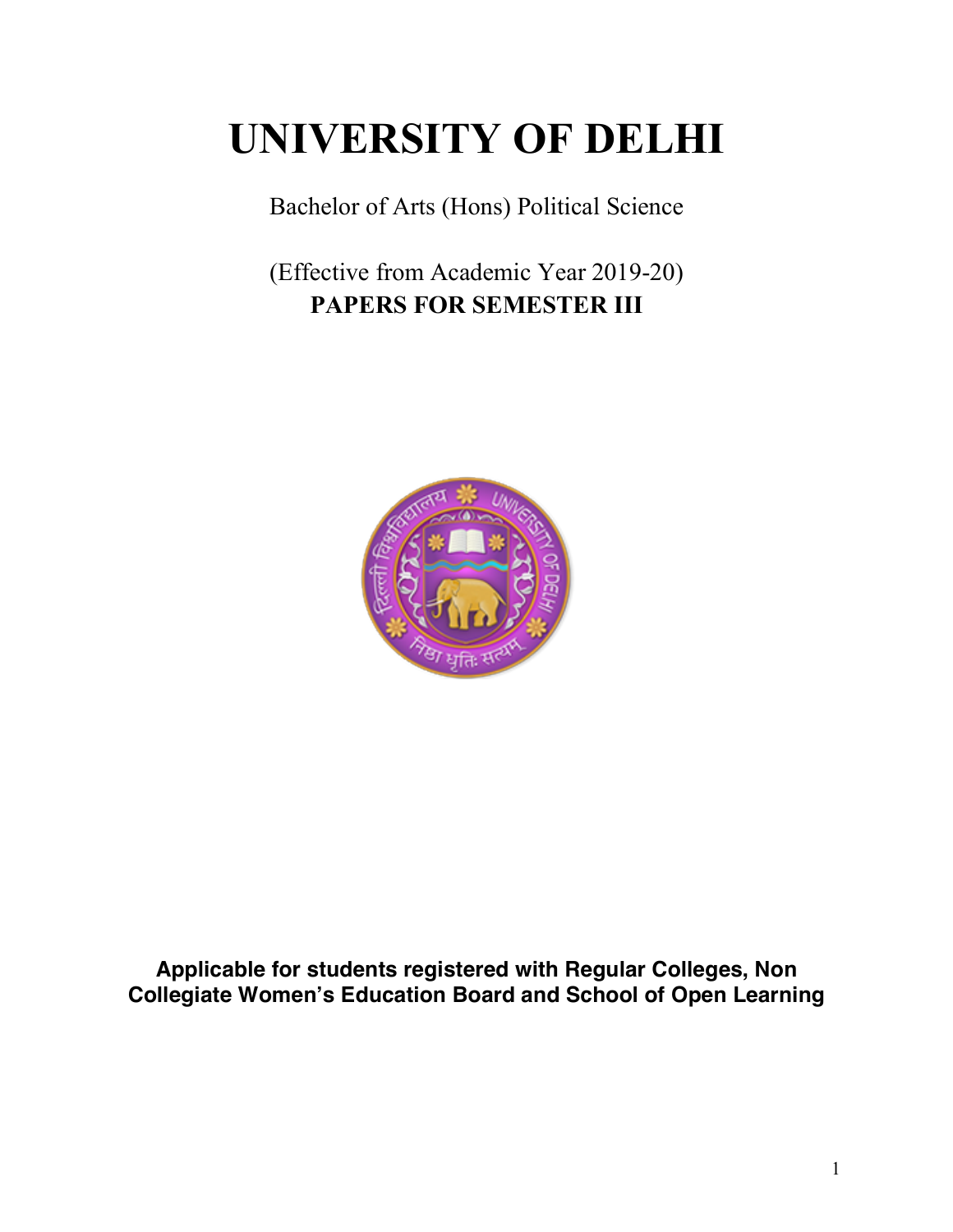# **List of Papers and Courses for Semester III**

# **A) Core Course**

- 3.1 Paper V Introduction to Comparative Government and Politics
- 3.2 Paper VI Perspectives on Public Administration
- 3.3 Paper VII Perspectives on International Relations and World History

### **B) Generic Elective (Interdisciplinary)**

- 1. Nationalism in India
- 2. Contemporary Political Economy
- 3. Women, Power and Politics
- 4. Gandhi and the Contemporary World
- 5. Understanding Ambedkar
- 6. Governance: Issues and Challenges
- 7. Politics of Globalization
- 8. United Nations and Global Conflicts

# **D) Ability Enhancement (AE Skill Based)**

- 1. Your Laws, Your Rights
- 2. Public Opinion and Survey Research
- 3. Legislative Practices and Procedures
- 4. Peace and Conflict Resolution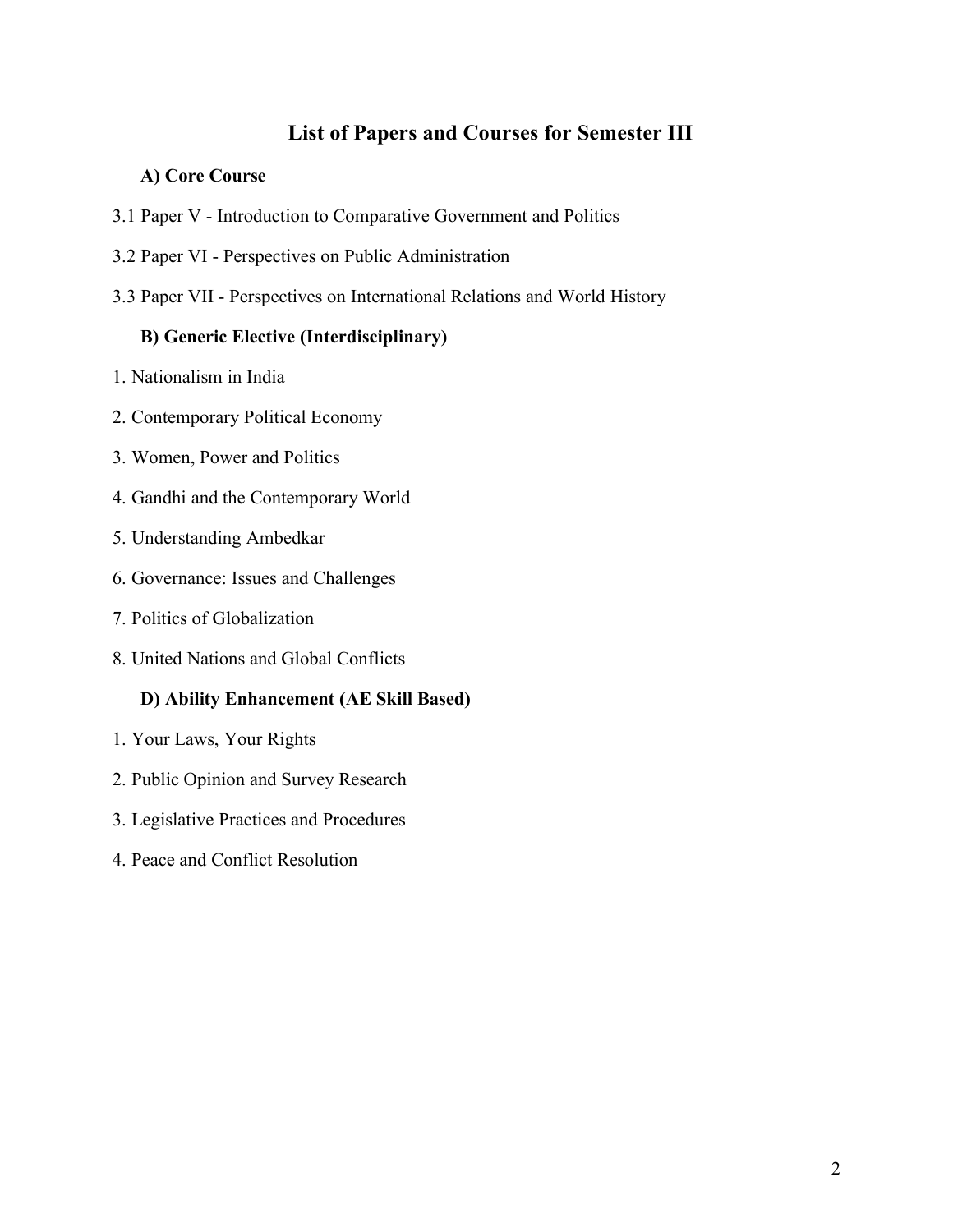# **Structure of Semester III**

| S.<br>NO.     | <b>PAPER</b>                                                 |                                               |  |  |  |
|---------------|--------------------------------------------------------------|-----------------------------------------------|--|--|--|
|               | <b>SEMESTER - III</b>                                        |                                               |  |  |  |
| 3.1           | Introduction to Comparative Government<br>and Politics       | Core Discipline - 5                           |  |  |  |
| 3.2           | Perspectives on Public Administration                        | Core Discipline - 6                           |  |  |  |
| 3.3           | Perspectives on International Relations and<br>World History | Core Discipline - 7                           |  |  |  |
| 3.4           | Any One of the Following                                     | Generic Elective - III<br>(Interdisciplinary) |  |  |  |
| $\mathbf{A}$  | Nationalism in India                                         |                                               |  |  |  |
| B             | <b>Contemporary Political Economy</b>                        |                                               |  |  |  |
| $\mathcal{C}$ | Women, Power and Politics                                    |                                               |  |  |  |
| D             | Gandhi and the Contemporary World                            |                                               |  |  |  |
| E             | <b>Understanding Ambedkar</b>                                |                                               |  |  |  |
| $\mathbf{F}$  | Governance: Issues and Challenges                            |                                               |  |  |  |
| G             | Politics of Globalization                                    |                                               |  |  |  |
| H             | United Nations and Global Conflicts                          |                                               |  |  |  |
| 3.5           | Any one of the following                                     | <b>Ability Enhancement - I (Skill Based)</b>  |  |  |  |
| $\mathbf{A}$  | Your Laws, Your Rights                                       |                                               |  |  |  |
| B             | Public Opinion and Survey Research                           |                                               |  |  |  |
| $\mathcal{C}$ | <b>Legislative Practices and Procedures</b>                  |                                               |  |  |  |
| D             | Peace and Conflict Resolution                                |                                               |  |  |  |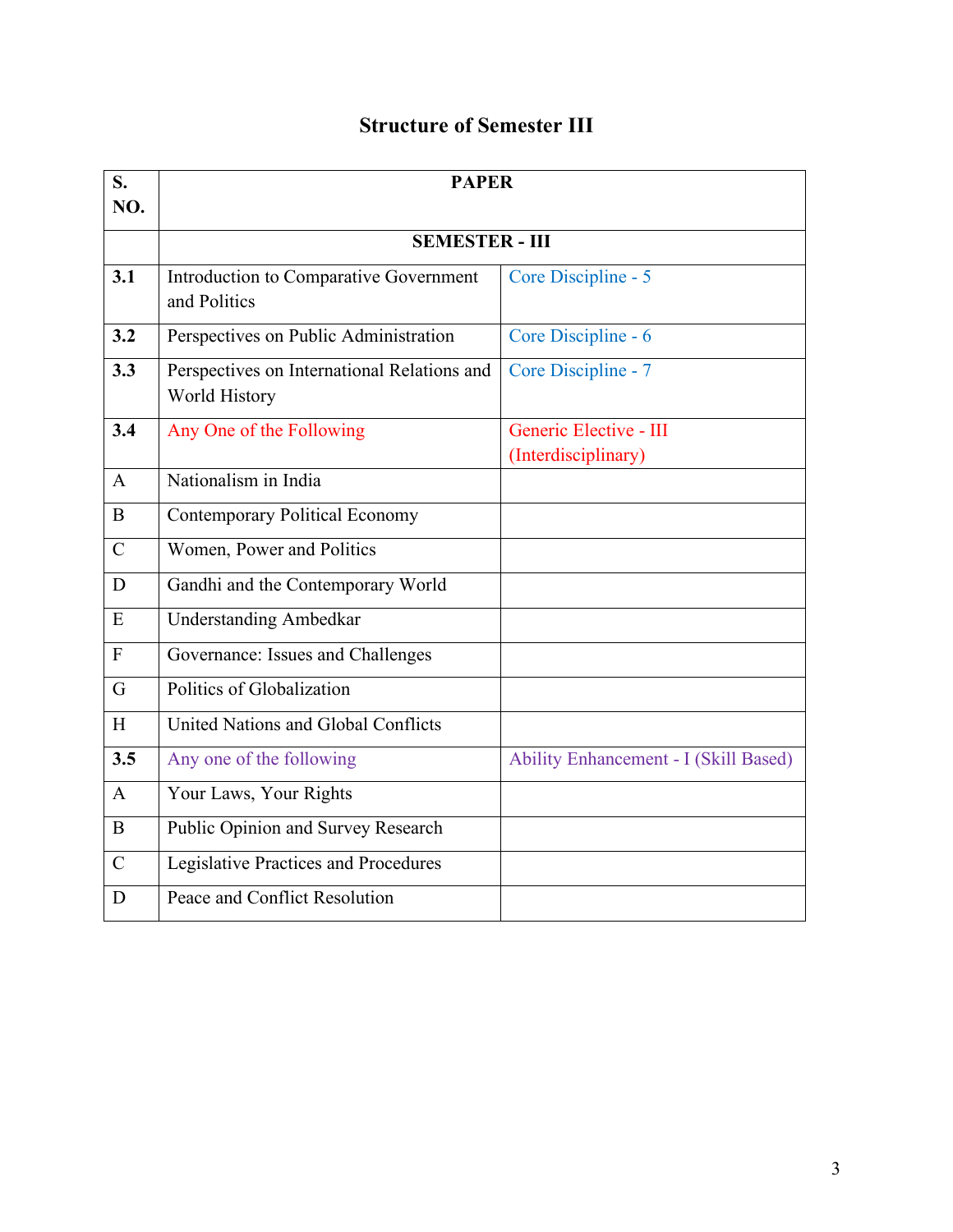# **Paper V - Introduction to Comparative Government and Politics (3.1) Core Course - (CC) Credit:6**

#### Course Objective

This course aims to familiarise students to basic concepts, methods and scope of comparative politics, different approaches their strengths and weaknesses. The objective is to provide deeper understanding of structures and functions of institutions in comparative perspective. The course will examine politics in a historical framework while engaging with various themes of comparative analysis in developed and developing countries. The historical context of modern state, constitutional development and their political economy could be understood with specific references; such as capitalism with reference to Britain, socialism with reference to China, colonialism and decolonization with reference to Brazil and Nigeria.

#### Course Learning Outcomes

This paper would enable student to understand the legacy of the discipline. Studying different political systems from different continents across the world will introduce students to a range of political regimes, culture and their political economy. Students will learn to delineate ways to understand how state relates to the economy and how culture shapes the political discourse in a particular context. It would enhance the ability of students to use analytical frame of gender, race, ethnicity and their intersectionality in comparative perspective. Students will develop reflective thinking and ability to ask relevant questions pertinent to the discipline and will also develop aptitude for research.

#### Unit 1

# **Understanding Comparative Politics (2 weeks lecture)**

a) Nature and scope

- b) Why Compare and Methods of Comparison
- c) Going beyond Eurocentrism

#### Unit 2

#### **Approaches to Studying Comparative Politics (2 weeks lecture)**

- a) Institutional Approach, System Approach, Structural Functional Approach
- b) Political Culture
- c) New Institutionalism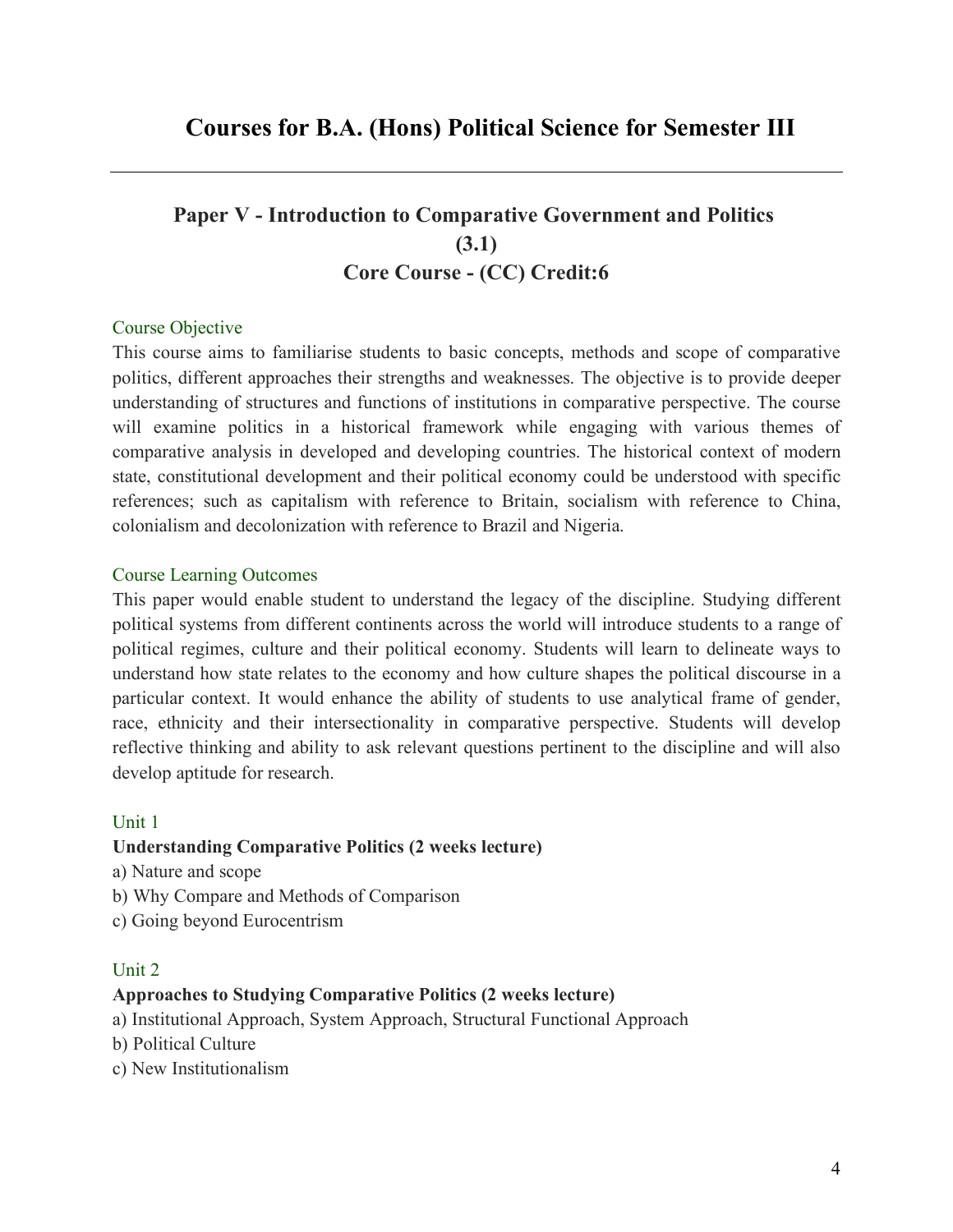# Unit 3

# **Historical context of modern government (16 lectures)**

a) Capitalism: meaning and development: globalization

b) Socialism: meaning, growth and development

c) Colonialism and decolonization: meaning, context, forms of colonialism; anticolonialism struggles and process of decolonization

# Unit 4

# **Themes for comparative analysis (18 lectures)**

A comparative study of constitutional developments and political economy in the following countries: Britain, Brazil, Nigeria and China.

# References

# **I. Understanding Comparative Politics (2 Weeks lectures)**

Landman, Todd. 2008. Issues and Methods in Comparative Politics (An Introduction). New York: Routledge.

J. Kopstein, and M. Lichbach, (eds), (2005) Comparative Politics: Interests, Identities, and Institutions in a Changing Global Order. Cambridge: Cambridge University Press, pp.1-5; 16-36; 253-290.

M. Mohanty, (1975) 'Comparative Political Theory and Third World Sensitivity', in Teaching Politics, Nos. 1 and 2, pp. 22-38

# **II. Approaches to Studying Comparative Politics:**

M. Pennington, (2009) 'Theory, Institutional and Comparative Politics', in J. Bara and M. Pennington (eds.) Comparative Politics: Explaining Democratic System. Sage Publications, New Delhi, pp. 13-40.

R. M. Howard, (2009) 'Culture in Comparative Political Analysis', in M. Lichback and A. Zuckerman, (eds.) Comparative Political: Rationality, Culture, and Structure. Cambridge: Cambridge University Press, pp. 134- 161.

G. Bingham Powell, Jr. Kaare Strom, Melanie Menion, Russell J. Dalton, "Political System: Environment and Interdependence", pp 27-33.

B. Rosamond, (2005) 'Political Culture', in B. Axford, et al. Politics, London: Routledge, pp. 57- 81.

# **II Historical context of modern government**

# **a. Capitalism:**

R. Suresh, (2010) Economy & Society -Evolution of Capitalism, New Delhi, Sage Publications, pp. 151-188; 235-268.

G. Ritzer, (2002) 'Globalization and Related Process I: Imperialism, Colonialism, Development, Westernization, Easternization', in Globalization: A Basic Text. London: Wiley-Blackwell, pp. 63-84.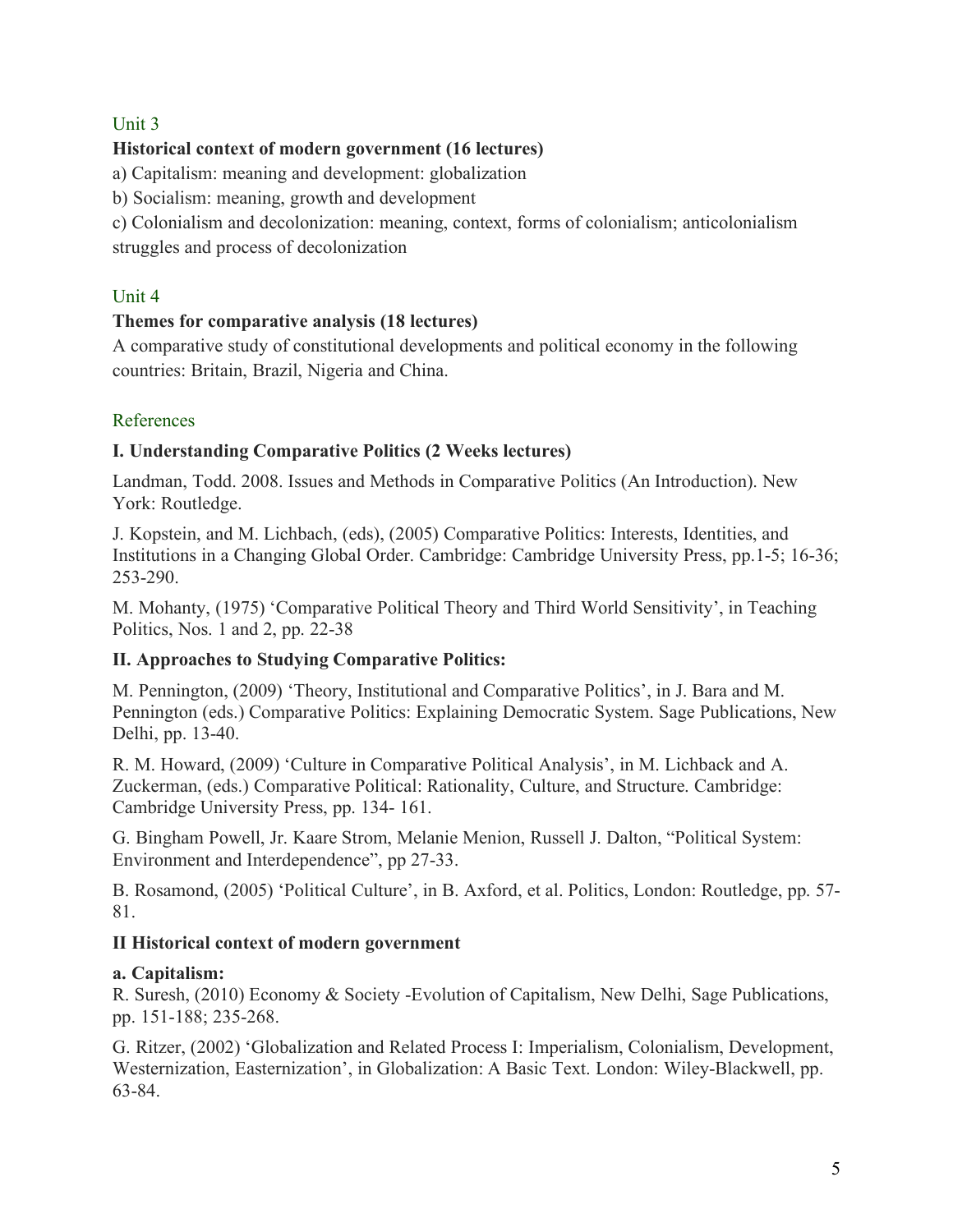# **b. Socialism:**

A. Brown, (2009) 'The Idea of Communism', in Rise and Fall of Communism, Harpercollins (ebook), pp. 1-25; 587-601.

J. McCormick, (2007) 'Communist and Post-Communist States', in Comparative Politics in Transition, United Kingdom: Wadsworth, pp. 195-209

#### **c. Colonialism, decolonization& postcolonial society:**

P. Duara, (2004) 'Introduction: The Decolonization of Asia and Africa in the Twentieth Century', in P. Duara, (ed), Decolonization: Perspective From Now and Then. London: Routledge, pp. 1-18.

J. Chiryankandath, (2008) 'Colonialism and Post-Colonial Development', in P. Burnell, et. al, Politics in the Developing World. New Delhi: Oxford University Press, pp. 31-52.

#### **IV. Themes for comparative analysis**

L. Barrington et. al (2010) Comparative Politics - Structures & Choices, Boston, Wadsworth, pp. 212-13; 71-76; 84-89.

M. Grant, (2009) 'United Kingdom Parliamentary System' in The UK Parliament. Edinburgh: Edinburgh University Press, pp. 24-43

J. McCormick, (2007) Comparative Politics in Transition, UK: Wadsworth, pp. 260-270 (China)

M. Kesselman, J. Krieger and William (2010), Introduction to Comparative Politics: Political Challenges and Changing Agendas, UK: Wadsworth. pp. 47-70 (Britain); 364- 388 (Nigeria); 625-648 (China); 415-440 (Brazil).

# Additional Resources:

# **Classic Readings**

Aristotle: 'Politics,' Benjamin Jowett, Batoche Books, The Clarendon Press, 1999

Karl Marx: Critique of Political Economy, Progress Publishers, Moscow, Translated: S.W. Ryazanskaya, 1859.

Aime Cesarie: 'Discourse on Colonialism', Translated by Joan Pinkham, New York: Monthly Review Press. 2000

# **Additional Readings**

#### **I. Understanding Comparative Politics (2 Weeks lectures)**

A. Roy, (2001) 'Comparative Method and Strategies of Comparison', in Punjab Journal of Politics. Vol. xxv (2), pp. 1-15.

J. Blondel, (1996) 'Then and Now: Comparative Politics', in Political Studies. Vol. 47 (1), pp. 152-160.

N. Chandhoke, (1996) 'Limits of Comparative Political Analysis ', in Economic and Political Weekly, Vol. 31 (4), January 27, pp.PE 2-PE2-PE8

# **II. Approaches to Studying Comparative Politics:**

P. Hall, Taylor and C. Rosemary, (1996) 'Political Science and the Three New Institutionalism', Political Studies. XLIV, pp. 936-957.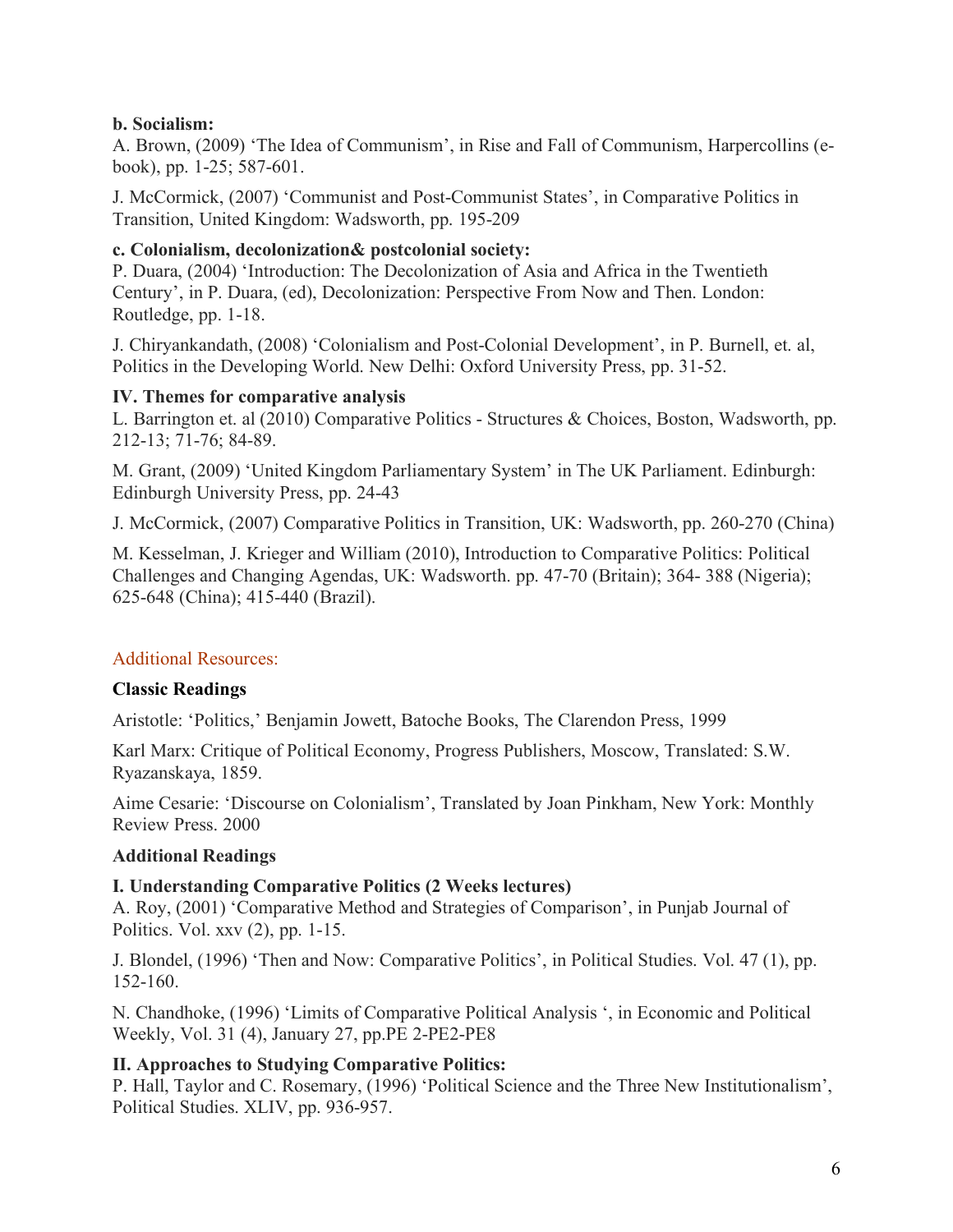L. Rakner, and R. Vicky, (2011) 'Institutional Perspectives', in P. Burnell, et .al. (eds.) Political in the Developing World. Oxford: Oxford University Press, pp. 53-70.

# **II Historical context of modern government**

# **a. Capitalism -Essential Readings:**

M. Dobb, (1950) 'Capitalism', in Studies in the Development of Capitalism. London: Routledge and Kegan Paul Ltd, pp. 1-32.

E. Wood, (2002) 'The Agrarian origin of Capitalism', in Origin of Capitalism: A Long View. London: Verso, pp. 91-95; 166-181.

A. Hoogvelt, (2002) 'History of Capitalism Expansion', in Globalization and Third World Politics. London: Palgrave, pp. 14-28.

# **b. Socialism- Essential Readings:**

R. Meek, (1957) 'The Definition of Socialism: A Comment', The Economic Journal. 67 (265), pp. 135-139

# **c. Colonialism, decolonization& postcolonial society:**

M. Mohanty, (1999) 'Colonialism and Discourse in India and China', Available at http://www.ignca.nic.in/ks 40033.html http, Accessed: 24.03.2011.

# **IV. Themes for comparative analysis (18 lectures)**

P. Rutland, (2007) 'Britain', in J. Kopstein and M. Lichbach. (eds.) Comparative Politics: Interest, Identities and Institutions in a Changing Global Order. Cambridge: Cambridge University Press, pp. 39-79.

| Unit                            | Course Learning                               | Teaching and Learning                               | <b>Assessment Method</b> |
|---------------------------------|-----------------------------------------------|-----------------------------------------------------|--------------------------|
|                                 | Outcome                                       | Activities                                          |                          |
| <b>I. Understanding</b>         | Learning what, why and Primarily theory class |                                                     | Assessment through       |
| Comparative                     | how to compare with an                        | with power point                                    | discussion on nature of  |
| <b>Politics</b>                 | objective to discern                          | presentations                                       | comparative politics and |
|                                 | Eurocentric bias                              |                                                     | eurocentricism           |
| <b>II.</b> Approaches to        | Let student understand                        | Theory classes with a                               | Power point presentation |
| <b>Studying</b>                 | the different approaches                      | focus on critical analysis by students on different |                          |
| Comparative                     | to study Comparative                          | of historical                                       | approaches and           |
| <b>Politics</b>                 | politics                                      | development of the field discussion in the class    |                          |
|                                 |                                               | of Comparative politics                             |                          |
| <b>III. Historical</b>          | Students will learn the                       | A comparative approach Students will be             |                          |
| context of modern emergence and |                                               | on different forms of                               | encouraged to prepare    |
| government                      | development different                         | government through a                                | project on capitalism,   |
|                                 | forms of government                           | discussion in class                                 | socialism and            |
|                                 |                                               |                                                     | colonialism by focusing  |
|                                 |                                               |                                                     | on some classics         |

# Teaching Learning Process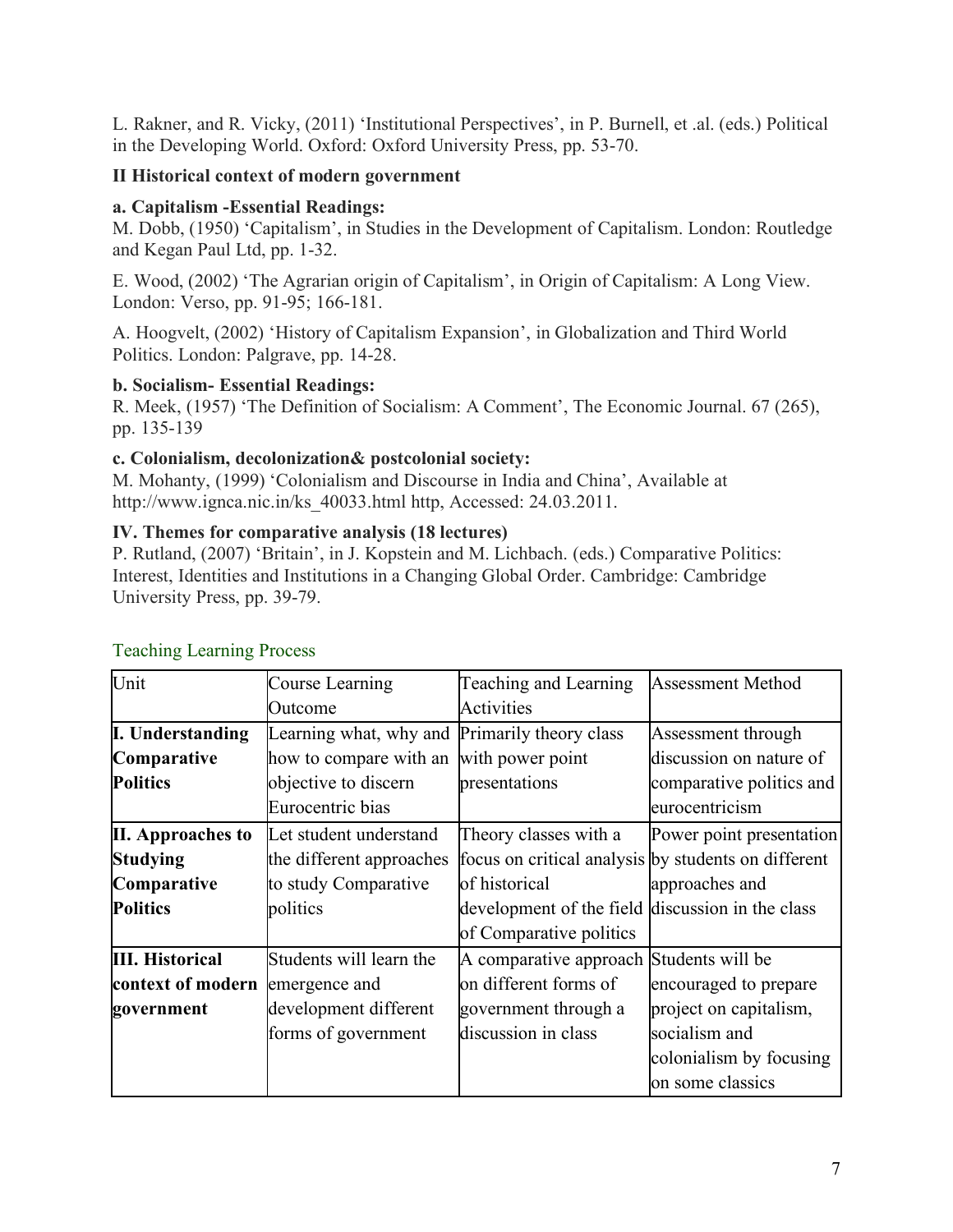| <b>IV.</b> Themes for | Student will study   | Theory class through                            | Students will be    |
|-----------------------|----------------------|-------------------------------------------------|---------------------|
| comparative           | through the examples | discussion on different                         | evaluated through a |
| analysis              | from the globe       | aspects of governance in comparative case study |                     |
|                       |                      | Britain, Brazil, Nigeria of countries           |                     |
|                       |                      | and China                                       |                     |

### Keywords

Eurocentricism, Cultural Approach, Brazil, Nigeria, India

# **Paper VI - Perspectives on Public Administration (3.2) Core Course - (CC) Credit:6**

#### Course Objective

The course introduces the discipline of public administration. This paper encompasses public administration in its historical context with an emphasis on the various classical and contemporary administrative theories. The course also explores some of the recent trends, including feminism and ecological conservation and how the call for greater democratization is restructuring public administration. The course will also attempt to provide the students a comprehensive understanding on contemporary administrative developments.

#### Course Learning Outcomes

- The student will be able to understand an overview of the discipline and how it is different from private administration.
- The student will be introduced to the evolution of the discipline, its changing contours through a study of the different theories, ranging from the classical, neo-classical and contemporary theories.
- The students will be better equipped to analyse processes of leadership and conflictmanagement that have become increasingly significant in contemporary administration.
- The student learns about major contemporary approaches in public administration.
- The student is specially made sensitive to the feminist perspective in Public administration.

#### Unit 1

#### **Public Administration as a Discipline [15 lectures]**

- a) Meaning, Dimensions and Significance of the Discipline
- b) Public and Private Administration
- c) Evolution of Public Administration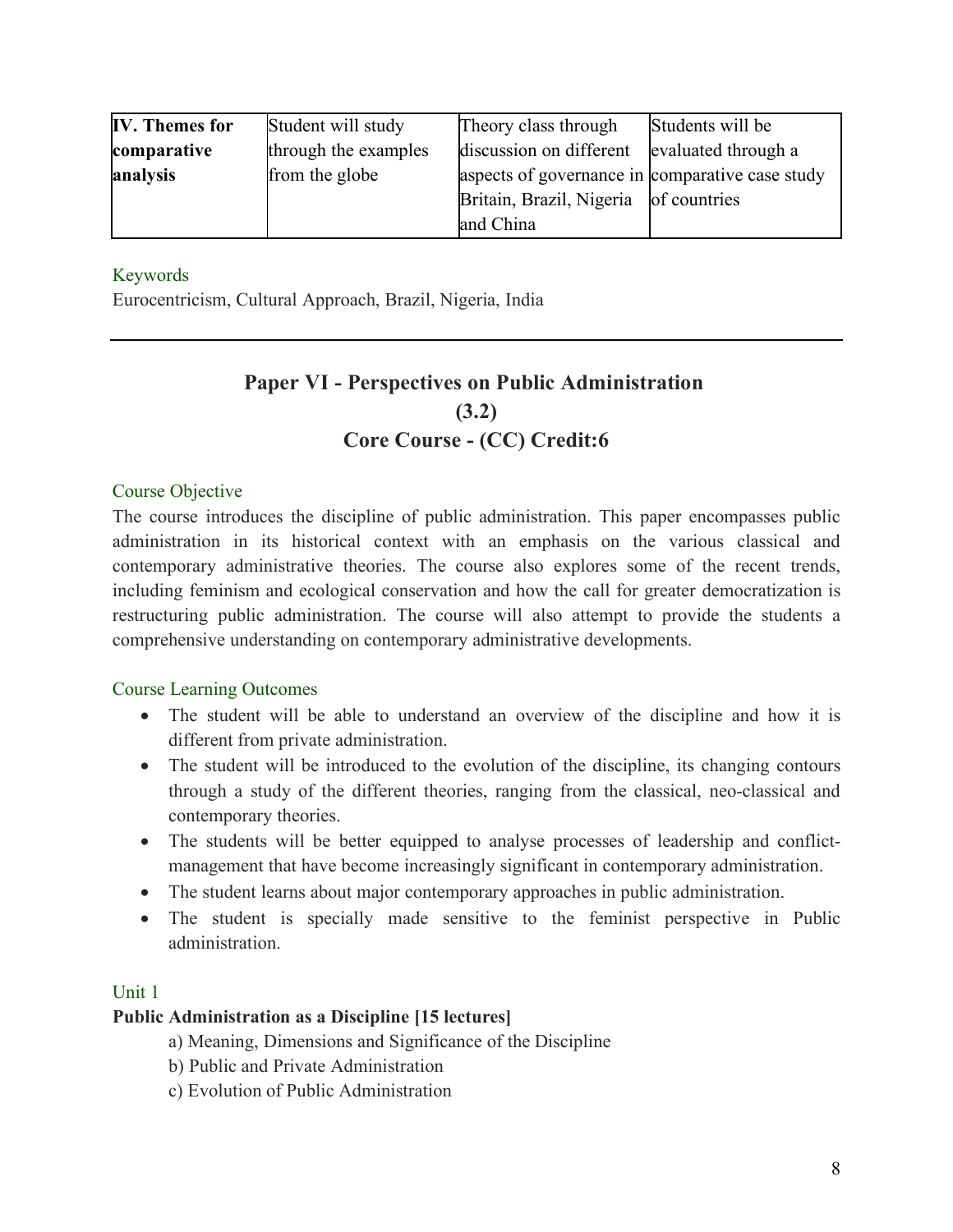# Unit 2

# **Theoretical Perspectives [25 lectures]**

# **a) Classical Theories**

i. Scientific Management (F.W. Taylor)

- ii. Administrative Management (Gullick, Urwick and Fayol)
- iii. Ideal-Type Bureaucracy (Max Weber)

# **b) Neo-Classical Theories**

i. Human Relations Theory (Elton Mayo)

ii. Rational Decision-Making (Herbert Simon)

# **c) Contemporary Theories**

i. Ecological Approach (Fred Riggs)

ii. Innovation and Entrepreneurship (Peter Drucker)

# Unit 3

# **Public Policy [10 lectures]**

a) Concept, relevance and approaches

b) Formulation, implementation and evaluation

# Unit 4

# **Major Approaches in Public Administration [20 lectures]**

a) Development Administration

b) New Public Administration

c) New Public Management

d) New Public Service Approach

e) Good Governance

f) Feminist Perspectives

# References

# **I. Public Administration as a Discipline**

a) Meaning, Dimensions and Significance of the Discipline.

Nicholas Henry, Public Administration and Public Affairs, Prentice Hall, 1999

D. Rosenbloom, R. Kravchuk. and R. Clerkin, (2009) Public Administration: Understanding Management, Politics and Law in Public Sector, 7th ed., New Delhi: McGraw Hill, pp. 1-40

W. Wilson, (2004) 'The Study of Administration', in B. Chakrabarty and M. Bhattacharya (eds), Administrative Change and Innovation: A Reader, New Delhi: Oxford University Press, pp. 85- 101

चक्रबर्ती, बिद्युत, प्रकाश चंद (2018), वैश्वीकृत दुनिया में लोक प्रशासन, सेज भाषा, नई दिल्ली

भट्टाचार्या, मोहित (2007) लोक प्रशासन के नए आयाम, जवाहर प्रकाशन, नई दिल्ली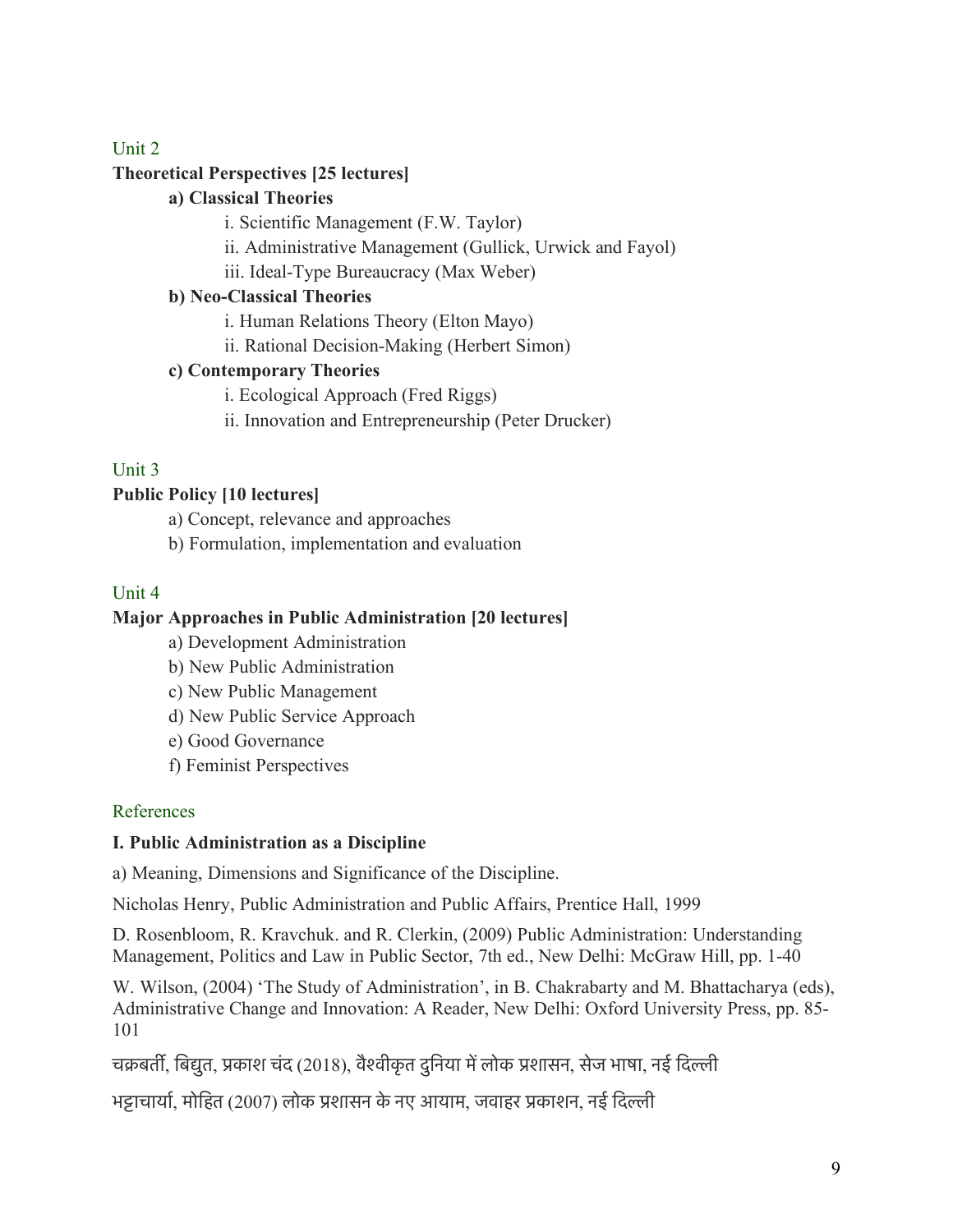सिन्हा, मनोज (2010) प्रशासन एवं लोकनीति, ओरियंट ब्लैकस्वान, नई दिल्ली

बासु, रुमकी (2012), लोक प्रशासन: संकल्प एवं सिद्धांत, जवाहर बुक सेंटर, दिल्ली

यादव, सुषमा (2016), लोक प्रशासन: सिद्धांत एवं व्यवहार, ओरियंट ब्लैकस्वान, नई दिल्ली

कटारिया, सुरेन्द्र (2015), प्रशासनिक सिद्धांत एवं प्रबंध, नैशनल पब्लिकेशन हाउस

महेश्वरी, श्री राम (2008), भारतीय प्रशासन, ओरियंट ब्लैकस्वान, नई दिल्ली

पद्म, रामचंद्रन, भारत में लोक प्रशासन, नैशनल बुक ट्रस्ट, नई दिल्ली

b) Public and Private Administration.

M. Bhattacharya, (2008) New Horizons of Public Administration, 5th Revised Edition. New Delhi: Jawahar Publishers, pp. 37-44.

G. Alhson, (1997) 'Public and Private Management', in J. Shafritz and A. Hyde (eds) Classics of Public Administration, 4th ed., Forth Worth: Hartcourt Brace, TX, pp. 510-529.

c) Evolution of Public Administration

N. Henry, Public Administration and Public Affairs, 12th edition. New Jersey: Pearson,2013

M. Bhattacharya, Restructuring Public Administration: A New Look, New Delhi: Jawahar Publishers, 2012

P. Dunleavy and C. Hood, "From Old Public Administration to New Public Management", Public Money and Management, Vol. XIV No-3, 1994

M. Bhattacharya, New Horizons of Public Administration, New Delhi: Jawahar Publishers, 2011

# **II. Theoretical Perspectives**

Scientific Management

D. Gvishiani, Organisation and Management, Moscow: Progress Publishers, 1972

F. Taylor, 'Scientific Management', in J. Shafritz, and A. Hyde, (eds.) Classics of Public Administration, 5th Edition. Belmont: Wadsworth, 2004

P. Mouzelis, 'The Ideal Type of Bureaucracy' in B. Chakrabarty, and M. Bhattacharya (eds), Public Administration: A Reader, New Delhi: Oxford University Press, 2003

Administrative Management

D. Ravindra Prasad, Y. Pardhasaradhi, V. S. Prasad and P. Satyrnarayana (eds), Administrative Thinkers, Sterling Publishers, 2010

E. J. Ferreira, A. W. Erasmus and D. Groenewald, Administrative Management, Juta Academics, 2010

Ideal Type-Bureaucracy

M. Weber, 'Bureaucracy', in C. Mills, and H. Gerth, From Max Weber: Essays in Sociology. Oxford: Oxford University Press, 1946

Warren G. Bennis, Beyond Bureaucracy, Mc Graw Hill, 1973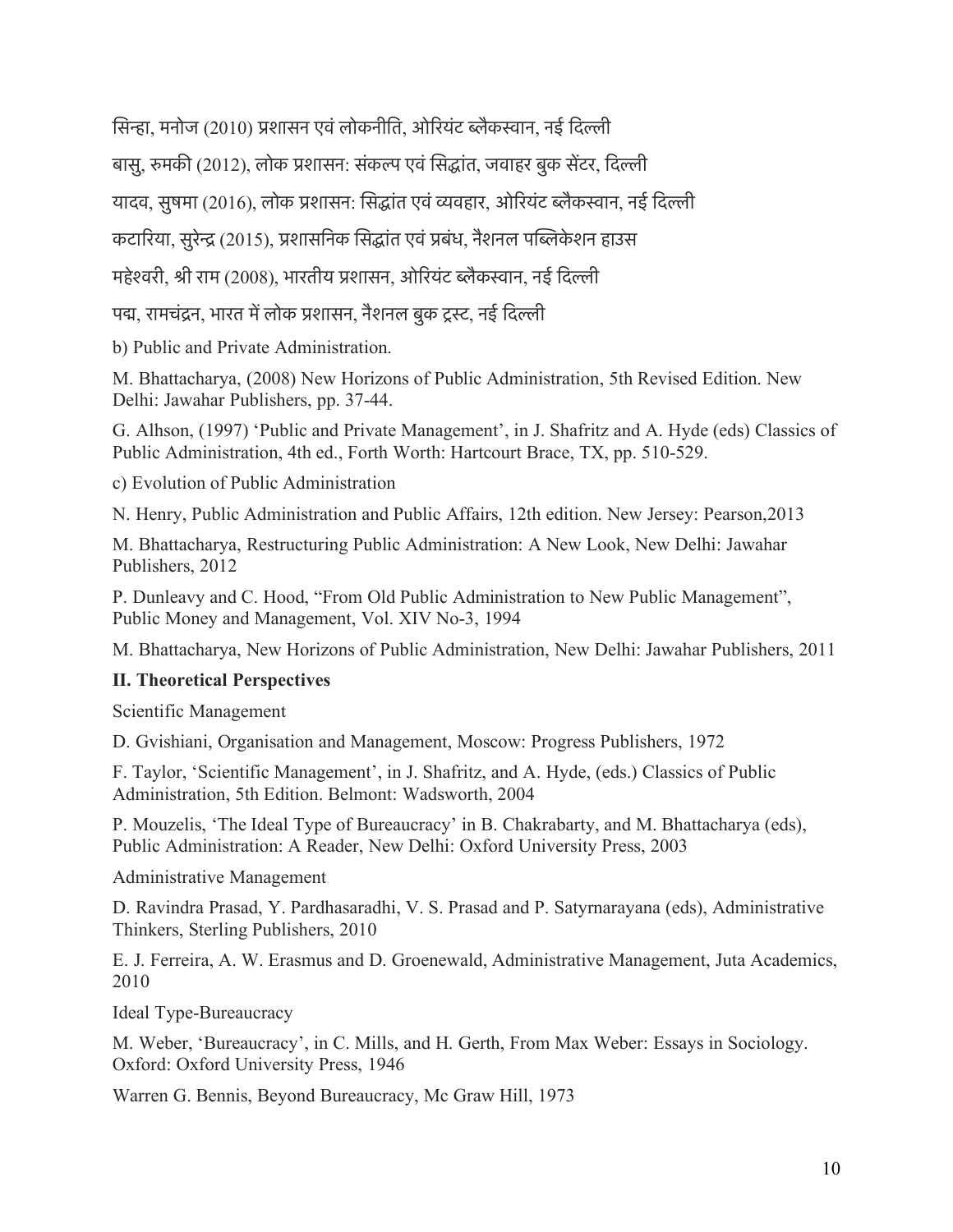Human Relations Theory

D. Gvishiani, Organisation and Management, Moscow: Progress Publishers, 1972

B. Miner, 'Elton Mayo and Hawthrone', in Organisational Behaviour 3: Historical Origins and the Future. New York: M.E. Sharpe, 2006

Rational-Decision Making

S. Maheshwari, Administrative Thinkers, New Delhi: Macmillan, 2009

Fredrickson and Smith, 'Decision Theory', in The Public Administration Theory Primer. Cambridge: Westview Press, 2003

Ecological approach

R. Arora, 'Riggs' Administrative Ecology' in B. Chakrabarty and M. Bhattacharya (eds) Public Administration: A reader, New Delhi, Oxford University Press, 2003

A. Singh, Public Administration: Roots and Wings. New Delhi: Galgotia Publishing Company, 2002

F. Riggs, Administration in Developing Countries: The Theory of Prismatic Society. Boston: Houghton Miffin,1964

Innovation and Entrepreneurship

Peter F. Drucker, Innovation and Entrepreneurship, London: Harper Collins,1999

Peter F. Drucker, The Practice of Management, London: Harper Collins, 2006

# **III. Public Policy**

Concept, Relevance and Approaches

T. Dye, (1984) Understanding Public Policy, 5th Edition. New Jersey: Prentice Hall, pp. 1-44

Xun Wu, M. Ramesh, Michael Howlett and Scott Fritzen, The Public Policy Primer: Managing the Policy Process, Rutledge, 2010

Mary Jo Hatch and Ann L. Cunliffe Organisation Theory: Modern, Symbolic and Postmodern Perspectives, Oxford University Press, 2006

Michael Howlett, Designing Public Policies: Principles and Instruments, Routledge, 2011

The Oxford Handbook of Public Policy, Oxford University Press, 2006

Formulation, implementation and evaluation

Prabir Kumar De, Public Policy and Systems, Pearson Education, 2012

R.V. Vaidyanatha Ayyar, Public Policy Making in India, Pearson, 2009

Surendra Munshi and Biju Paul Abraham (eds) Good Governance, Democratic Societies and Globalisation, Sage Publishers, 2004

# **IV. Major Approaches in Public Administration**

a) Development administration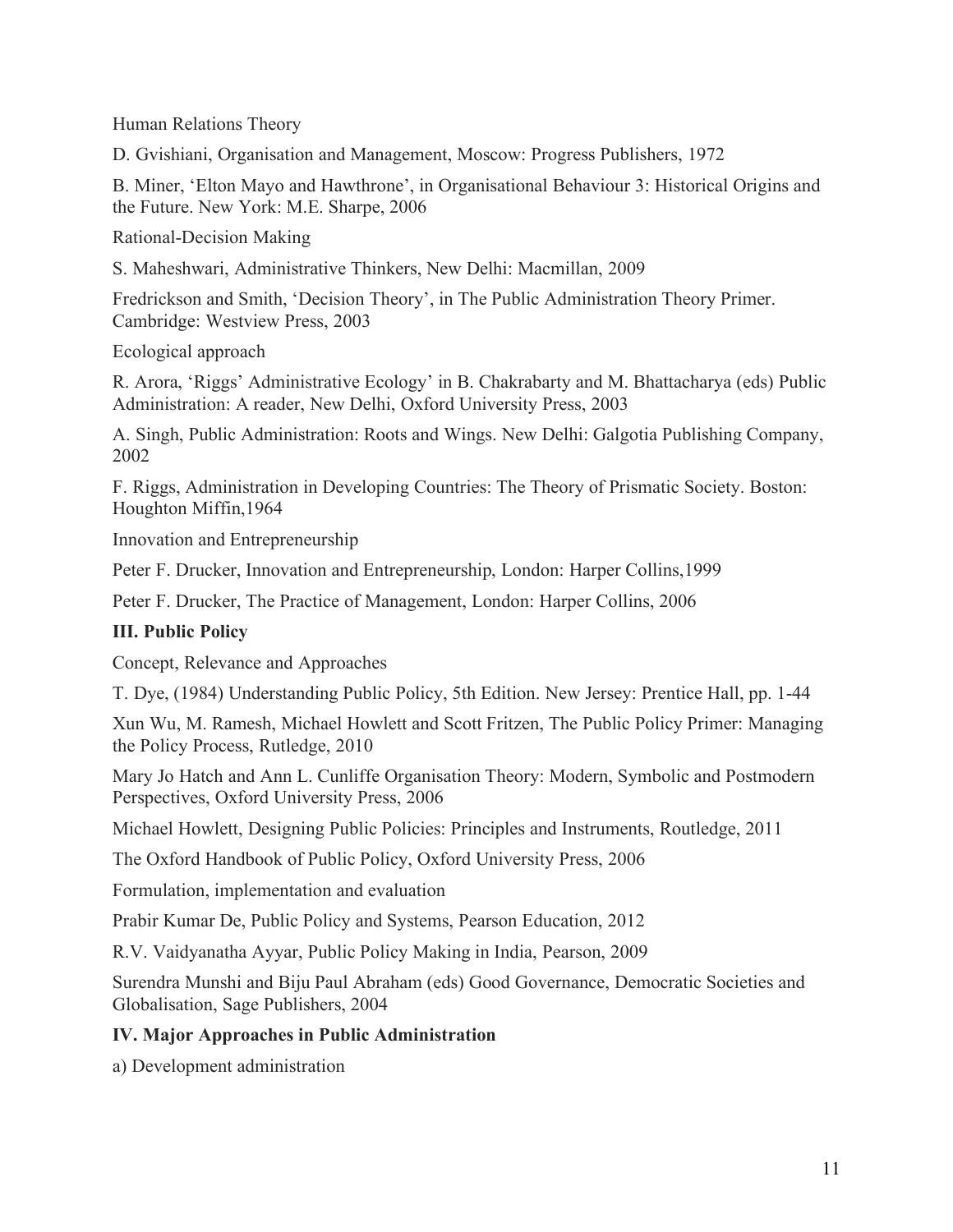M. Bhattacharya, Social Theory, Development Administration and Development Ethics, New Delhi: Jawahar Publishers, 2006, Chapter 2 and 4.

F. Riggs, The Ecology of Public Administration, Part 3, New Delhi: Asia Publishing House, 1961

चक्रबर्ती, बिद्युत, प्रकाश चंद (2018), भारतीय प्रशासन, सेज भाषा, नई दिल्ली

b) New Public Administration

M. Bhattacharya, Public Administration: Issues and Perspectives, New Delhi: Jawahar Publishers, 2012

H. Frederickson, 'Toward a New Public Administration', in J. Shafritz, & A. Hyde, (eds.) Classics of Public Administration, 5th Edition, Belmont: Wadsworth, 2004

c) New Public Management

U. Medury, Public administration in the Globalization Era, New Delhi: Orient BlackSwan, 2010

A. Gray, and B. Jenkins, 'From Public Administration to Public Management' in E. Otenyo and N. Lind, (eds.) Comparative Public Administration: The Essential Readings. Oxford University Press, 1997

C. Hood, 'A Public Management for All Seasons', in J. Shafritz, & A. Hyde, (eds.) Classics of Public Administration, 5th Edition, Belmont: Wadsworth, 2004

d) New Public Service Approach

R.B. Denhart & J.V. Denhart "The New Public Service: Serving Rather Than Steering", in Public Administration Review, Volume 60, No. 6, November-December 2000

e) Good Governance

A. Leftwich, 'Governance in the State and the Politics of Development', in Development and Change. Vol. 25,1994

M. Bhattacharya, 'Contextualizing Governance and Development' in B. Chakrabarty and M. Bhattacharya, (eds.) The Governance Discourse. New Delhi: Oxford University Press,1998

B. Chakrabarty, Reinventing Public Administration: The India Experience. New Delhi: Orient Longman, 2007

U. Medury, Public administration in the Globalisation Era, New Delhi: Orient Black Swan, 2010

f) Feminist Perspective

Camila Stivers, Gender Images in Public Administration, California: Sage Publishers, 2002

Radha Kumar, The History of Doing, New Delhi: Kali for Women, 1998

Sylvia Walby, Theorising Patriarchy, Oxford, Basil Blackwell, 1997

Amy. S. Wharton, The Sociology Oo Gender, West Sussex: Blackwell-Wiley Publishers, 2012

Nivedita Menon [ed.], Gender and Politics, Delhi: Oxford University Press, 1999

Simone De Beauvoir, The Second Sex, London: Picador, 1988

Alison Jaggar, Feminist Politics and Human Nature, Brighton: Harvester Press,1983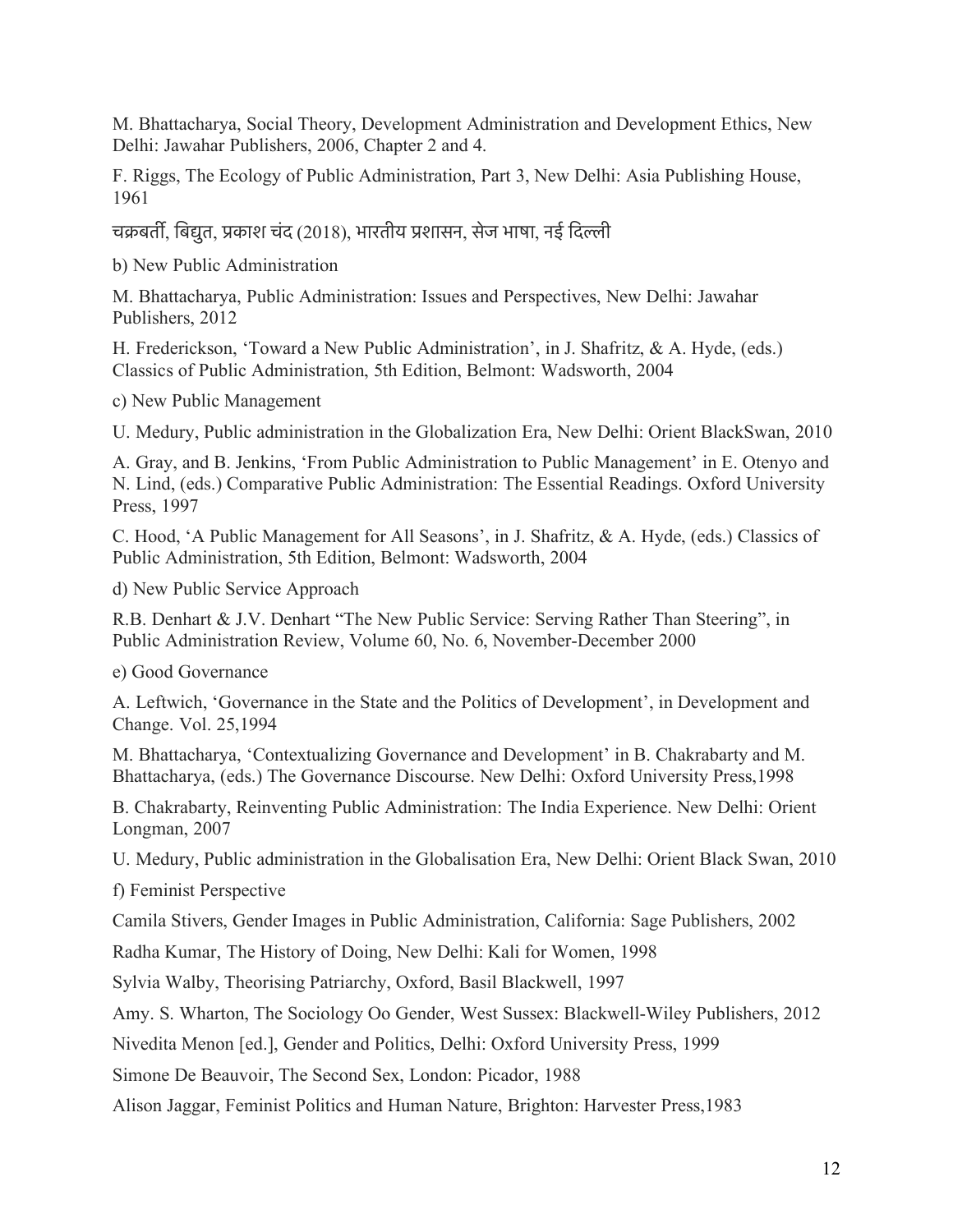Maxine Molyneux and Shahra Razavi, Gender, Justice, Development and Rights, Oxford: Oxford University Press, 2002

#### Teaching Learning Process

The course titled, Paper VI - Perspectives on Public Administration, in Programme (CBCS) B.A. (Hons.) Political Science aims to adept students in Public Administration by engaging them in classroom lectures using Experiental Learning (EL) Perspective. It prioritises and emphasises on student's passion and cognition. It opts for pragmatism in teaching and integrates theory and practice. Students are encouraged to interact in the classroom by critically engaging with the thinkers taught to them and relate it to complex everyday worlds to understand the continuity and change in the discourse. In this programme apart from classroom lecture delivery the different mediums adapted to transfer the knowledge includes Power Point presentations, use of audiovisual resources such as screening of movie/documentary. Additionally, the weekly seminars held in Department fosters an opportunity for students to participate in discussions on arrays of issues.

#### Assessment Methods

Aiming to break the monotony of a single assessment method, this course uses varieties of assessment tools. The preferred option to evaluate the large scale of students is written semester examination and internal examination. Apart from that, this course also assesses students on the basis of their engagement in the quiz session, debate session done after completion of every unit. For some units, students are also required to submit a term paper/ article.

#### Keywords

Public Administration, Private Administration, Scientific management, Bureaucracy, Public Policy, Good Governance

# **Paper VII- Perspectives on International Relations and World History (3.3) Core Course - (CC) Credit:6**

#### Course Objective

This paper seeks to equip students with the basic intellectual tools for understanding International Relations. It introduces students to some of the most important theoretical approaches for studying international relations. The course begins by historically contextualizing the evolution of the international state system before discussing the agent-structure problem through the levels-of-analysis approach. After having set the parameters of the debate, students are introduced to different theories in International Relations. It provides a fairly comprehensive overview of the major political developments and events starting from the twentieth century.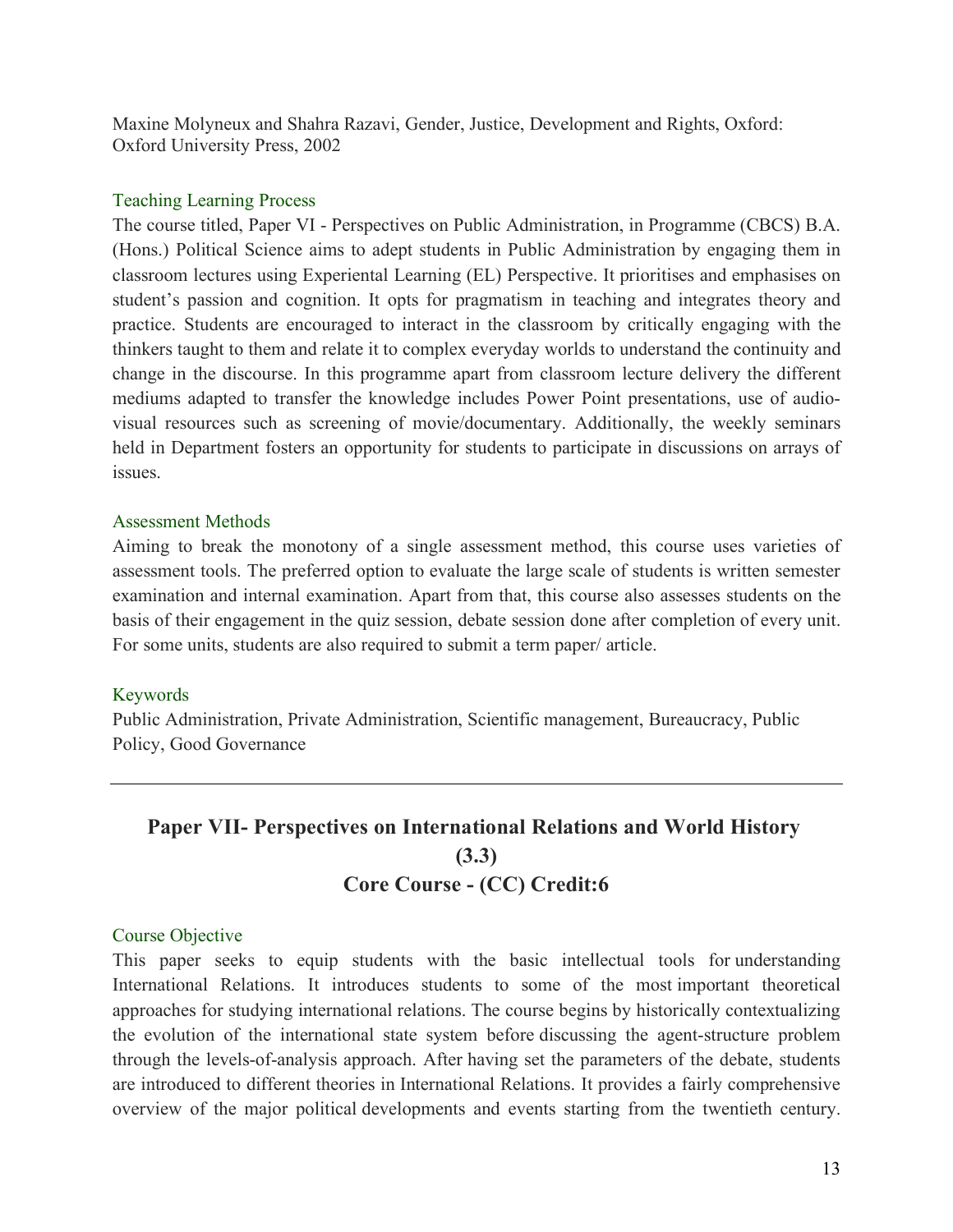Students are expected to learn about the key milestones in world history and equip them with the tools to understand and analyze the same from different perspectives. A key objective of the course is to make students aware of the implicit Euro - centricism of International Relations by highlighting certain specific perspectives from the Global South.

# Course Learning Outcomes

- The students will have a comprehensive understanding of both historical processes and contemporary practices in International Relations.
- Major theoretical perspectives will broaden the critical insight and inculcate among students the significance and rigor of the study of international relations.
- The paper will go beyond eurocentrism in international relations and reflect on the global South perspectives.
- It will evolve analytical skills to further explore both theoretical and actual key milestones in international relations.

# Unit 1

# **Studying International Relations (15 Lectures)**

- a. How do you understand International Relations: Levels of Analysis (3 lectures)
- b. History of IR: Emergence of the International State System (2 Lectures)
- c. Pre-Westphalia and Westphalia (5 lectures)
- d. Post-Westphalia (5 lectures)

# Unit 2

# **Theoretical Perspectives (25 Lectures)**

- a. Classical Realism & Neo-Realism (6 lectures)
- b. Liberalism & Neoliberalism (5 lectures)
- c. Marxist Approaches (5 lectures)
- d. Feminist Perspectives (4 lectures)
- e. Eurocentricism and Perspectives from the Global South (5 Lectures)

# Unit 3

# **An Overview of Twentieth Century IR History (20 Lectures)**

- a. World War I: Causes and Consequences (1 Lecture)
- b. Significance of the Bolshevik Revolution (1 Lecture)
- c. Rise of Fascism / Nazism (2 Lectures)
- d. World War II: Causes and Consequences (3 Lectures)
- e. Cold War: Different Phases (4 Lectures)
- f. Emergence of the Third World (3 Lectures)
- g. Collapse of the USSR and the End of the Cold War (2 Lectures)
- h. Post-Cold War Developments and Emergence of Other Power Centers of Power (4 Lectures)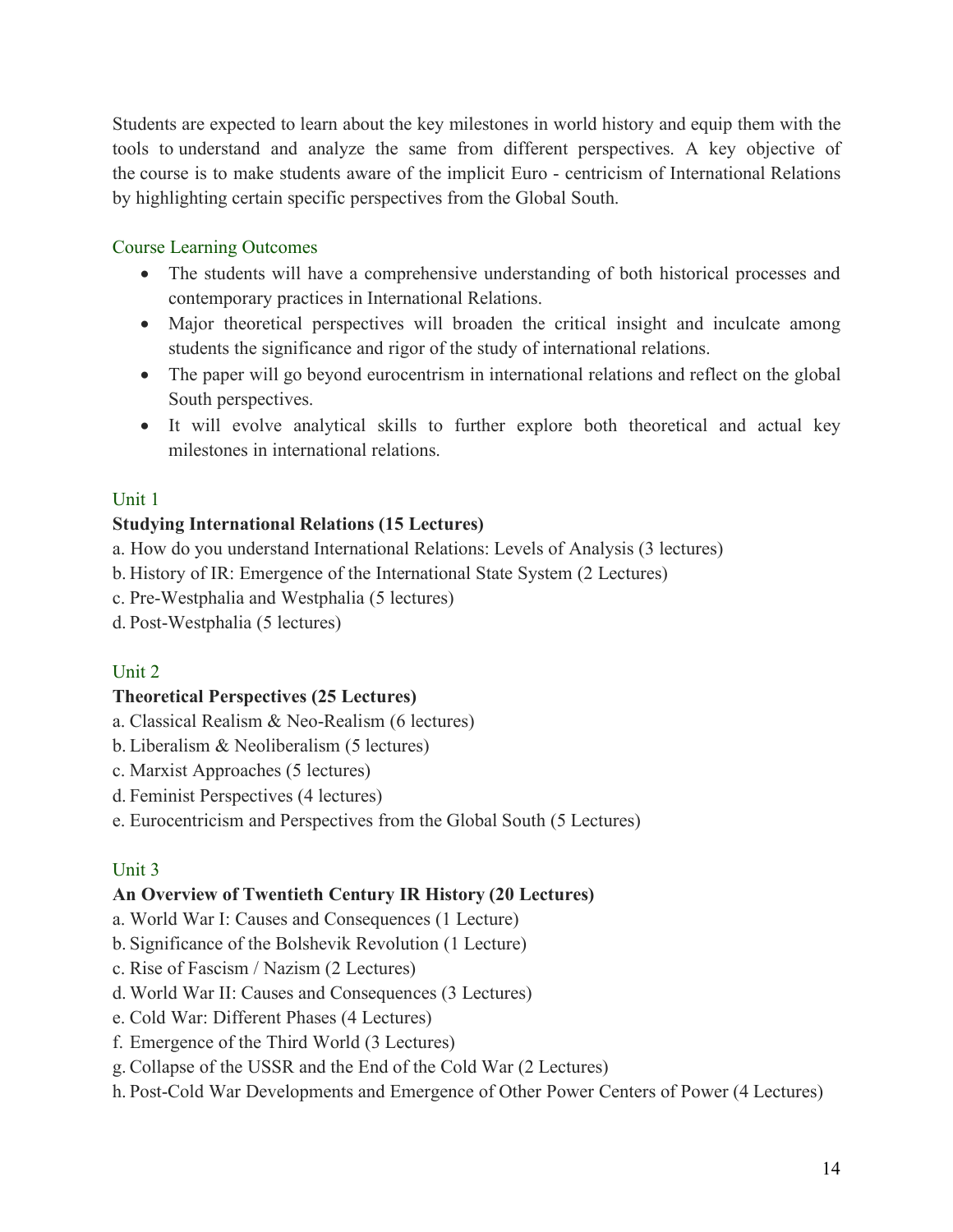# References

# **A. Studying International Relations**

M. Nicholson, (2002) International Relations: A Concise Introduction, New York: Palgrave, pp. 1-4.

R. Jackson and G. Sorensen, (2007) Introduction to International Relations: Theories and Approches, 3rd Edition, Oxford: Oxford University Press, pp. 2-7.

S. Joshua. Goldstein and J. Pevehouse, (2007) International Relations, New York: Pearson Longman, 2007, pp. 29-35.

C. Brown and K. Ainley, (2009) Understanding International Relations, Basingstoke: Palgrave, pp. 1-16.

R. Mansbach and K. Taylor, (2012) Introduction to Global Politics, New York: Routledge, pp. 33-68.

K. Mingst, (2011) Essentials of International Relations, New York: W.W. Nortan and Company, pp. 16-63.

P. Viotti and M. Kauppi, (2007) International Relations and World Politics: Security, Economy, Identity, Pearson Education, pp. 40-85.

J. Singer, (1961) 'The International System: Theoretical Essays', World Politics, Vol. 14(1), pp. 77-92.

B. Buzan, (1995) 'The Level of Analysis Problem in International Relations Reconsidered,' in K. Booth and S. Smith, (eds), International Relations Theory Today, Pennsylvania: The Pennsylvania State University Press, pp. 198-216.

# **B. Theoretical Perspectives**

E.H. Carr, (1981) The Twenty Years Crisis, 1919-1939: An Introduction to the Study of International Relations, London: Macmillan, pp. 63-94.

H. Morgenthau, (2007) 'Six Principles of Political Realism', in R. Art and R. Jervis, International Politics, 8th Edition, New York: Pearson Longman, pp. 7-14.

T. Dunne and B. Scmidt, (2008) 'Realism', in J. Baylis and S. Smith (eds), The Globalization of World Politics: An Introduction to International Relations, New York: Oxford University Press, pp. 90-107.

K. Waltz, (2007) 'The Anarchic Structure of World Politics', in R. Art and R. Jervis, International Politics, 8th Edition, New York: Pearson Longman, pp. 29-49.

T. Dunne, (2008) 'Liberalism', in J. Baylis and S. Smith (eds.), The Globalization of World Politics: An Introduction to International Relations, New York: Oxford University Press, pp. 108-123.

R. Keohane and J. Nye, (2000) 'Transgovernmental Relations and the International Organization', in M. Smith and R. Little (eds.), Perspectives on World Politics, New York: Routledge, pp. 229-241.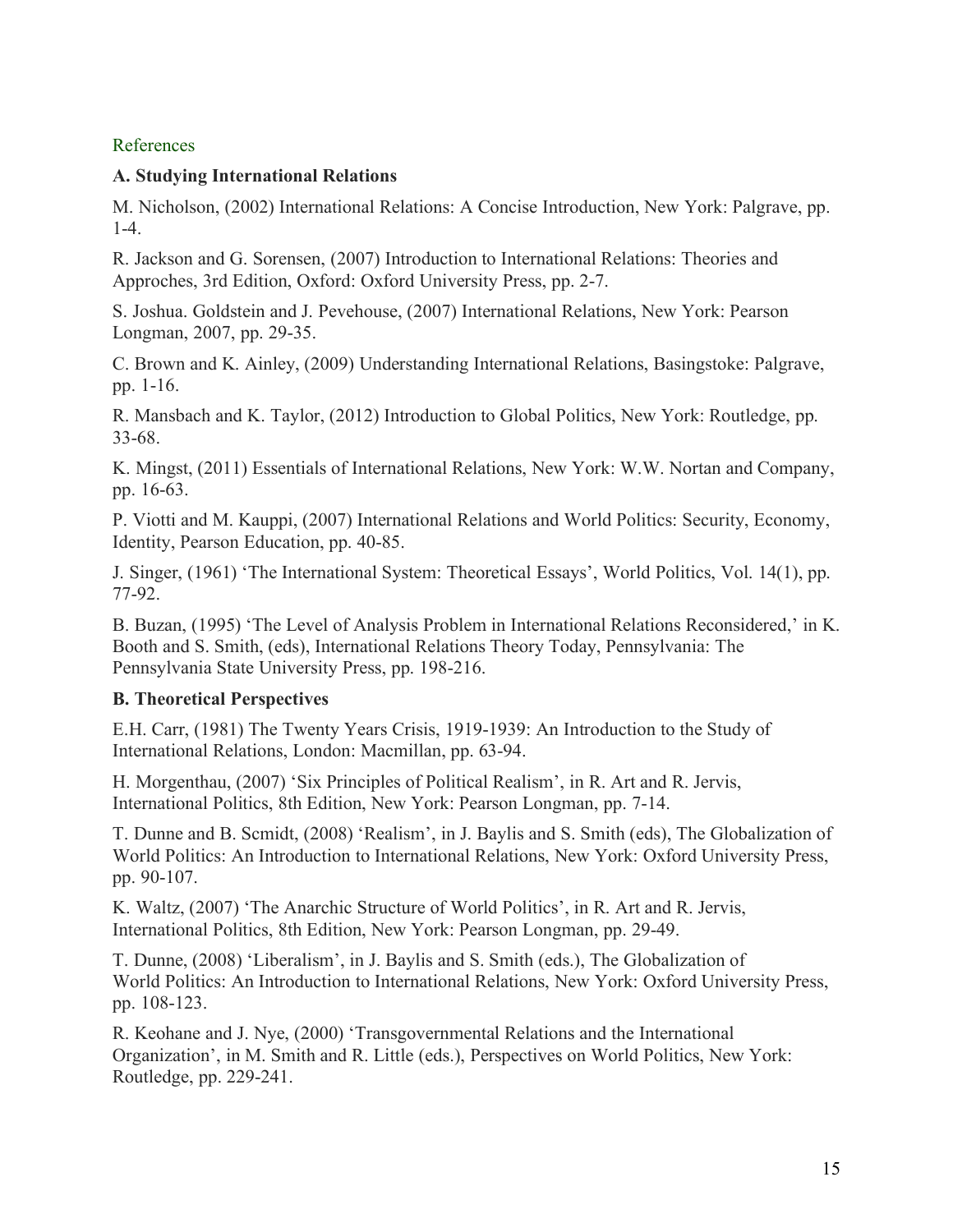I. Wallerstein, (2000) 'The Rise and Future Demise of World Capitalist System: Concepts for Comparative Analysis', in Michael Smith and Richard Little (eds), Perspectives on World Politics, New York: Routledge, pp. 305-317.

S. Hobden and R. Jones, (2008) 'Marxist Theories of International Relations' in J. Baylis and S. Smith (eds), The Globalization of World Politics: An Introduction to International Relations, New York: Oxford University Press, pp. 142-149; 155-158.

J. Goldstein and J. Pevehouse, (2007) International Relations, New York: Pearson Longman, pp. 494-496; 500-503.

J. Tickner, (2007) 'A Critique of Morgenthau's Principles of Political Realism', in R. Art and R. Jervis, International Politics, 8th Edition, New York: Pearson Longman, pp. 15-28.

F. Halliday, (1994) Rethinking International Relations, London: Macmillan, pp. 147- 166.

A. Acharya and B. Buzan, (2007) 'Why Is There No Non- Western IR Theory: Reflections on and From Asia', International Relations of The Asia- Pacific, Vol 7(3), pp. 285-286.

T. Kayaoglu, (2010) 'Westphalian Eurocentrism in I R Theory', in International Studies Review, Vol. 12(2), pp. 193-217.

# **C. An Overview of Twentieth Century IR History**

Hobsbawm, E. (1995) Age of Extreme: The Short Twentieth Century, 1914—1991. London: Abacus, pp. 22-35; pp. 54-78; pp. 108-141.

Carr, E.H. (2004) International Relations between the Two World Wars: 1919-1939. New York: Palgrave, pp. 197-231 and 258-278.

Taylor, A.J.P. (1961) The Origins of the Second World War. Harmondsworth: Penguin, pp.29- 65.

Carrtuthers, S.L. (2005) 'International History, 1900-1945' in Baylis, J. and Smith, S. (eds.) (2008) The Globalization of World Politics. An Introduction to International Relations. 4th edn. Oxford: Oxford University Press, pp. 76-84.

Calvocoressi, P. (2001) World Politics: 1945—2000. Essex: Pearson, pp. 3-91.

Scott, L. (2005) 'International History, 1945-1990' in Baylis, J. and Smith, S. (eds.) (2008) The Globalization of World Politics. An Introduction to International Relations. 4th edn. Oxford: Oxford University Press, pp. 93-101.

Hobsbawm, E. (1995) Age of Extreme: The Short Twentieth Century, 1914—1991. London: Abacus, pp. 207-222; pp. 225-226.

Scott, L. (2005) 'International History, 1945-1990' in Baylis, J. and Smith, S. (eds.) (2008) The Globalization of World Politics. An Introduction to International Relations. 4th edn. Oxford: Oxford University Press, pp. 93-101.

# Additional Resources:

# **Classic Readings**

Hans J. Morgenthau (1948), Politics among Nations, 8th edition, revisedby K Thompson and D. Clinton, New York, McGraw Hill, 2006.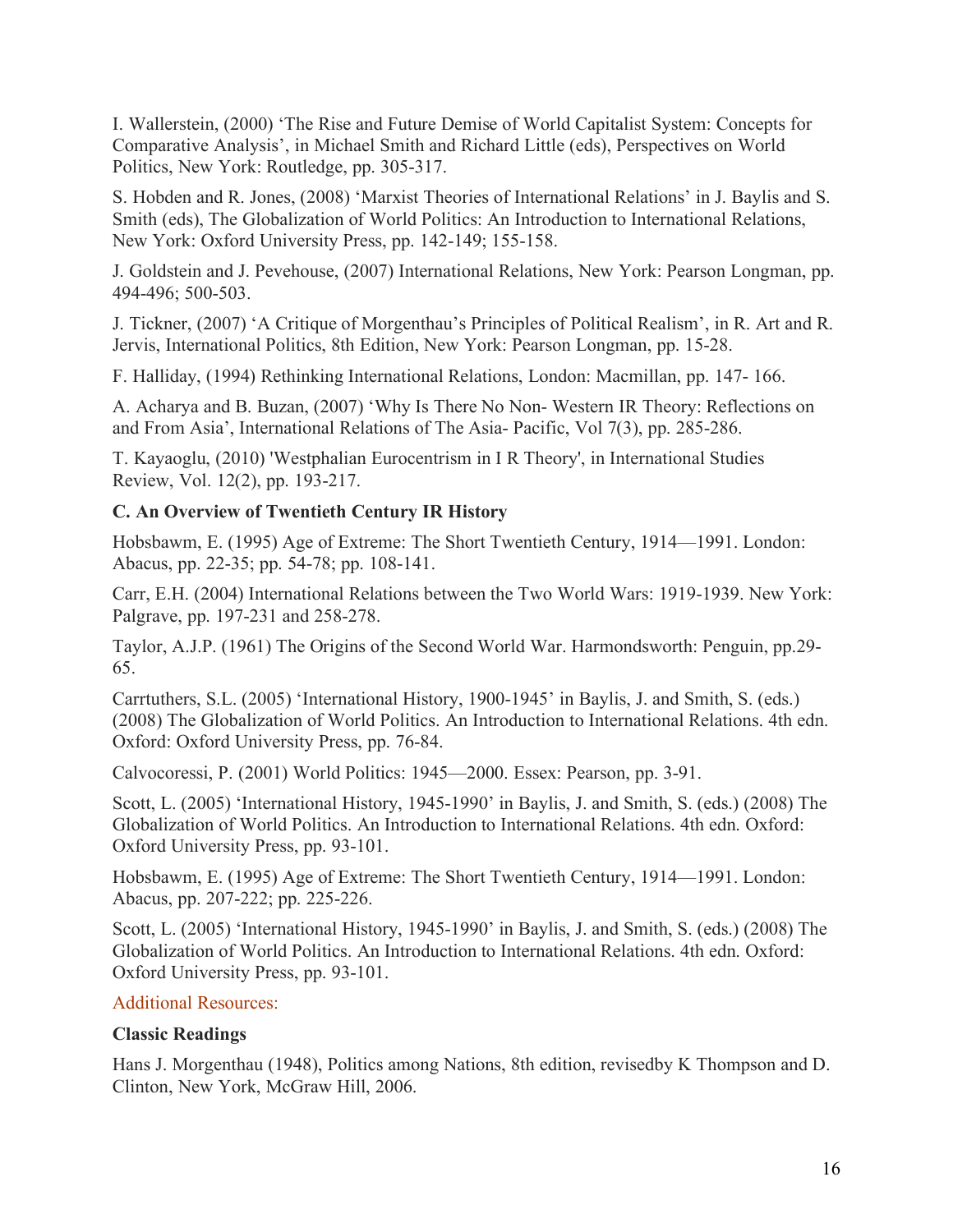E. H. Carr (1985), International Relations between the two world wars 1919-1939, London, MacMillan.

Kenneth Waltz (1959) Man, the State and War, Columbia, Columbia University Press.

Daniel Philpott (1999), "Westphalia, Authority and International Society", Political Studies, XLVII, pp. 566-539.

# **Readings in Hindi:**

अजय कुमार (2011), अन्तराष्ट्रीय संबंधों के सिधांत : एक परिचय, दिल्ली: पियर्सन एजुकेशन.

पुष्पेश पन्त (2017), 21वी शताब्दी में अन्तराष्ट्रीय सम्बन्ध, दिल्ली: मक्ग्रा हिल पब्लिशिंग, पांचवा एडिशन.

रुम्की बासु (2015), अन्तराष्ट्रीय राजनीति: अवधारणाएं, सिधांत तथा मुद्दे, दिल्ली: सेज भाषा पब्लिकेशन.

# **Additional Readings**

# **A. Studying International Relations**

K. Mingst and J. Snyder, (2011) Essential Readings in International Relations, New York: W.W. Nortan and Company, pp. 1-15.

M. Smith and R. Little, (eds) (2000) 'Introduction', in Perspectives on World Politics, New York: Routledge, 2000, 1991, pp. 1-17.

J. Baylis and S. Smith (eds), (2008) The Globalization of World Politics: An Introduction to International Relations, New York: Oxford University Press, pp. 1-6.

R. Mansbach and K. Taylor, (2008) Introduction to Global Politics, New York: Routledge, pp. 2- 32.

J. Baylis, S. Smith and P. Owens, (2008) The Globalization of World Politics: An Introduction to International Relations, New York: Oxford University Press, pp. 36-89.

R. Mansbach and K. Taylor, (2008) Introduction to Global Politics, New York: Routledge, pp. 70-135.

J Goldstein and J. Pevehouse, (2007) International Relations, New York: Pearson Longman, pp. 50-69.

E. Hobsbawm, (1995) Age of Extremes: The Short Twentieth Century 1914-1991, Vikings.

S. Lawson, (2003) International Relations, Cambridge: Polity Press, pp. 21-60.

K. Mingst, (2011) Essentials of International Relations, New York: W.W. Nortan and Company, pp. 93-178.

J. Goldstein and J. Pevehouse, (2007) International Relations, New York: Pearson Longman, pp. 35-49.

# **B. Theoretical Perspectives**

M. Nicholson, (2002) International Relations: A Concise Introduction, New York: Palgrave, pp. 6-7.

H. Bull, (2000) 'The Balance of Power and International Order', in M. Smith and R. Little (eds), Perspectives on World Politics, New York: Routledge, pp. 115-124.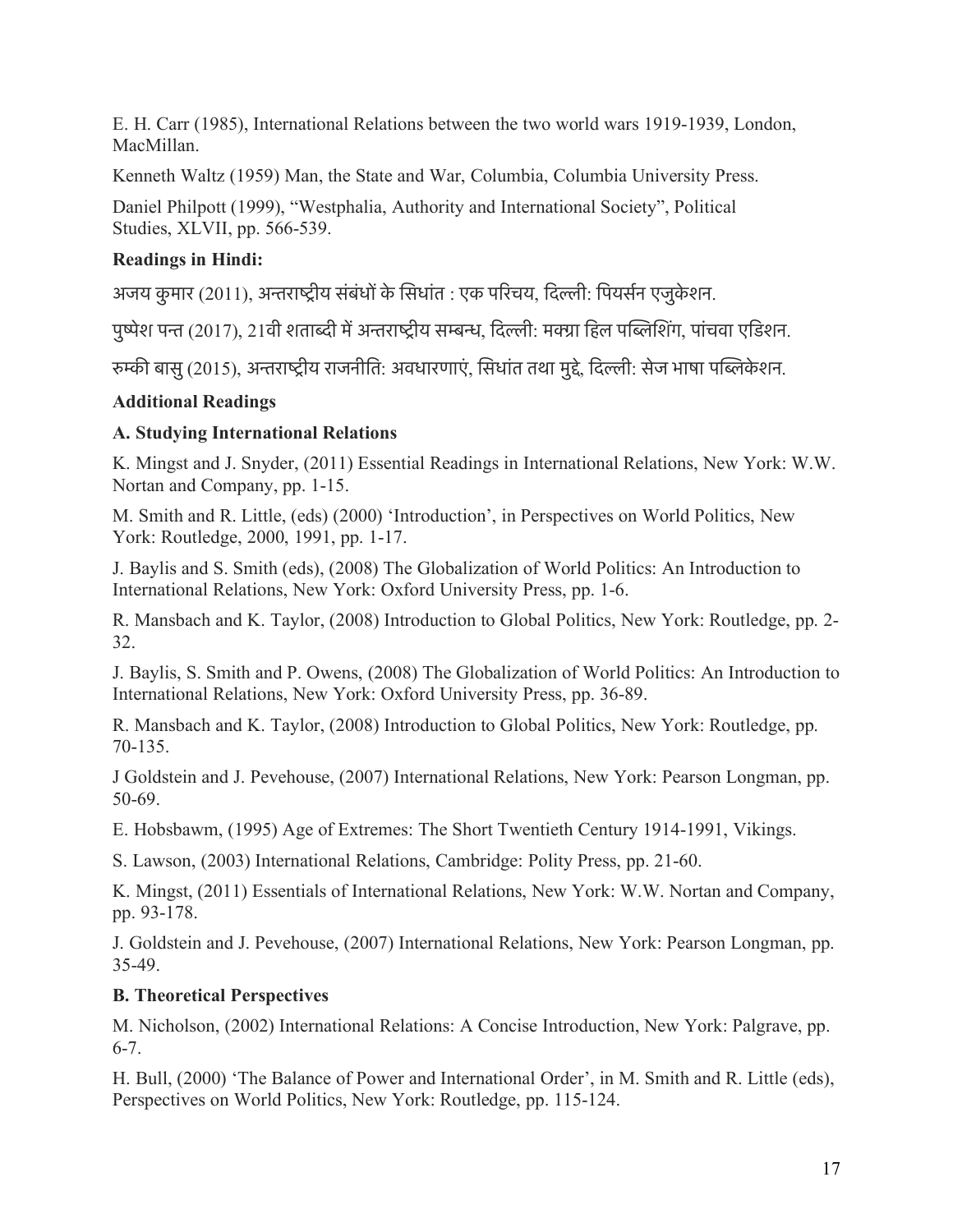M. Nicholson, International Relations: A Concise Introduction, New York: Palgrave, 2002, pp. 120-122.

J. Goldstein and J. Pevehouse, (2007) International Relations, New York: Pearson Longman, pp. 138-148.

S. Smith and P. Owens, (2008) 'Alternative Approaches to International Theory' in J. Baylis and

S. Smith (eds), The Globalization of World Politics: An Introduction to International Relations, New York: Oxford University Press, pp. 181-184.

J. Goldstein and J. Pevehouse, (2007) International Relations, New York: Pearson Longman, pp. 127-137.

R. Jackson and G. Sorensen, (2007) Introduction to International Relations: Theories and Approaches, 3rd Edition, Oxford: Oxford University Press, pp. 97-128.

J. Galtung, (2000) 'A Structural Theory of Imperialism', in M. Smith and R. Little, (eds), Perspectives on World Politics, New York: Routledge, pp. 292-304.

A. Frank, (1966) 'The Development of Underdevelopment' Monthly Review, pp. 17-30.

P. Viotti and M. Kauppi (2007), International Relations and World Politics: Security, Economy, Identity, Pearson Education, pp. 40-85.

Modern History Sourcebook: Summary of Wallerstein on World System Theory, Available at http://www.fordham.edu/halsall/mod/Wallerstein.asp, Accessed: 19.04.2013

O. Weaver and A. Tickner, (2009) 'Introduction: Geocultural Epistemologies', in A. Tickner and O. Waever (eds), International Relations: Scholarship Around The World, London: Routledge, pp. 1-31.

R. Kanth (ed), (2009) The Challenge of Eurocentris: Global Perspectives,Policy & Prospects, New York: Palgrave-McMillan.

S. Amin, (2010) Eurocentrism: Modernity, Religion & Democracy, New York: Monthly Review Press.

# **C. An Overview of Twentieth Century IR History**

Brezeznski, Z. (2005) Choice: Global Dominance or Global Leadership. New York: Basic Books, pp. 85-127.

Gill, S. (2005) 'Contradictions of US Supremacy' in Panitch, L. and Leys, C. (eds.) Socialist Register: The Empire Reloaded. London: Merlin Press. 2004, London, Merlin Press and New York, Monthly Review Press. Socialist Register, pp.24-47.

Therborn, G. (2006) 'Poles and Triangles: US Power and Triangles of Americas, Asia and Europe' in Hadiz, V.R. (ed.) Empire and Neo Liberalism in Asia. London: Routledge, pp.23- 37.

# Teaching Learning Process

In this course the purpose is to equip students with the basic intellectual tools for understanding International Relations by introducing them to some of the most important theoretical approaches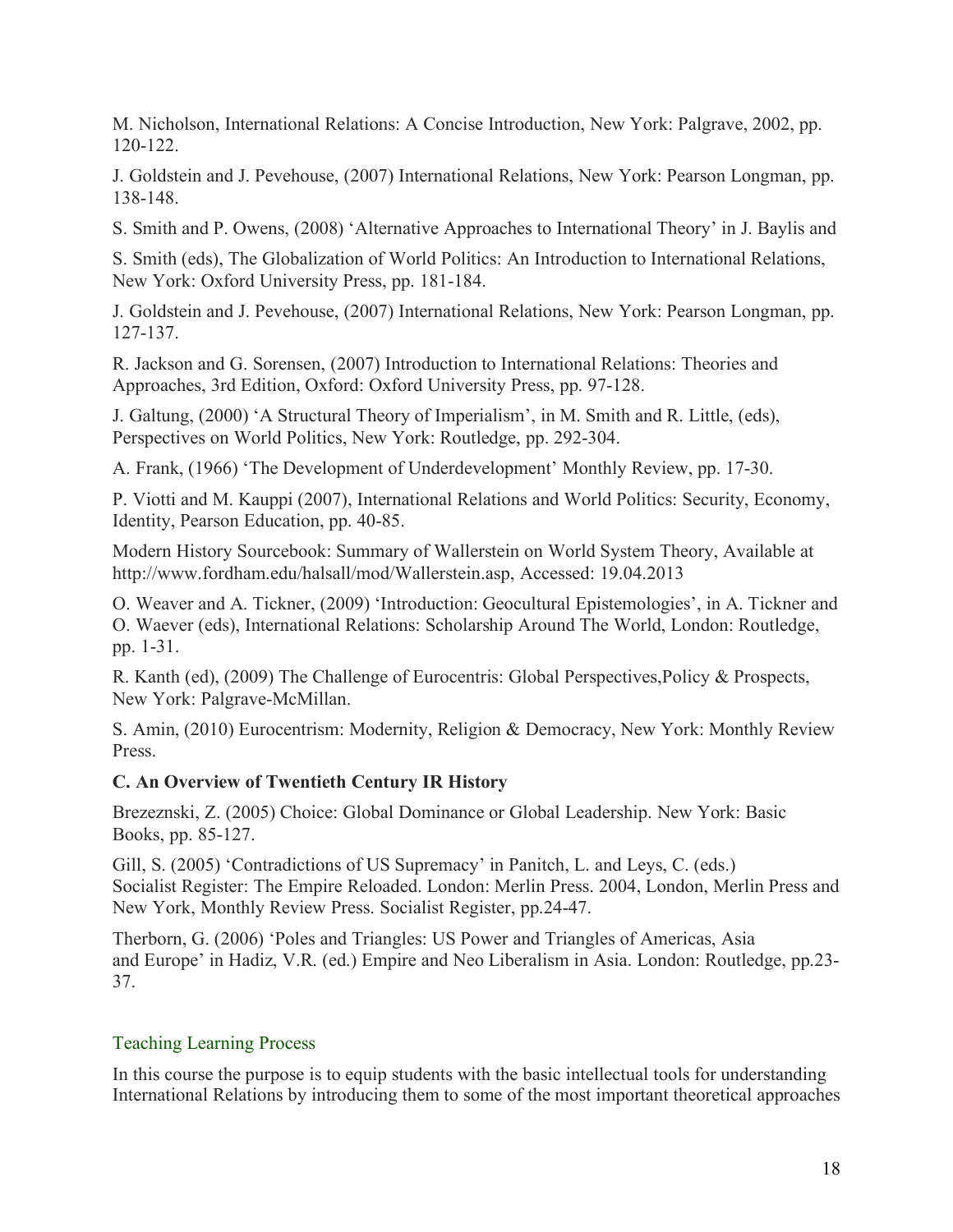in the discipline. One of the important goals of the teaching-learning process in this course is to make students aware of the implicit Euro-centricism of International Relations by highlighting certain specific perspectives from the Global South.

In this course the teaching process would include a combination of different pedagogic tools like class lecture, class discussion, class presentations, group discussion and debates. The students will also learn through power-point presentations and film screening. The teaching-learning process would also focus on regular revision through different methods like holding quiz after the end of every unit, dividing the class into different groups based on different ideologies in the discipline and holding a free debate amongst them on different issues relevant for the course. Students will also be asked to do small write-ups on a question or a topic given to them based on their understanding of the problem/issue after completing every unit.

#### Assessment Methods

Students will be assessed at different stages during the completion of this course. They will be assessed on the basis of their performance in group discussions after completion of every unit, class presentations and one assignment on a given topic.

#### Keywords

International Relations, Realism, Liberalism, Marxism, Feminism, Eurocentricism

# **GE1 - Nationalism in India (B.1) Generic Elective - (GE) Credit:6**

#### Course Objective

The course aims to help students understand nationalism in India in the specific historical context of the struggles against colonial rule in India. It looks at nationalism as from different theoretical perspectives to emphasize its different dimensions both as a movement and ideology. The course begins by looking at the responses to colonial dominance in the nineteenth century, and traces the development of the anti-colonial struggle up to the mid-20th century paying attention to its social composition and different modalities through which nationalist resistance was mobilized and consolidated. It focuses subsequently on the events leading to the Partition and independence in 1947. In the process, the course also tries to focus on the various tensions and contradictions within the discourse on nationalism and its engagement with the questions of caste, class, gender and gender.

#### Course Learning Outcomes

On successful completion of the course, students would be able to: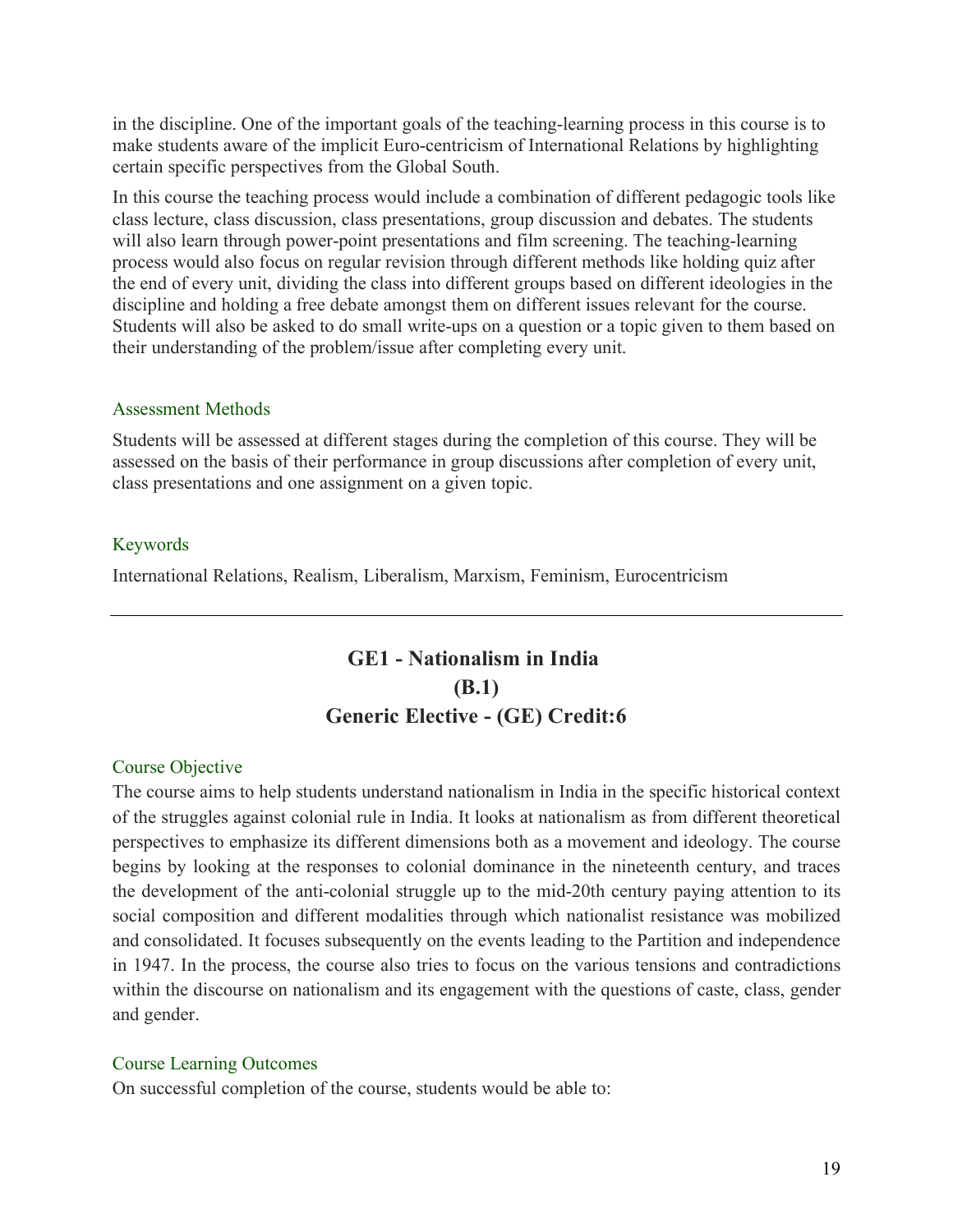- Gain an understanding of the different theoretical perspectives on the emergence and development of nationalism in India
- Demonstrate knowledge of the historical trajectory of the development of the nationalist movement in India, with specific focus on its different phases
- Understand the contribution of various social movements in the anti-colonial struggle
- Demonstrate awareness of the history of partition and the moment of independence that followed

# Unit 1

# **Approaches to the Study of Nationalism in India (8 lectures)**

Nationalist, Imperialist, Marxist, and Subaltern Interpretations

# Unit 2

# **Reformism and Anti-Reformism in the Nineteenth Century (8 lectures)**

Major Social and Religious Movements in 19th century

# Unit 3

# **Nationalist Politics and Expansion of its Social Base (18 lectures)**

a. Phases of Nationalist Movement: Liberal Constitutionalists, Swadeshi and the Radicals;

Beginning of Constitutionalism in India

b. Gandhi and Mass Mobilisation: Non-Cooperation Movement, Civil Disobedience Movement, and Quit India Movement

c. Socialist Alternatives: Congress Socialists, Communists

# Unit 4

# **Social Movements (8 lectures)**

a. The Women's Question: Participation in the National Movement and its Impact

b. The Caste Question: Anti-Brahmanical Politics

c. Peasant, Tribals and Workers Movements

# Unit 5

# **Partition and Independence (6 lectures)**

a. Communalism in Indian Politics

b. The Two-Nation Theory, Negotiations over Partition

# References

# **I. Approaches to the Study of Nationalism in India**

S. Bandopadhyay, (2004) From Plassey to Partition: A History of Modern India, New Delhi: Orient Longman, pp. 184-191.

R. Thapar, (2000) 'Interpretations of Colonial History: Colonial, Nationalist, Post-colonial', in P. DeSouza, (ed.) Contemporary India: Transitions, New Delhi: Sage Publications, pp. 25-36.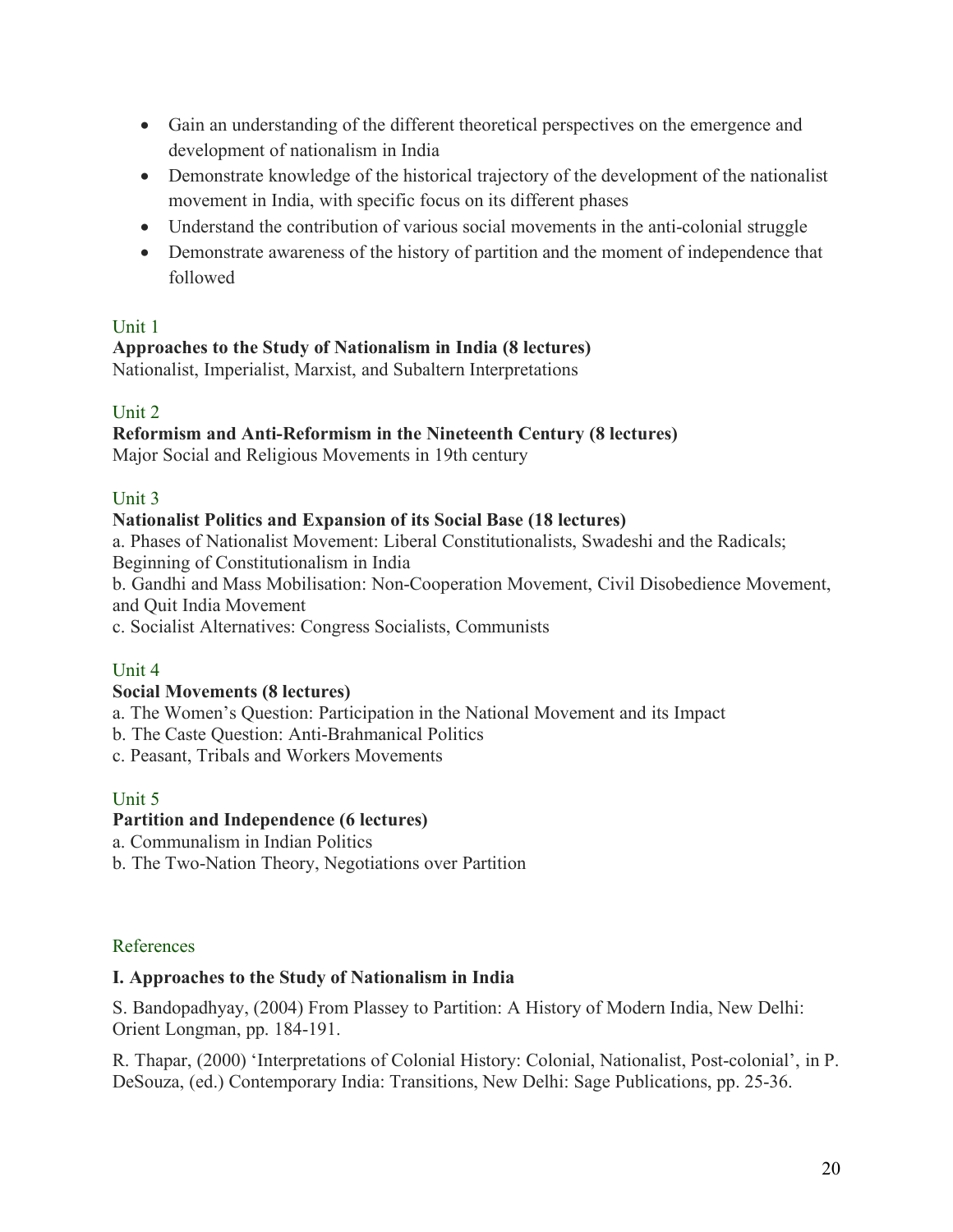# **II. Reformism and Anti-Reformism in the Nineteenth Century**

S. Bandopadhyay, (2004) From Plassey to Partition: A History of Modern India, New Delhi: Orient Longman, pp.139-158, 234-276.

A. Sen, (2007) 'The idea of Social Reform and its Critique among Hindus of Nineteenth Century India', in S. Bhattacharya, (ed.) Development of Modern Indian Thought and the Social Sciences, Vol. X. New Delhi: Oxford University Press.

### **III. Nationalist Politics and Expansion of its Social Base**

S. Bandopadhyay, (2004) From Plassey to Partition: A History of Modern India. New Delhi: Orient Longman, pp. 279-311.

S. Sarkar, (1983) Modern India (1885-1947), New Delhi: Macmillan.

P. Chatterjee, (1993) 'The Nation and its Pasts', in P. Chatterjee, The Nation and its Fragments: Colonial and Postcolonial Histories. New Delhi: Oxford University Press, pp. 76-115.

#### **IV. Social Movements**

S. Bandopadhyay, (2004) From Plassey to Partition: A history of Modern India. New Delhi: Orient Longman, pp. 342-357, 369-381.

G. Shah, (2002) Social Movements and the State, New Delhi: Sage, pp. 13-31

#### **V. Partition and Independence**

A. Jalal, and S. Bose, (1997) Modern South Asia: History, Culture, and Political Economy. New Delhi: Oxford University Press, pp. 135-156.

A. Nandy, (2005) Rashtravad banam Deshbhakti Translated by A. Dubey, New Delhi: Vani Prakashan. pp. 23-33. [The original essay in English is from A. Nandy, (1994) New Delhi: Oxford University Press, pp. 1-8.]

# Additional Resources:

B. Chakrabarty and R. Pandey, (2010) Modern Indian Political Thought, New Delhi: Sage Publications.

P. Chatterjee, (1993) The Nation and its Fragments: Colonial and Postcolonial Histories, New Delhi: Oxford University Press.

R. Pradhan, (2008) Raj to Swaraj, New Delhi: Macmillan (Available in Hindi).

S. Islam, (2006) Bharat Mein Algaovaad aur Dharm, New Delhi: Vani Prakashan.

# Teaching Learning Process

Students will have interactive lectures on the struggle of Indian people against colonialism. It seeks to achieve this understanding by looking at this struggle from different theoretical perspectives that highlight its different dimensions. The course begins discussion on the nineteenth century Indian responses to colonial dominance in the form of reformism and its criticism and continues through various phases up to the events leading to the Partition and Independence. In the process, the students engage with detailed discussion on various conflicts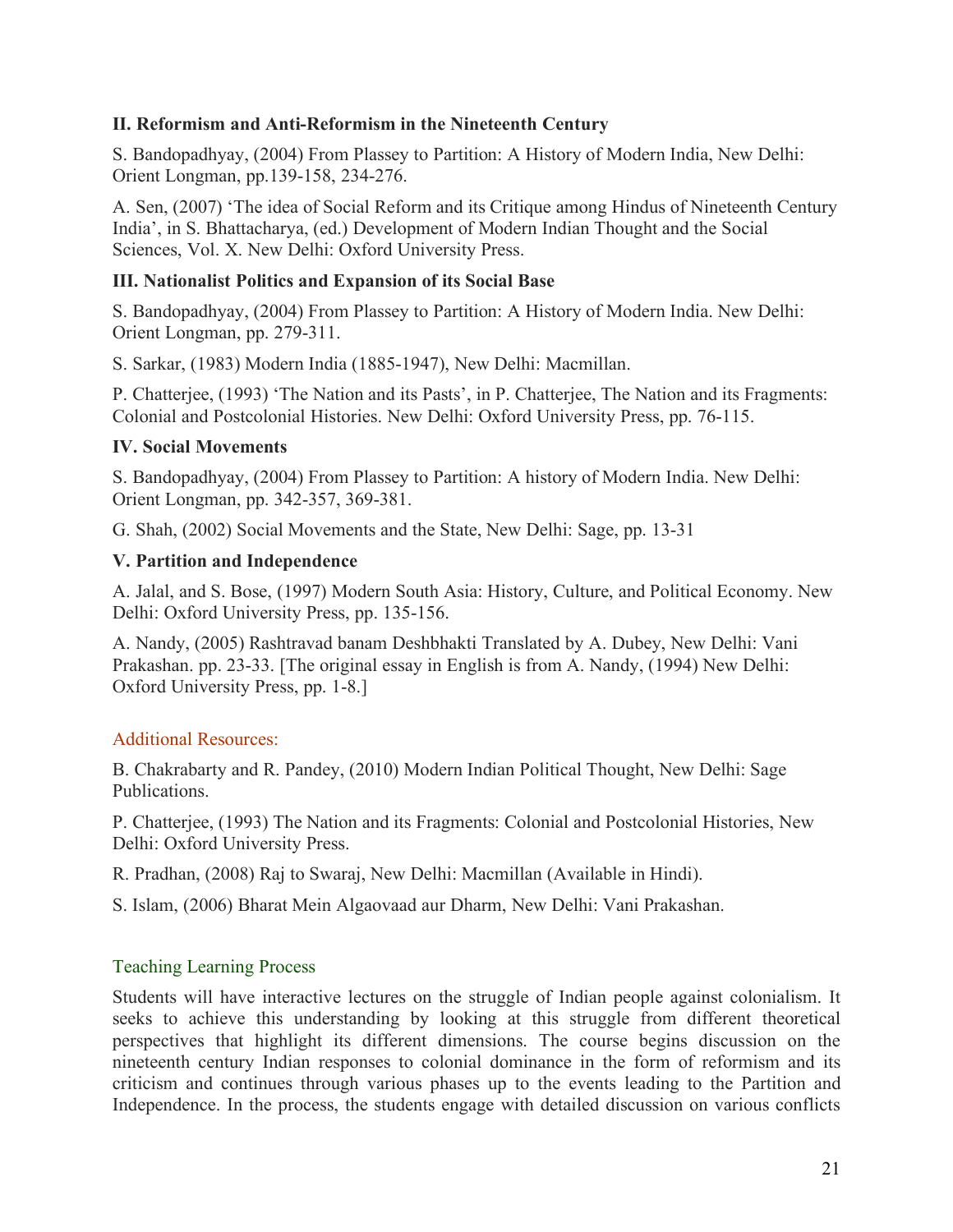and contradictions by focusing on its different dimensions: communalism, class struggle, caste and gender questions.

#### Assessment Methods

Students will be assessed on continuous basis followed by end term examination. Internal assessment will be conducted at the end of each unit which may include assignments, class presentations and viva-voce. Students will be assessed on the basis of their ability to think critically. Students will be required to submit a critical review of any book or a film that relates to any one unit of the syllabus before end term examination.

#### Keywords

Caste, Communalism, Colonialism, Dominance, Gender, Partition, Peasants Nationalism, Struggle, Workers

# **GE2 - Contemporary Political Economy (B.2) Generic Elective - (GE) Credit:6**

# Course Objective

Given the growing recognition worldwide of the importance of the political economy approach to the study of global order, this course has the following objectives:

- To familiarize the students with the different theoretical approaches
- To give a brief overview of the history of the evolution of the modern capitalist world;
- To highlight the important contemporary problems, issues and debates on how these should be addressed.

#### Course Learning Outcomes

- The students will learn about diverse approaches to international political economy.
- The study of role of international organization in transforming the world economy will equip the students to understand the process of evolution of capitalism.
- Insights into issues and contentions of development and perspectives on globalization will augment students' ability to assess its impact on culture, environment, militarysecurity dimensions and traditional knowledge systems.
- The paper will enable students to comprehend contemporary dilemmas in the sociopolitical, gender and ethnic domains.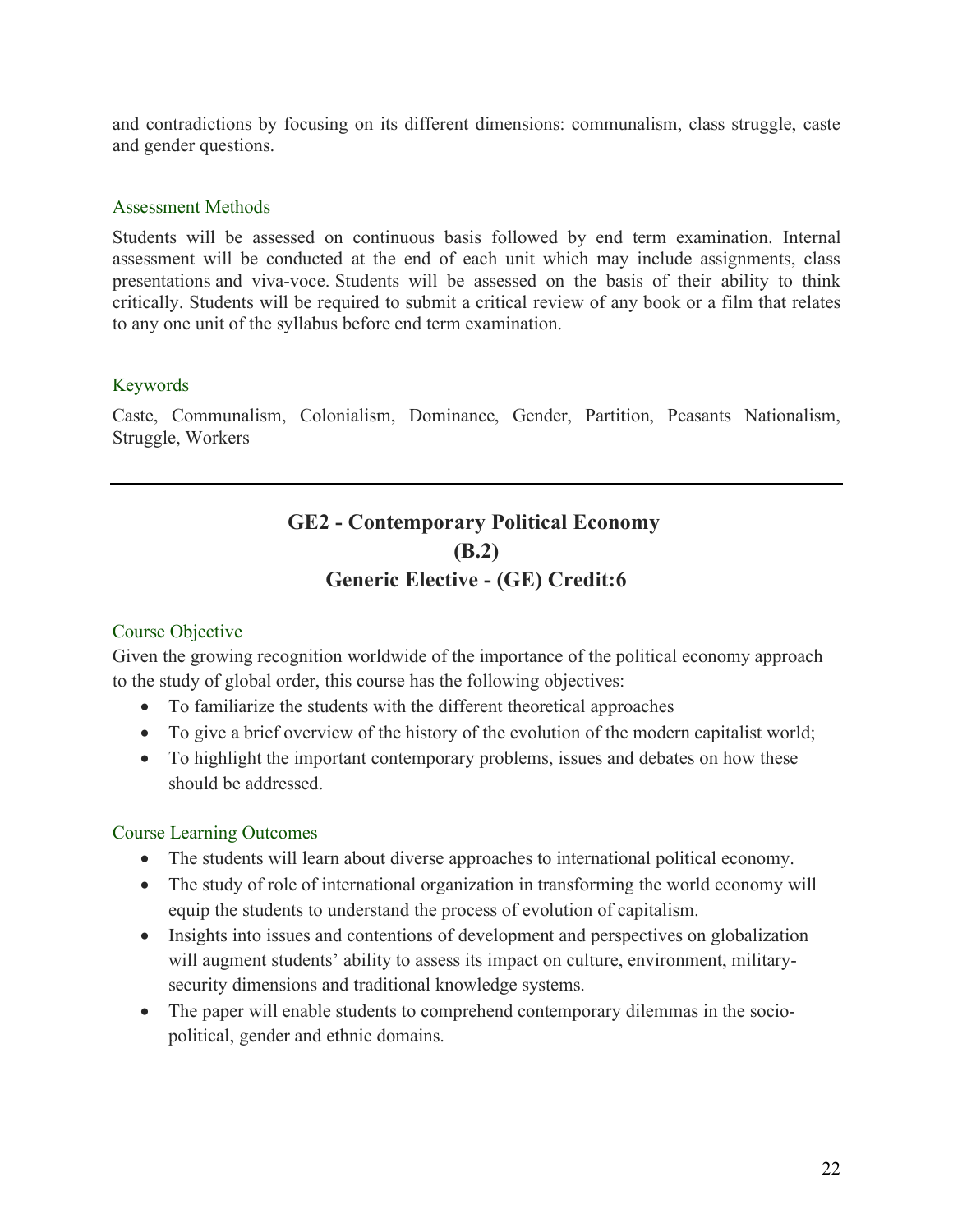# Unit 1

# **Approaches to Political Economy (15 Lectures)**

- a) Classical Liberalism
- b) Marxism
- c) Welfarism
- d) Neo-liberalism
- e) Gandhian approach

# Unit 2

# **Capitalist Transformation (14 Lectures)**

a) European Feudalism and Transition to Capitalism

b) Globalization: Transnational Corporations, World Trade Organization, International Nongovernmental Organizations (their role in development)

# Unit 3

# **Issues in Development (15 Lectures)**

- a) Culture
- b) Environment
- c) Knowledge Economy

# Unit 4

# **Globalization and Development Dilemmas (16 Lectures)**

- a) Artificial Intelligence
- b) Gender
- c) Racial and Ethnic Problems
- d) Migration

# References

Arblaster, A. (2006) 'The Rise and Decline of Western Liberalism' in Lal, D. Reviving the Invisible Hand: The Case for Classical Liberalism in the Twentyfirst Century. Princeton: Princeton University Press, pp. 1- 8, 17- 30, and 48- 51.

Mandel, E. (1979) An Introduction to Marxist Economic Theory. New York: Pathfinder Press, 3rd print, pp. 3-73.

Kersbergen, K.V. and Manow, P. (2009) Religion, Class Coalition and Welfare State. Cambridge: Cambridge University Press, chapters 1 and 10, pp. 1-38; 266-295

Andersen, J. G. (ed.) (2008) 'The Impact of Public Policies' in Caramani, D. Comparative Politics. Oxford: Oxford University Press, ch 22, pp. 547- 563.

Harvey, D. (2005) A Brief History of Neo-liberalism. Oxford: Oxford University Press.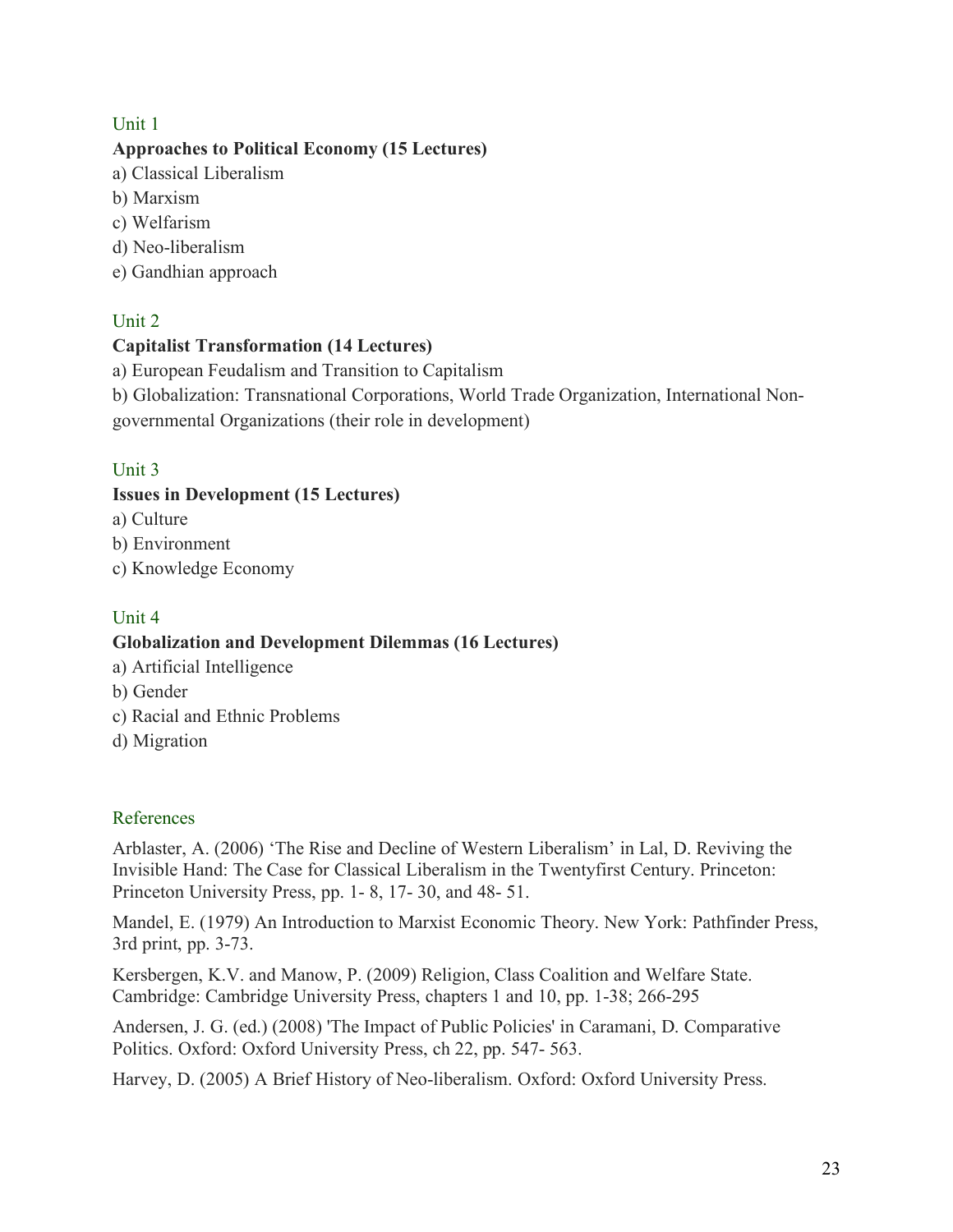Ghosh, B.N. (2007) Gandhian Political Economy: Principles, Practice and Policy. Ashgate Publishing Limited, pp. 21- 88.

Phukan, M. (1998) The Rise of the Modern West: Social and Economic History of Early Modern Europe. Delhi: Macmillan India, pp. 420- 440.

Gilpin, R. (2003) Global Political Economy: Understanding the International Economic Order, Princeton University Press, pp. 278- 304.

Kennedy, P. (1993) Preparing for the Twenty – First Century. UK: Vintage, Ch. 3

Prasad, K. (2000) NGOs and Social-economic Development Opportunities. New Delhi: Deep & Deep, ch. 1, 2, 3, 5.

Fisher, J. (2003) Non-governments – NGOs and the Political Development in the Third World. Jaipur: Rawat, ch. 1, 4, 6.81

Mackay, H. (2004) 'The Globalization of Culture' in Held, D. (ed.) A Globalizing World? Culture, Economics and Politics. London: Routledge, pp. 47- 84.

Tomlinson, J. (2004) 'Cultural Imperialism' in Lechner, F. J and Boli, J. (eds.) The Globalization Reader. Oxford: Blackwell, pp. 303- 311.

Lechner, F. J and Boli, J. (eds.) (2004) The Globalization Reader. Oxford: Blackwell, pp. 361- 376 and 398- 404.

Held, D. and Mcrew, A. (eds.) (2000) The Global Transformations Reader. Cambridge: Polity Press, pp. 374- 386.

Singh, S. (1997) Taming the Waters: The Political Economy of Large Dams in India. New Delhi: Oxford University Press, pp. 133- 163, 182- 203, 204- 240.

Kesselman, M. (2007) The Politics of Globalization. Boston: Houghton Mifflin Company, pp. 330- 339.

Marglin, S. (1990) 'Towards the Decolonisation of the Mind' in Marglin, S. and Marglin, F. A. (eds.) Dominating Knowledge: Development, Culture and Resistance. Oxford: Oxford University Press, pp. 1- 28.

L. Lechner, F. J and Boli, J. (eds.) (2004) The Globalization Reader. Oxford: Blackwell, pp. 211- 244.

Held, D. and Mcrew, A. (eds.) (2000) The Global Transformations Reader. Cambridge: Polity Press, pp. 105-155.

Omahe, K. (2004) 'The End of the Nation State', L. Lechner, F. J and Boli, J. (eds.) The Globalization Reader. Oxford: Blackwell.

Glen, J. (2007) Globalization: North-South Perspectives. London: Routledge, ch.6.

Sen, A. (2006) Identity and Violence: Illusion and Destiny. London: Penguin/Allen Lane, pp. 130-148.

Berkovitch, N. (2004) 'The Emergence and Tranformation of the International Women's Movements' in L. Lechner, F. J and Boli, J. (eds.) The Globalization Reader. Oxford: Blackwell, ch.31, pp. 251- 257.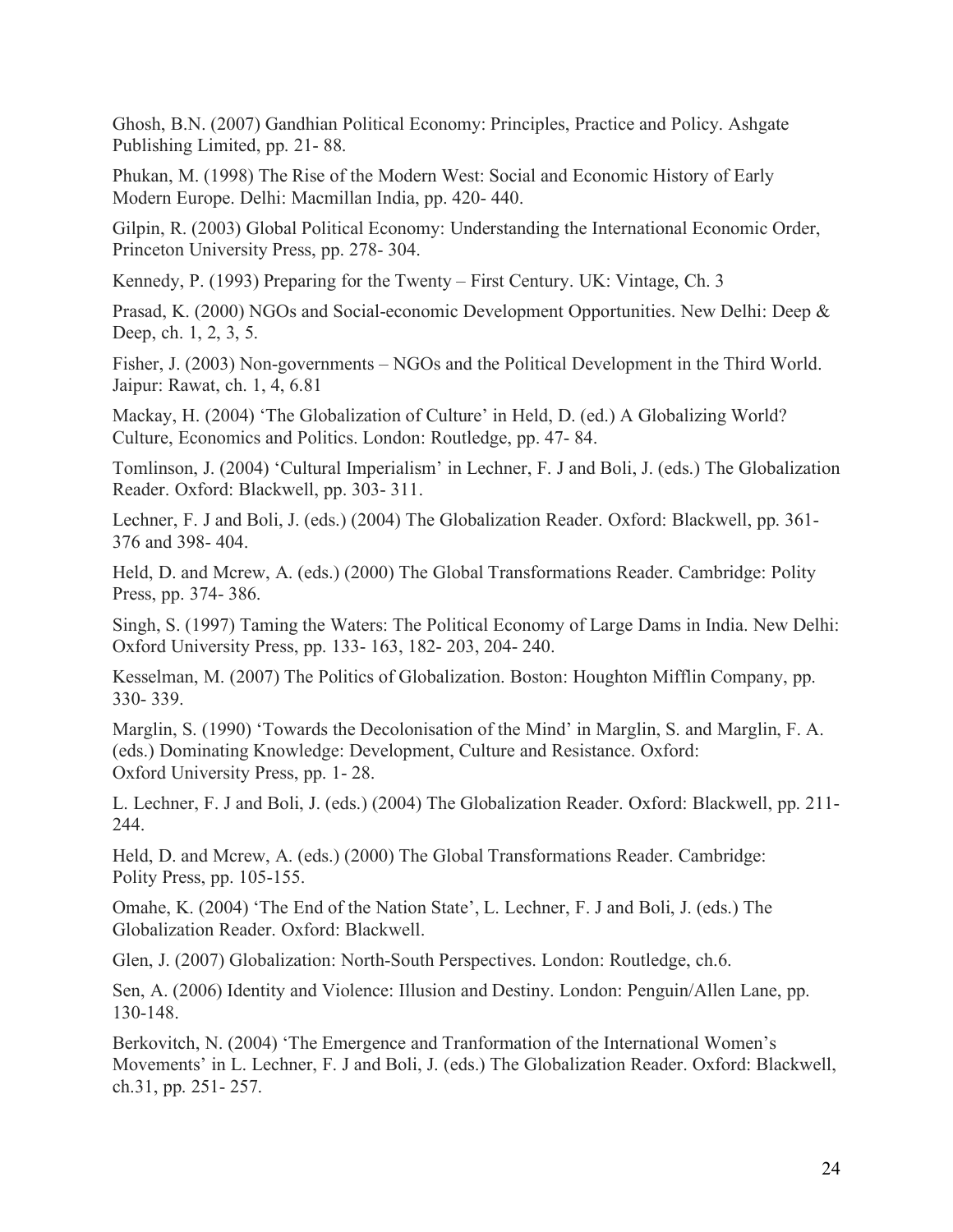Steans, J. (2000) 'The Gender Dimension' in Held, D. and Mcrew, A. (eds.), The Global Transformations Reader. Cambridge: Polity Press, ch.35, pp. 366- 373.

Tickner, J. A. (2008) 'Gender in World Politics' in Baylis, J., Smith, S. & Owens, P. (eds.) Globalization of World Politics, 4th edn., New Delhi: Oxford University Press, ch.15.

Arya, S. and Roy, A. (eds.) Poverty Gender and Migration. New Delhi: Sage, Ch. 1. Kesselman, M. (2007) The Politics of Globalization. Boston: Houghton Mifflin Company, pp. 450- 462.

Nayyar, D. (ed.) (2002) Governing Globalization. Delhi: OUP, pp. 144- 176.

# Additional Resources:

# **Classic Readings**

Robert Gilpin, (1987) The Political Economy of International Relations, Princeton: Princeton University Press.

Susan Strange (1989), Paths to International Political Economy, London: Routledge.

# **Additional Readings**

Gelinas, J. B. (2003) Juggernaut Politics- Understanding Predatory Globalization.

Halifax, Fernwood. Available from: www.globalpolicy.org

# Teaching Learning Process

The course aims to familiarize the students with the various dimensions involved in the contemporary global economy. The teaching learning process will go beyond the classroom lectures and presentation by engaging internet sources to follow the market trends. The lectures will be highly interactive whereas the students will be encouraged to follow the daily market trends. To enhance the cognitive ability of the students, group discussions will be organized to make the students understand the impact of any changes in the global economy on the society.

# Assessment Methods

The students will be assessed according to their performance in their internal assessment exam and end semester exam. However, the students will be also assessed according to their performance in group discussions. Weekly quiz and tests will be also the mode of assessment.

# Keywords

Approaches to Political Economy, Development Debates, Development vs. Environment, Knowledge Economy, Globalization and Development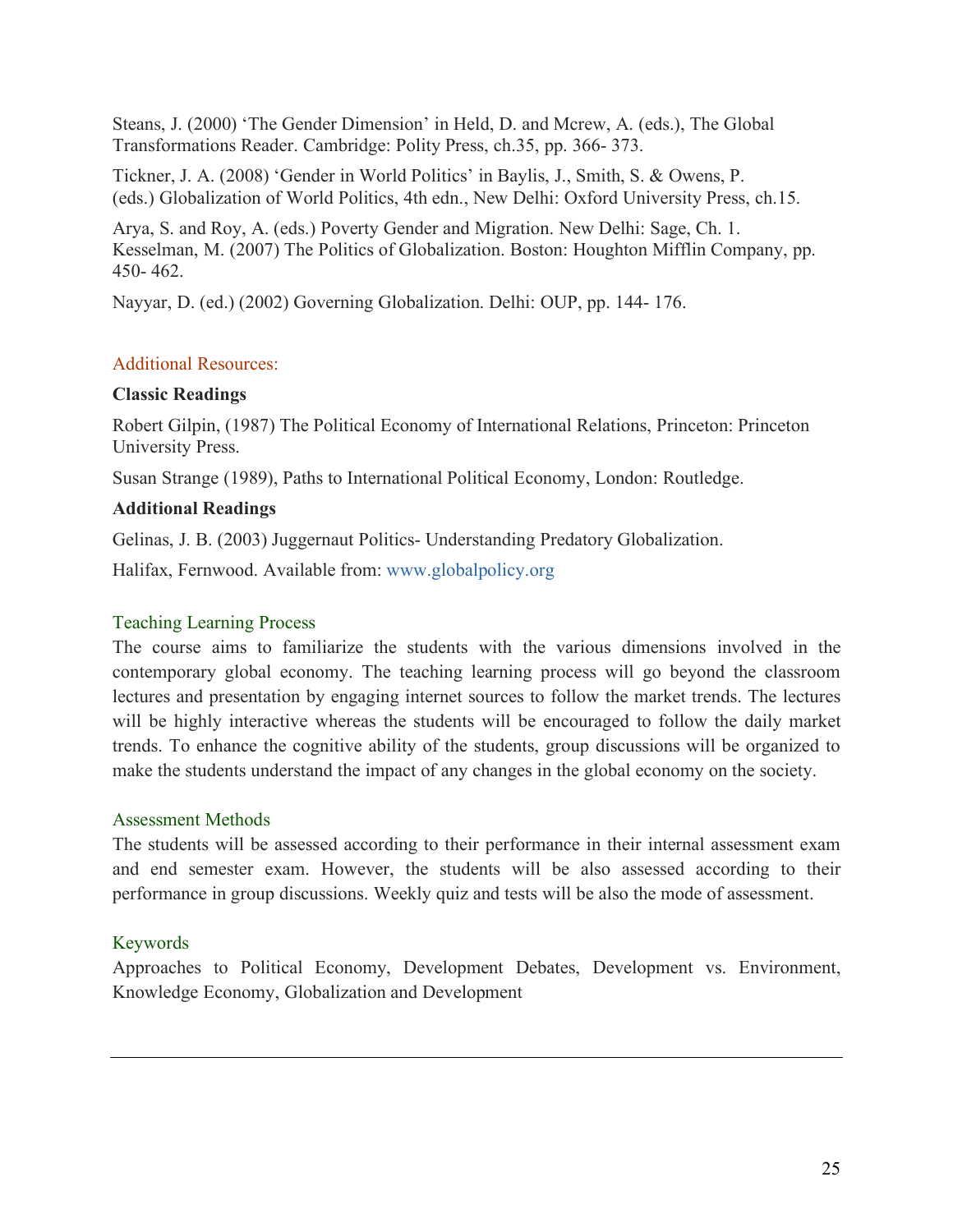# **GE3 - Women, Power and Politics (B.3) Generic Elective - (GE) Credit:6**

# Course Objective

This course opens up the question of women's agency, taking it beyond 'women's empowerment' and focusing on women as radical social agents. It attempts to question the complicity of social structures and relations in gender inequality. This is extended to cover new forms of precarious work and labour under the new economy.

# Course Learning Outcomes

After completing this course, the students will be able to:

- Understand the concept of patriarchy, feminism, family, community and state.
- Understand the history of women's movement and why these movements emerged, and hence would be able to connect theory and practice.

# Unit 1

# **Groundings (6 weeks)**

# **1. Patriarchy (2weeks)**

- a. Sex-Gender Debates
- b. Public and Private
- c. Power

# **2. Feminism (2 weeks)**

# **3. Family, Community, State (2weeks)**

- a. Family
- b. Community
- c. State

# Unit 2

# **Movements and Issues (6 weeks)**

**1. History of the Women's Movement in India (2 weeks)**

# **2. Violence against women (2 weeks)**

# **3. Work and Labour (2 weeks)**

- a. Visible and Invisible work
- b. Reproductive and care work
- c. Sex work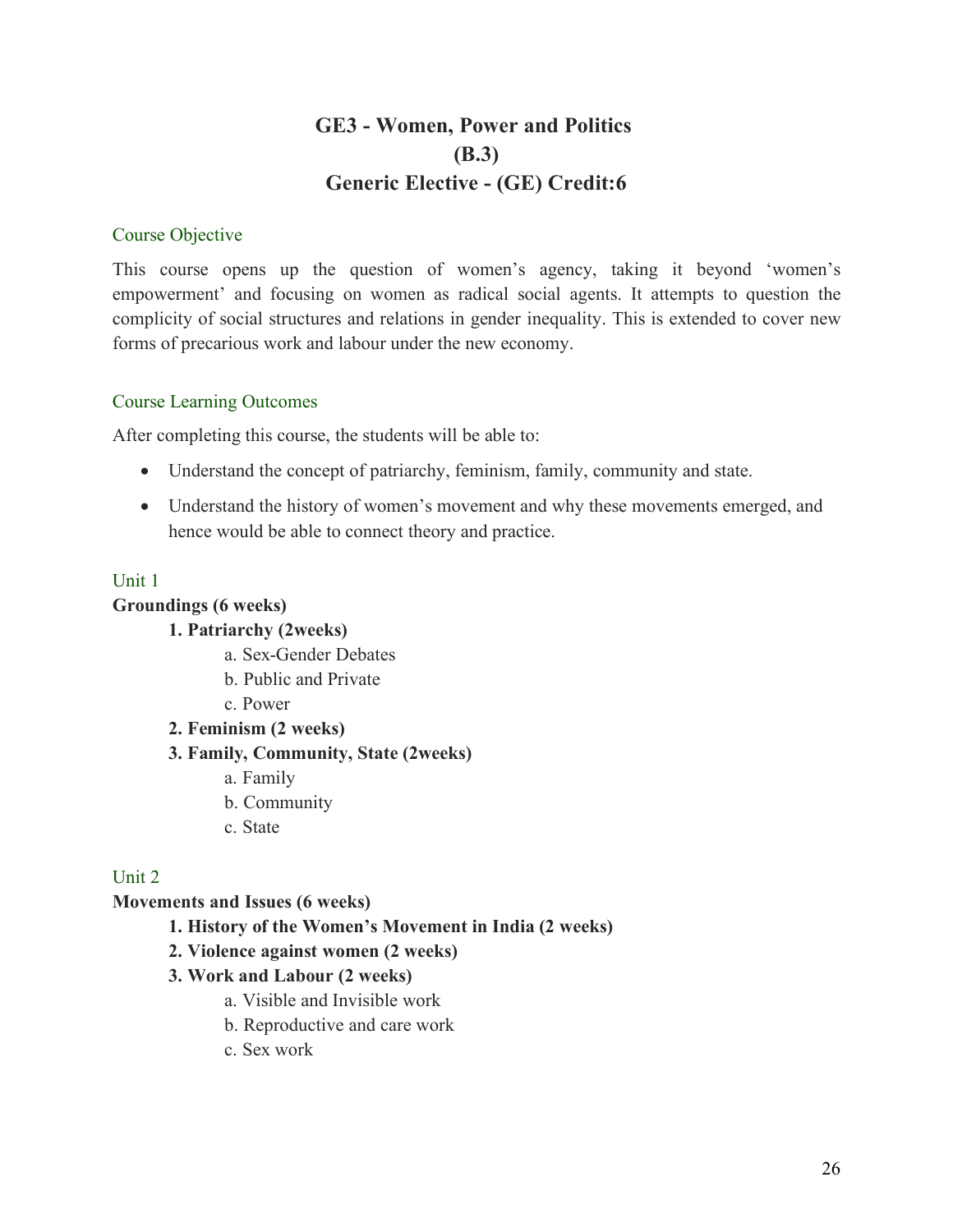# References

# **I. Groundings**

T. Shinde, (1993) 'Stree Purusha Tulna', in K. Lalitha and Susie Tharu (eds), Women Writing in India, New Delhi, Oxford University Press, pp. 221-234

U. Chakravarti, (2001) 'Pitrasatta Par ek Note', in S. Arya, N. Menon & J. Lokneeta (eds.) Naarivaadi Rajneeti: Sangharsh evam Muddey, University of Delhi: Hindi Medium Implementation Board, pp.1-7

V Geetha, (2002) Gender, Kolkata, Stree, pp. 1-20.

M. Kosambi, (2007) Crossing the Threshold, New Delhi, Permanent Black, pp. 3-10; 40-46**.**

N. Menon, (2008) 'Power', in R. Bhargava and A. Acharya (eds), Political Theory: An Introduction, Delhi: Pearson, pp.148-157

B. Hooks, (2010) 'Feminism: A Movement to End Sexism', in C. Mc Cann and S. Kim (eds), The Feminist Reader: Local and Global Perspectives, New York: Routledge, pp. 51-57.

R. Delmar, (2005) 'What is Feminism?', in W. Kolmar & F. Bartkowski (eds) Feminist Theory: A Reader, pp. 27-37

R. Palriwala, (2008) 'Economics and Patriliny: Consumption and Authority within the Household' in M. John. (ed) Women's Studies in India, New Delhi: Penguin, pp. 414-423

U. Chakravarti, (2003) Gendering Caste through a Feminist Len, Kolkata, Stree, pp. 139- 159.

C. MacKinnon, 'The Liberal State' from Towards a Feminist Theory of State, Available at http://fair-use.org/catharine-mackinnon/toward-a-feminist-theory-of-the-state/chapter-8, Accessed: 19.04.2013.

# **II. Movements and Issues**

I. Agnihotri and V. Mazumdar, (1997) 'Changing the Terms of Political Discourse: Women's Movement in India, 1970s-1990s', Economic and Political Weekly, 30 (29), pp. 1869-1878.

R. Kapur, (2012) 'Hecklers to Power? The Waning of Liberal Rights and Challenges to Feminism in India', in A. Loomba South Asian Feminisms, Durham and London: Duke University Press, pp. 333-355

N. Menon, (2004) 'Sexual Violence: Escaping the Body', in Recovering Subversion, New Delhi: Permanent Black, pp. 106-165

P. Swaminathan, (2012) 'Introduction', in Women and Work, Hyderabad: Orient Blackswan, pp.1-17

J. Tronto, (1996) 'Care as a Political Concept', in N. Hirschmann and C. Stephano, Revisioning the Political, Boulder: Westview Press, pp. 139-156.

Darbar Mahila Samanwaya Committee, Kolkata (2011) 'Why the so-called Immoral Traffic (Preventive) Act of India Should be Repealed', in P. Kotiswaran, Sex Work, New Delhi, Women Unlimited, pp. 259-262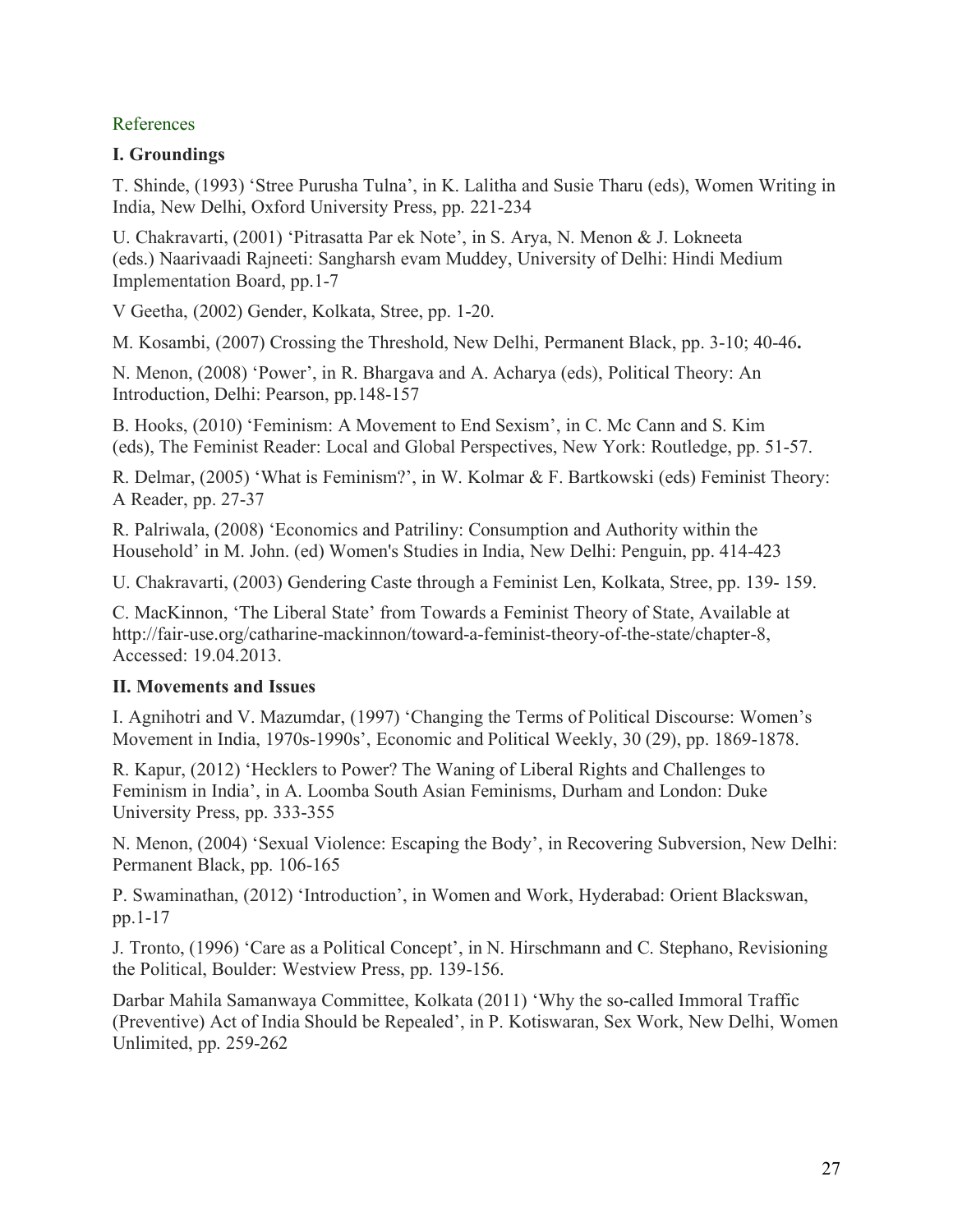N. Jameela, (2011) 'Autobiography of a Sex Worker', in P. Kotiswaran, Sex Work, New Delhi: Women Unlimited, pp. 225-241

# Additional Resources:

K. Millet, (1968) Sexual Politics, Available at http://www.marxists.org/subject/women/authors/millett-kate/sexualpolitics.htm, Accessed: 19.04.2013.

S. de Beauvoir (1997) Second Sex, London: Vintage.

F. Engles, Family, Private Property and State, Available at http://readingfromtheleft.com/PDF/EngelsOrigin.pdf, Accessed: 19.04.2013.

S. Brownmiller, (1975) Against our Wills, New York: Ballantine.

N. Menon (2008) 'Gender', in R. Bhargava and A. Acharya (eds), Political Theory: An Introduction, New Delhi: Pearson, pp. 224-233

R. Hussain, (1988) 'Sultana's Dream', in Sultana's Dream and Selections from the Secluded Ones – translated by Roushan Jahan, New York: The Feminist Press.

S. Ray 'Understanding Patriarchy', Available at http://www.du.ac.in/fileadmin/DU/Academics/course\_material/hrge\_06.pdf, Accessed: 19.04.2013.

Saheli Women's Centre, (2007) Talking Marriage, Caste and Community: Women's Voices from Within, New Delhi: monograph 114

C. Zetkin, 'Proletarian Woman', Available at http://www.marxists.org/archive/zetkin/1896/10/women.htm, Accessed: 19.04.2013.

J. Ghosh, (2009) Never Done and Poorly Paid: Women's Work in Globalising India, Delhi: Women Unlimited

Justice Verma Committee Report, Available at http://nlrd.org/womens-rightsinitiative/justiceverma-committee-report-download-full-report, Accessed: 19.04.2013.

N. Gandhi and N. Shah, (1992) Issues at Stake – Theory and Practice in the Women's Movement, New Delhi: Kali for Women.

V. Bryson, (1992) Feminist Political Theory, London: Palgrave-MacMillan, pp. 175-180; 196- 200

M. Mies, (1986) 'Colonisation and Housewifisation', in Patriarchy and Accumulation on a World Scale London: Zed, pp. 74-111, Available at

http://caringlabor.wordpress.com/2010/12/29/maria-mies-colonizationand-housewifization/, Accessed: 19.04.2013.

R. Ghadially, (2007) Urban Women in Contemporary India, Delhi: Sage Publications.

Saheli Women's Centre (2001) 'Reproductive Health and Women's Rights, Sex Selection and feminist response' in S Arya, N. Menon, J. Lokneeta (eds), Nariwadi Rajneeti, Delhi, pp. 284- 306

V. Bryson (2007) Gender and the Politics of Time, Bristol: Polity Press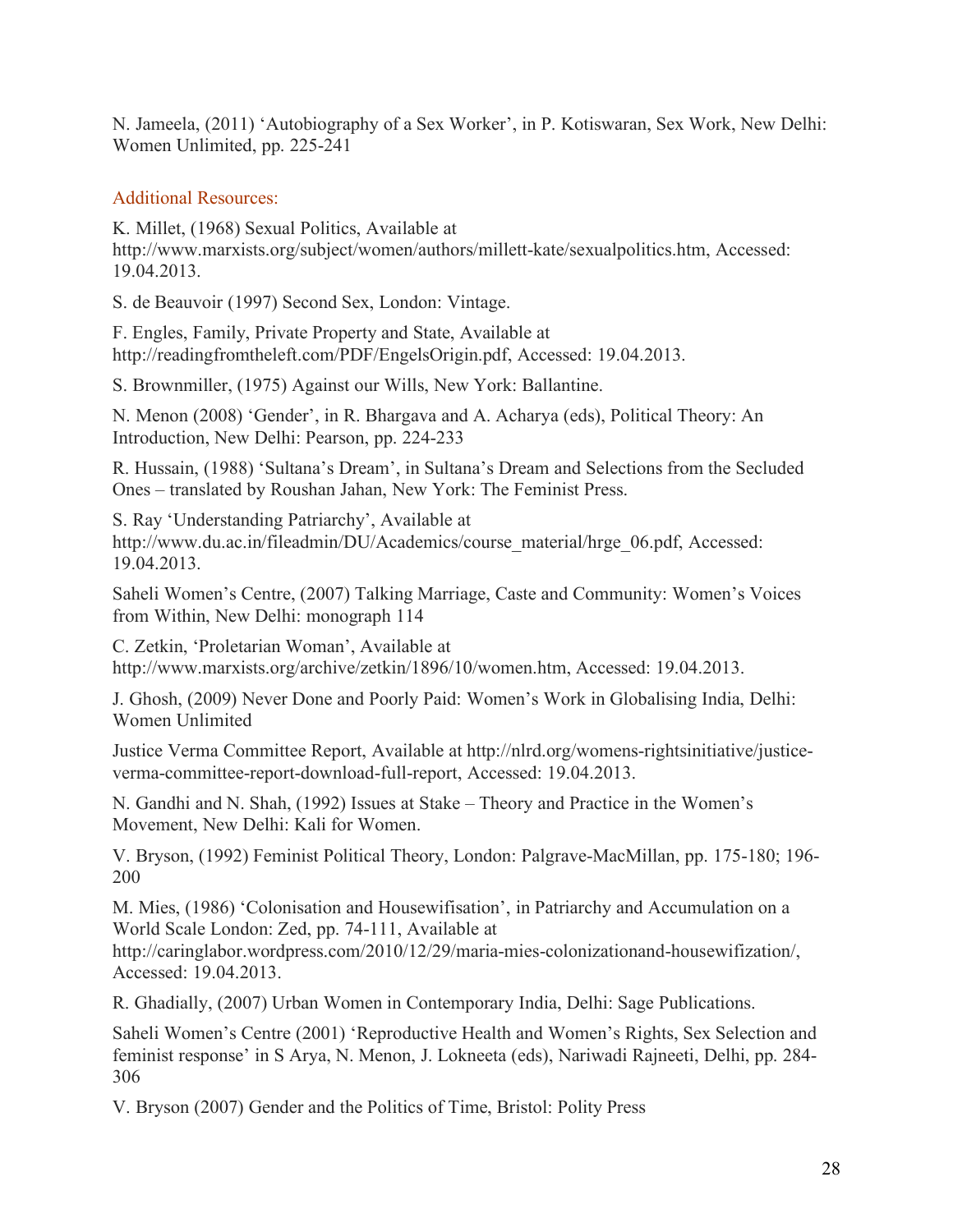# **Readings in Hindi:**

D. Mehrotra, (2001) Bhartiya Mahila Andolan: Kal, Aaj aur Kal, Delhi: Books for Change

G. Joshi, (2004) Bharat Mein Stree Asmaanta: Ek Vimarsh, University of Delhi: Hindi Medium Implementation Board

N. Menon (2008) 'Power', in R. Bhargava and A. Acharya (eds) Political Theory: An Introduction, New Delhi: Pearson

N. Menon (2008) 'Gender', in R. Bhargava and A. Acharya (eds) Political Theory: An Introduction, New Delhi, Pearson

R. Upadhyay and S. Upadhyay (eds.) (2004) Aaj ka Stree Andolan, Delhi: Shabd Sandhan.

मेनन, निवेदिता, साधना आर्या और जिनी लोकनीता (ed.), नारीवादी राजनीति: संघर्ष एवं मुद्दे, दिल्ली: हिंदी माध्यम कायरनय िनदेशालय,2001.

# Teaching Learning Process

The teaching-learning process for this course would involve class lectures, class discussion, class presentation, debates on contemporary issues and relevant cases. Teaching would also involve methods like power point and film screening.

# Assessment Methods

Students will be assessed at different stages during the course learning process. After completing every unit they will be asked to take part in group discussions on any one important event or issue relevant for that unit. They will also do one presentation and one assignment.

# Keywords

patriarchy, feminism, family, community, power, state, movement

# **GE4 - Gandhi and the Contemporary World (B.4) Generic Elective - (GE) Credit:6**

# Course Objective

Locating Gandhi in a global frame, the course seeks to elaborate Gandhian thought and examine its practical implications. It will introduce students to key instances of Gandhi's continuing influence right up to the contemporary period and enable them to critically evaluate his legacy.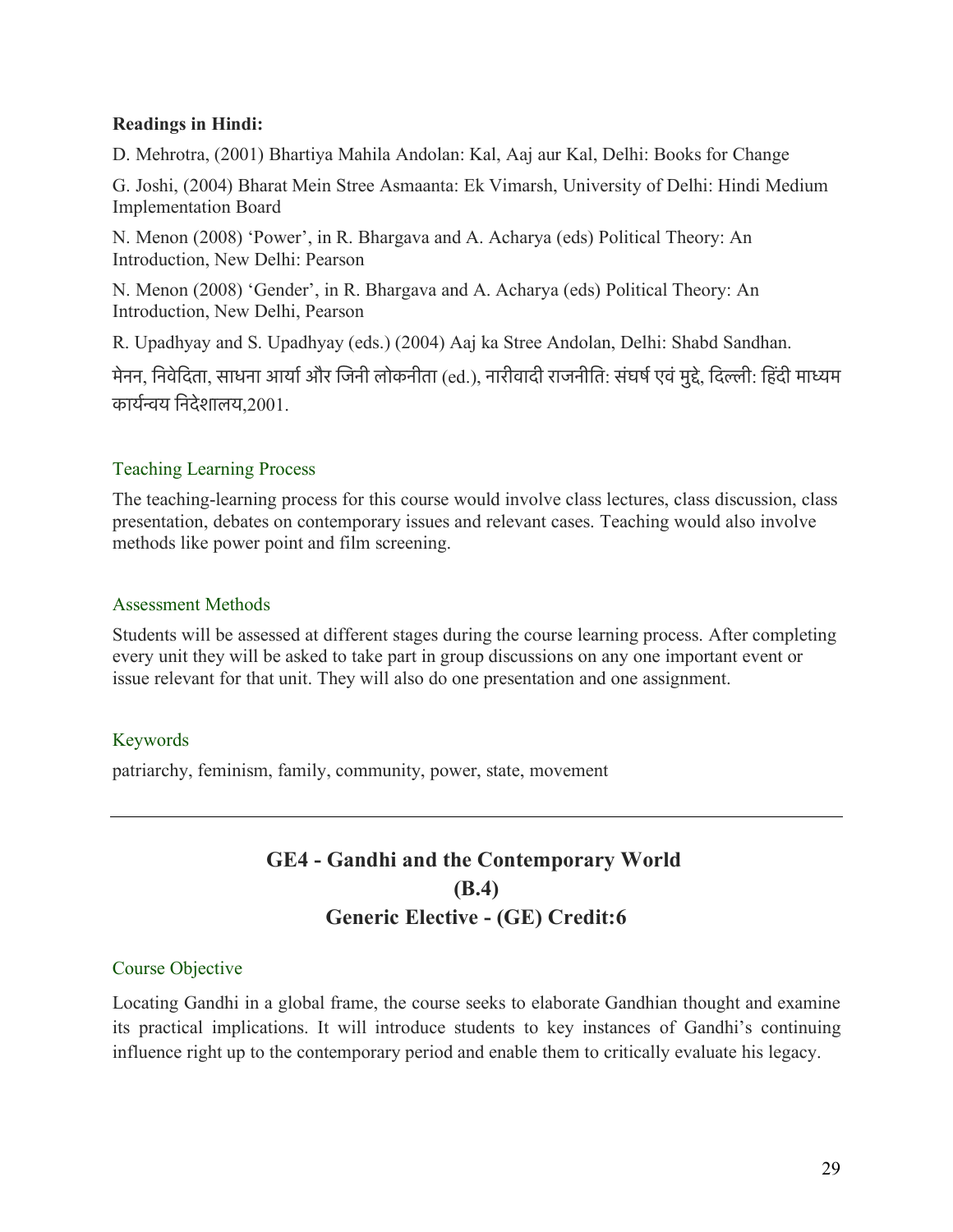# Course Learning Outcomes

This course will help students to understand Gandhian philosophy in a critical and analytical manner. It will also help in describing the impact of Gandhian thought on Indian and global politics. It will help in identifying and explaining selected approaches and methods that historians have used to study the history of anti-colonial Indian politics.

# Unit 1

# **Gandhi on Modern Civilization and Ethics of Development (2 weeks)**

- a. Conception of Modern Civilisation and Alternative Modernity
- b. Critique of Development: Narmada Bachao Andolan

# Unit 2

# **Gandhian Thought: Theory and Action (4 weeks)**

- a. Theory of Satyagraha
- b. Satyagraha in Action
- i. Peasant Satyagraha: Kheda and the Idea of Trusteeship
- ii. Temple Entry and Critique of Caste
- iii. Social Harmony: 1947and Communal Unity

# Unit 3

# **Gandhi's Legacy (4 weeks)**

- a) Tolerance: Anti Racism Movements (Anti Apartheid and Martin Luther King)
- b) The Pacifist Movement
- c) Women's Movements
- d) Gandhigiri: Perceptions in Popular Culture

# Unit 4

# **Gandhi and the Idea of Political (2 weeks)**

- a) Swaraj
- b) Swadeshi

# References

# **I. Gandhi on Modern Civilization and Ethics of Development**

B. Parekh, (1997) 'The Critique of Modernity', in Gandhi: A Brief Insight, Delhi: Sterling Publishing Company, pp. 63-74.

K. Ishii, (2001) 'The Socio-economic Thoughts of Mahatma Gandhi: As an Origin of Alternative Development', Review of Social Economy. Vol. 59 (3), pp. 297-312.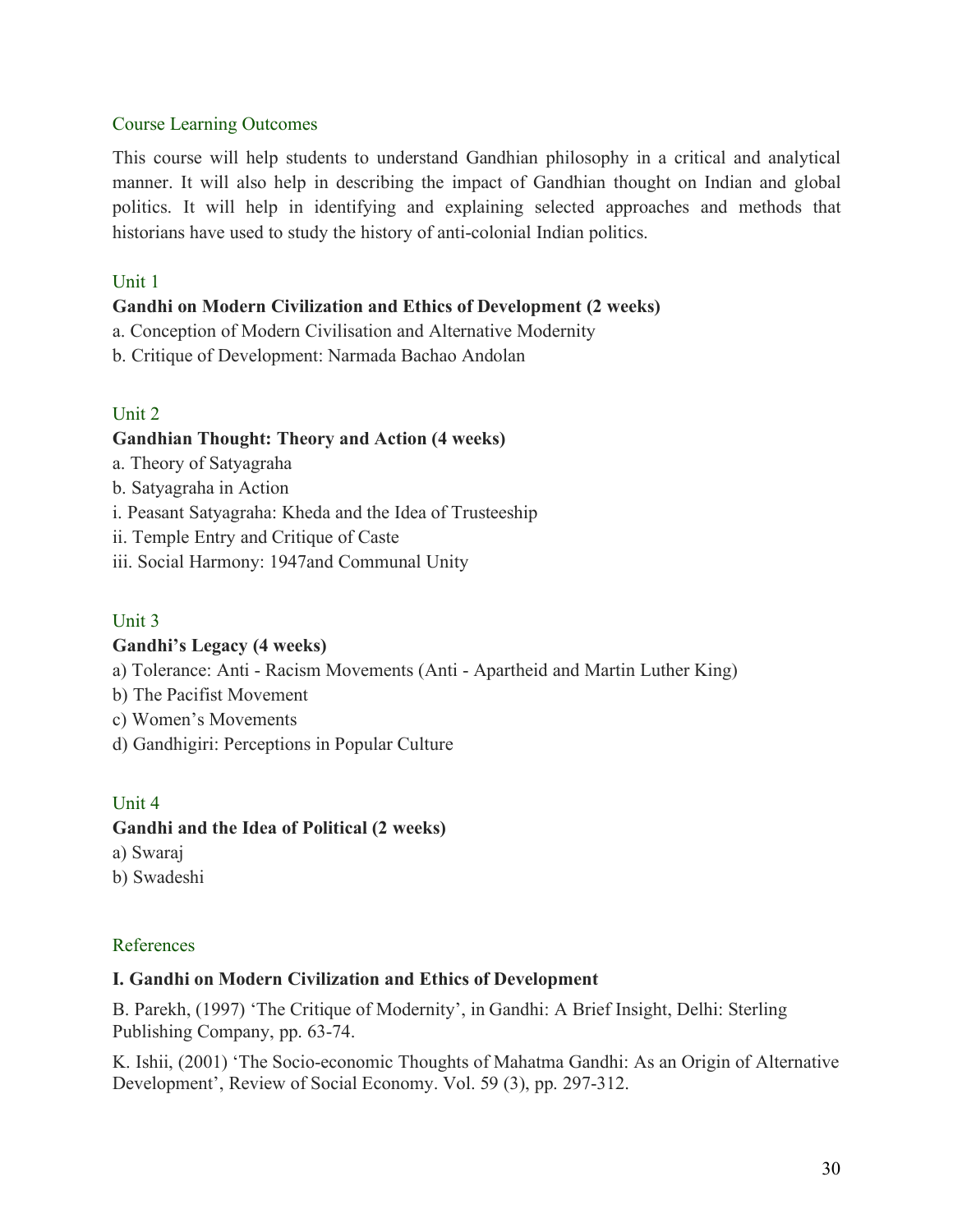D. Hardiman, (2003) 'Narmada Bachao Andolan', in Gandhi in his Time and Ours. Delhi: Oxford University Press, pp. 224- 234.

A Baviskar, (1995) 'The Politics of the Andolan', in In the Belly of the River: Tribal Conflict Over Development in the Narmada Valley, Delhi: Oxford University Press, pp.202-228.

R Iyer, (ed) (1993) 'Chapter 4' in The Essential Writings of Mahatma Gandhi, New Delhi: Oxford University Press.

R. Ramashray, (1984) 'Liberty Versus Liberation', in Self and Society: A Study in Gandhian Thought, New Delhi: Sage Publication.

# **II. Gandhian Thought: Theory and Action**

B. Parekh, (1997) 'Satyagrah', in Gandhi: A Brief Insight, Delhi: Sterling Publishing Company, pp. 51-63.

D. Dalton, (2000) 'Gandhi's originality', in A. Parel (ed) Gandhi, Freedom and Self-Rule, New Delhi: Lexington Books, pp.63-86.

D. Hardiman, (1981) 'The Kheda Satyagraha', in Peasant Nationalists of Gujarat: Kheda District, 1917-1934, Delhi: Oxford University Press, pp. 86-113.

J. Brown, (2000) 'Gandhi and Human Rights: In search of True humanity', in A. Parel (ed) Gandhi, Freedom and Self-Rule, New Delhi: Lexington Books, pp. 93-100.

R. Iyer, (2000) 'Chapter 10 and 11', in The Moral and Political Thought of Mahatma Gandhi, New Delhi: Oxford University Press, pp. 251-344

I. Knudegaard, (2010), Gandhi's Vision for Indian Society: Theory and Action, Master Thesis in History, University of Oslo, Available at:

https://www.duo.uio.no/bitstream/handle/10852/23275/IngfridxKnudegaardxmasteroppgavexixh istorie.pdf?sequence=1&isAllowed=y, Accessed: 14.05.2019, pp.27-38.

P. Rao, (2009) 'Gandhi, Untouchability and the Postcolonial Predicament: A Note'. Social Scientist. Vol. 37 (1/2). Pp. 64-70.

B. Parekh, (1999) 'Discourse on Unsociability', in Colonialism, Tradition and Reform: An Analysis of Gandhi's Political Discourse, New Delhi: Sage Publication.

D. Hardiman, (2003) 'Fighting Religious Hatreds', in Gandhi in His Time and Ours. Delhi: Oxford University Press.

# **III. Gandhi's Legacy**

D. Hardiman, (2003) 'Gandhi's Global Legacy', in Gandhi in His Time and Ours. Delhi: Oxford University Press, pp. 238-283.

Manimala, (1984) 'Zameen Kenkar? Jote Onkar: Women's participation in the Bodhgaya struggles', in M. Kishwar and R. Vanita (eds) In Search of Answers: Indian Women's Voices from Manushi, London: Zed Press.

M. Shah, (2006) 'Gandhigiri; A Philosophy of Our Times', The Hindu Available at http://www.hindu.com/2006/09/28/stories/2006092802241000.htm, Accessed: 14.05.2019.

A. Ghosh and T. Babu, (2006) 'Lage Raho Munna Bhai: Unravelling Brand 'Gandhigiri', Economic and Political Weekly, 41 (51), pp. 5225 – 5227.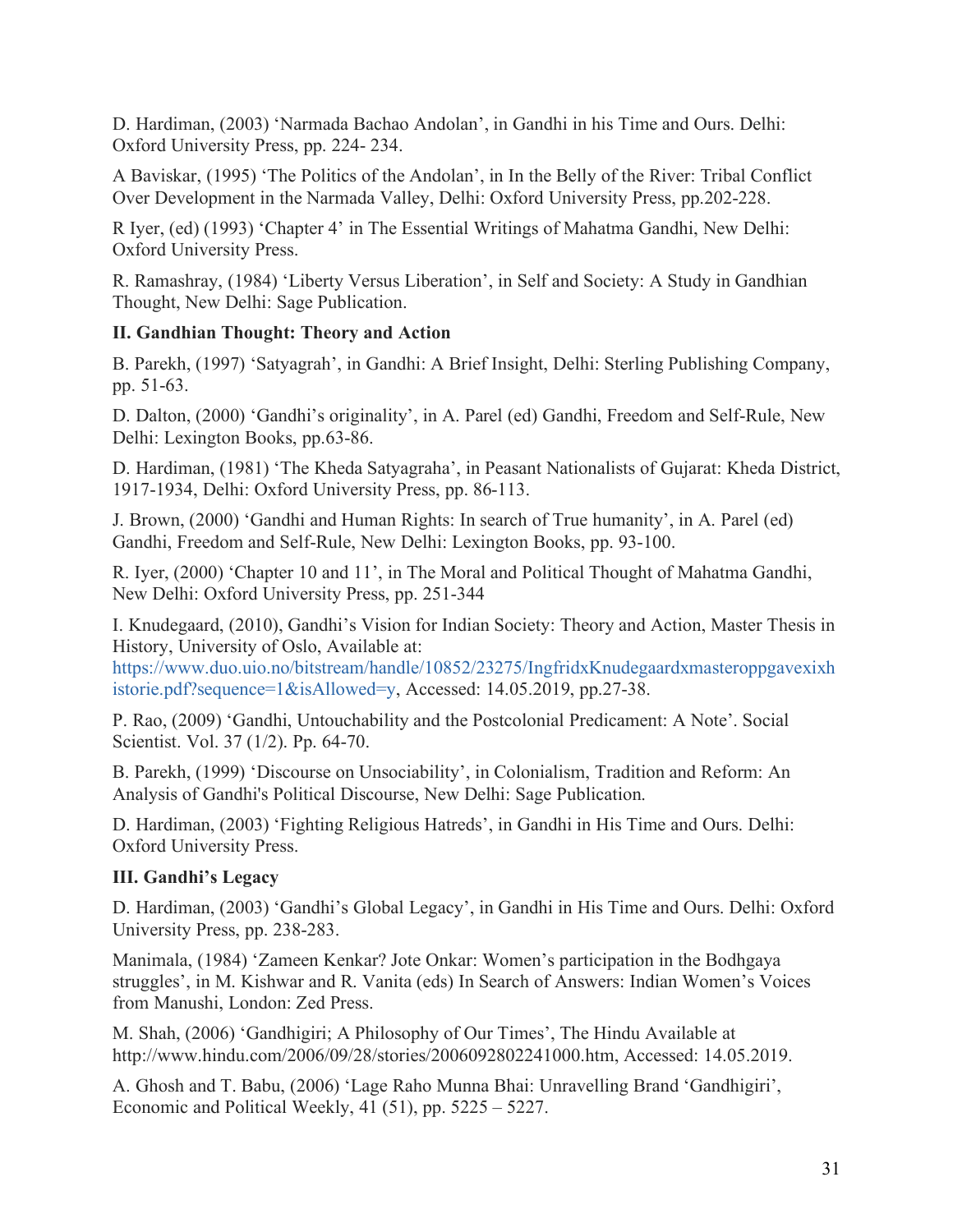H. Trivedi (2011) 'Literary and Visual Portrayal of Gandhi', in J Brown and A Parel (eds) Cambridge Companion to Gandhi, Cambridge University Press 2011, pp. 199-218.

# **IV. Gandhi and the Idea of Political**

P. Chatterjee, (1986) 'The Moment of Maneuver', in Nationalist Thought and the Colonial World: A derivative discourse?, Delhi: Zed Books.

Indian Council for Historical Research (1976) 'The Logic of Gandhian Nationalism: Civil Disobedience and the Gandhi – Irwin Pact, 1930-31', Indian Historical Review, Available at http://www.ichrindia.org/journal.pdf, Accessed: 18.04.2013.

D. Dalton, (1996) 'Swaraj: Gandhi's Idea of Freedom', in Mahatma Gandhi: Selected Political Writings, USA: Hackett Publishing, pp. 95-148.

A. Parel (ed.) (1997) 'Editor's Introduction', in Gandhi, Hind Swaraj and Other Writings Cambridge: Cambridge University Press.

# Additional Resources:

# **Classics**

M K Gandhi " Hind Swaraj" Navjeevan Trust, Ahmedabad, 1910, https://www.indiawaterportal.org/sites/indiawaterportal.org/files/hind\_swarajya\_mk\_gandhi\_201 0.pdf

M. K. Gandhi Chapter XII&XIII, " Satyagraha in South Africa, Navjivan Trust, Ahmmedabad, 1928, pp. 95-107

M.K. Gandhi, (1941) 'Chapter 1, 2, 9, 15, and 16', in Constructive Programme: Its Meaning and Place, Ahmedabad: Navjivan Trust.

M.K. Gandhi's India of My Dreams (Compiled R.K.Prabhu): "The meaning of Swaraj" (no.2); " "Communal unity" (no.59); "The curse of untouchability" (no.61); "Religious tolerance in India"  $(no.62)$ ; "The problem of minorities"  $(no.66)$ . Available at: https://ia802902.us.archive.org/22/items/Mere\_sapno\_ka\_Bharatmk\_gandhi/MereSapnoKaBharat-MkGandhi1947.pdf

# **Additional Readings:**

A. Baviskar, (1995) 'National Development, Poverty and the environment', in In the Belly of the River: Tribal Conflict Over Development in the Narmada Valley, Delhi: Oxford University Press, pp. 18-33.

B. Parekh, (1997) 'Religious Thought', in Gandhi: A Brief Insight, Delhi: Sterling Publishing Company.

R. Iyer, (1993) The Essential Writings of Mahatma Gandhi, New Delhi: Oxford University Press, pp. 299-344; 347-373.

S. Sarkar, (1982) Modern India 1885-1947, New Delhi: Macmillan, pp. 432-39.

R. Iyer, (2001) The Moral and Political Thought of Mahatma Gandhi, New Delhi: Oxford University Press. pp. 344-358.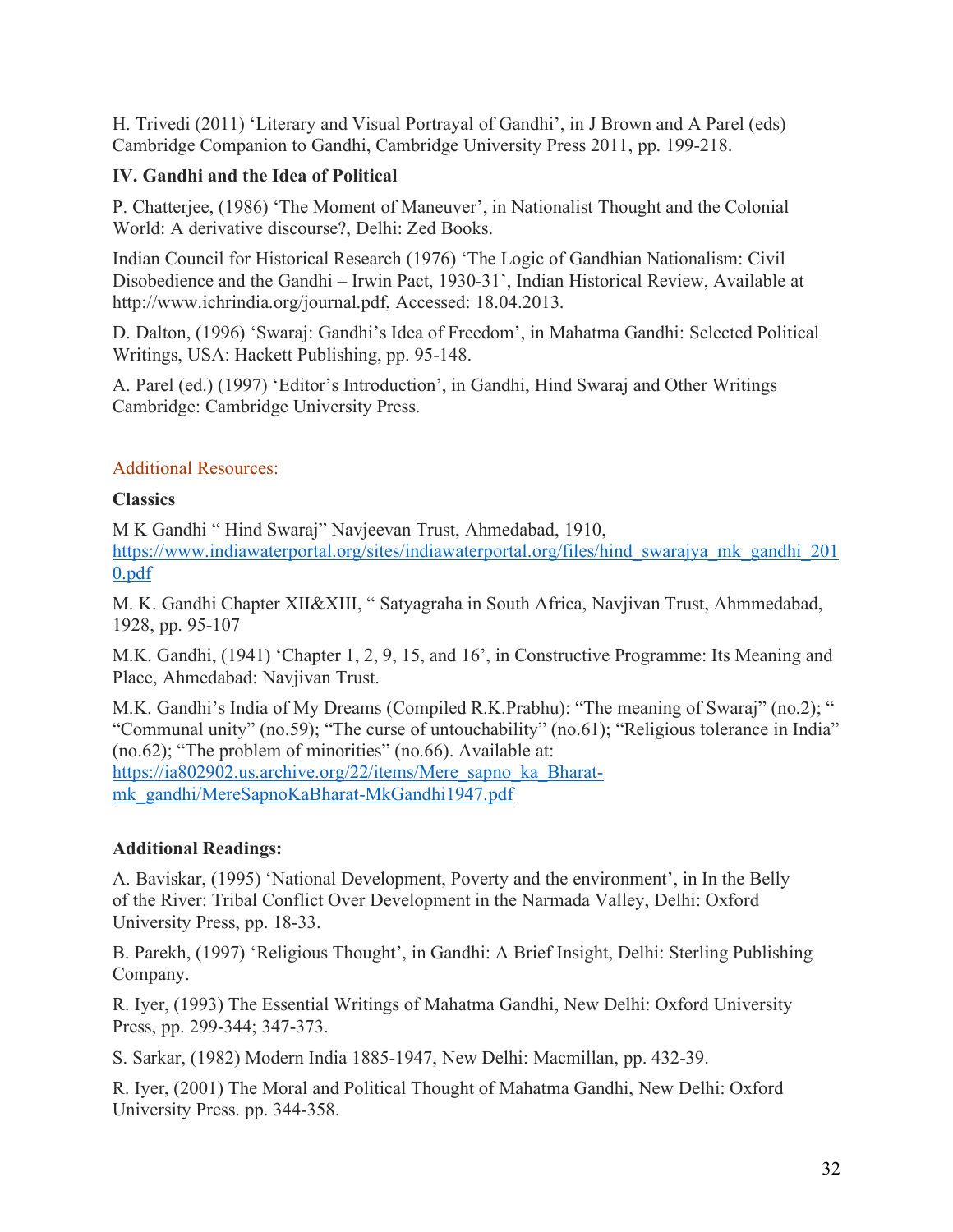H. Coward, (2003) 'Gandhi, Ambedkar, and Untouchability', in H. Coward (ed) Indian Critiques of Gandhi, New York: State University of New York Press, pp. 41-66.

J. Lipner, (2003) 'A Debate for Our Times', in Harold Coward (ed) Indian Critiques of Gandhi, New York: State University of New York Press, pp. 239-58

M. Gandhi, (1941) 'Chapter 1, 2, 9, 15, and 16', in Constructive Programme: Its Meaning and Place, Ahmedabad: Navjivan Trust.

R. Terchek, (1998) Gandhi: Struggling for Autonomy, USA: Rowman and Littlefield Publishers.

N. Dirks, (2001), 'The Reformation of Caste: Periyar, Ambedkar and Gandhi', in Castes of Mind: Colonialism and the making of Modern India, Princeton: Princeton University Press.

R. Mukharjee, (ed) (1995), The Penguin Gandhi Reader, New Delhi: Penguin.

T. Weber, (2006) 'Gandhi is dead, Long live Gandhi- The Post Gandhi Gandhian Movement in India', in Gandhi, Gandhism and the Gandhians, New Delhi: Roli.

A. Taneja, (2005) Gandhi Women and the National Movement 1920-1947, New Delhi: Haranand Publishers.

J. Brown, (2008) Gandhi and Civil Disobedience: The Mahatma in Indian Politics, Cambridge: Cambridge University Press.

R. Ramashray, (1984) 'What Beyond the Satanic Civilization?', in Self and Society: A Study in Gandhian Thought, New Delhi: Sage Publication.

# **Readings in Hindi**

म.क गाँधी 'हिन्द स्वराज ' नवजीवन टस्ट 1916.

म .क गाँधी मेरेसपनो का भारत 1947

नेमा, जे. पी और प्रताप सिंह 'गाँधी जी का दर्शन' ''धर्म की अवधारणा'' रिसर्च पब्लिकेशन्स जयपुर, 2018 पृष्ठ 56-62.

नेमा, जे. पी और प्रताप सिंह 'गाँधी जी का दर्शन' "सत्याग्रह की अवधारणा" रिसर्च पब्लिकेशन्स जयपुर, 2018 पृष्ठ  $79-85$ .

नेमा, जे. पी और प्रताप सिंह 'गाँधी जी का दर्शन' "स्वराज्य की अवधारणा" रिसर्च पब्लिकेशन्स जयपुर, 2018 पृष्ठ  $86-97$ .

जैन, मानक 'गाँधी के विचारों की 21वीं सदी में प्रासंगिकता' (भाग-2) "अस्पृश्यता निवारण में गाँधी का योगदान" आदि पब्लिकेशन्स, जयपुर 2010, पृष्ठ 275-317.

अग्रवाल, सुनील कुमार 'गाँधी और सांप्रदायिक एकता' "सांप्रदायिक एकता का दर्शन और गाँधी" अर्जुन पब्लिशिंग हाउस, नई दिल्ली 2009 पृष्ठ 189-219.

झा, मनोज कुमार 'हिन्दु-मुस्लिम एकता और गाँधी : एक अध्ययन "सांप्रदायिक सौहार्द और गाँधी" सन्मार्ग पकाशन, िदली 1990 पृष 119-146.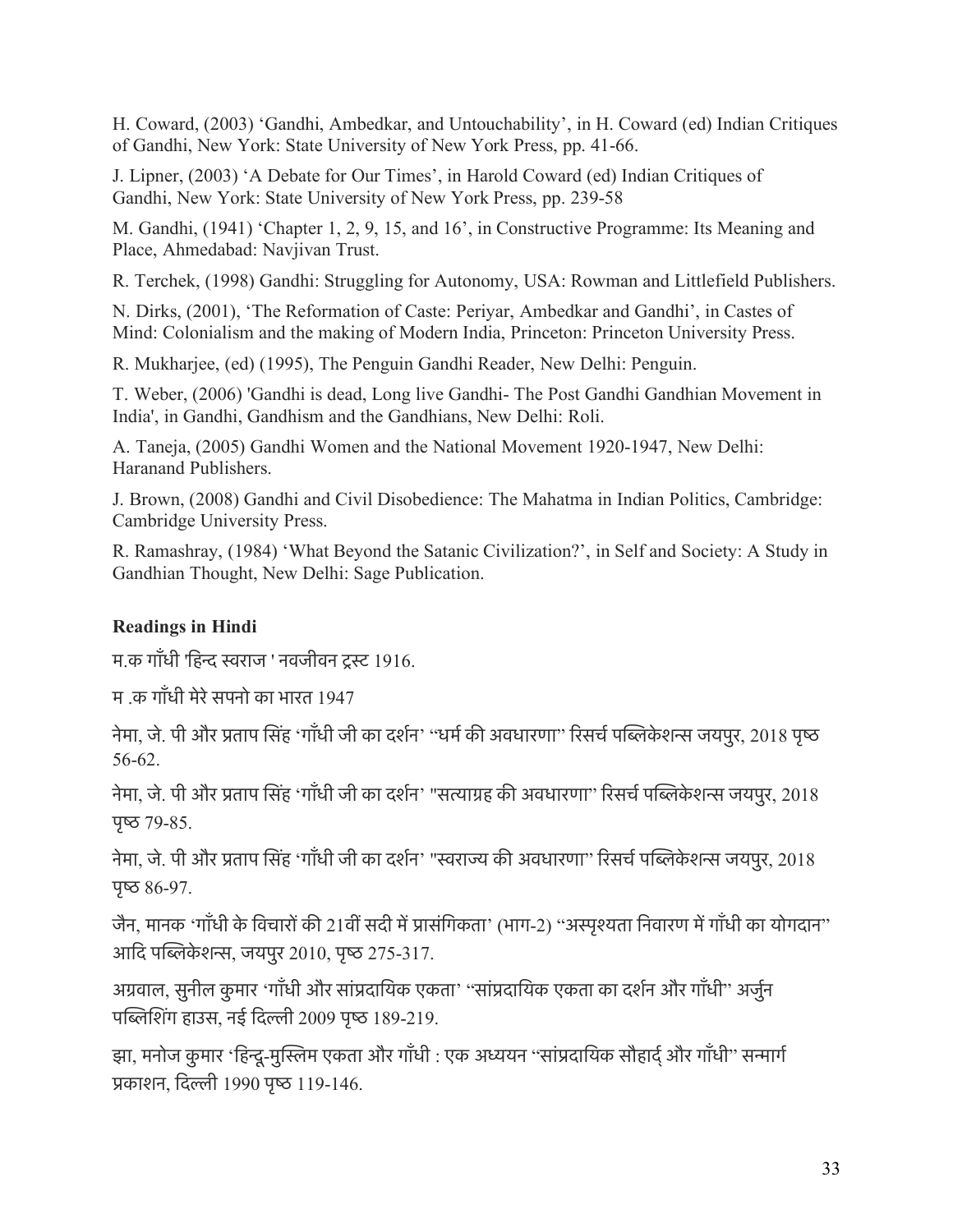कुमार प्रभात 'स्वतंत्रता संग्राम और गाँधी' "गाँधी का सत्याग्रह-दर्शन" हिंदी माध्यम कार्यान्वय निर्देशालय, नई िदली, 2013.

मिश्र, अनिल दत्त 'गाँधी एक अध्ययन' "गाँधी और पर्यावरण" पियर्सन प्रकाशन, दिल्ली 2016 पृष्ठ 239-249.

# Teaching Learning Process

The mainstay of this paper is to make students understanding the contemporary relevance of Gandhi. This will thereby involve use of Gandhi's Original works and how Gandhian ideas are been used by practitioners.

# **Activities**

# **Topic 1**

1. Reading of primary texts:- M K Gandhi Chapter VI and XIII " Hind Swaraj" Navjeevan Trust, Ahmedabad, 1910

2. A site visit to any on-going developmental project preferably in NCT Delhi by students and submission of report on Environmental law Violation and Resistance by People in a Gandhian Way.

# **Topic 2**

1. Reading of primary texts:- M K Gandhi Chapter XII&XIII, " Satyagraha in South Africa, Navjivan Trust, Ahmmedabad, 1928, pp. 95-107

2. A Report followed by presentation on functioning of Cooperative and Community engagement for example Amuland/or SEWA in Gujarat to understand Trusteeship and its relevance

# **Topic 3**

1. Movie Screenings (Movies like Lage Raho Munna Bhai, Gandhi by Richard Attenboroughand Student's Participation in reviewing/discussing the movie from a Gandhian perspective or Cultural engagement of Students with Gandhian Ideas through Staging of a street play.

# **Topic 4**

Student Visit to Any Gandhian Institution in Delhi like, Gandhi Darshan and Smiriti to understand on-going Gandhian work and programme and interacting with Gandhian activists.

# Assessment Methods

Film/Documentary review and group discussions will be used to understand the critical mindset of individual students. Field work can be undertaken in areas where Gandhian methods are being used to attain justice. These visits can be translated to working paper of group under the guidance of course instructors.

# Keywords

Gandhi, Swaraj, Modern Civilization, Tolerance, Social Harmony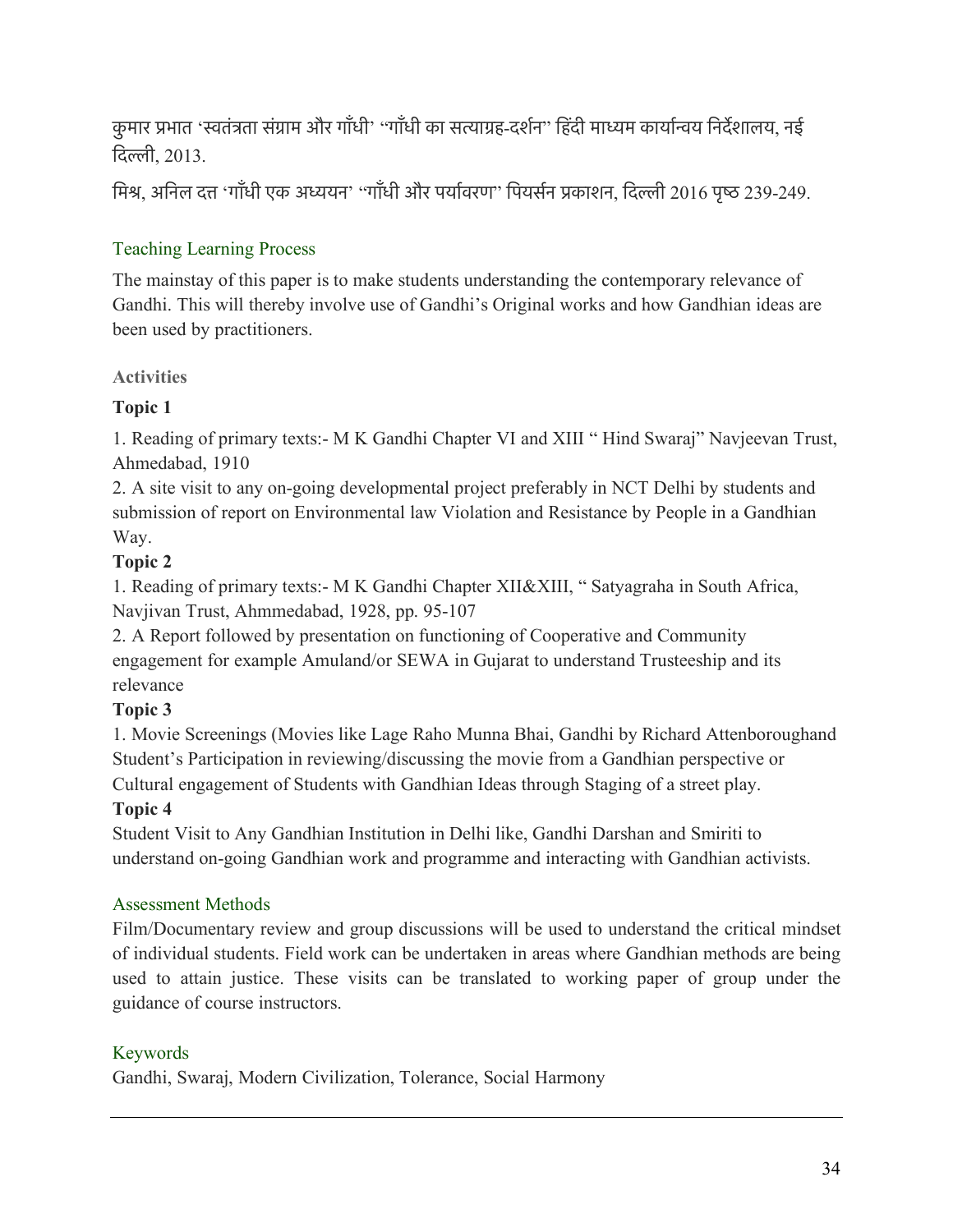# **GE5 - Understanding Ambedkar (B.5) Generic Elective - (GE) Credit:6**

#### Course Objective

This course is broadly intended to introduce Ambedkar's ideas and their relevance in contemporary India, by looking beyond caste. Ambedkar's philosophical contributions towards Indian economy and class question, sociological interpretations on religion, gender, caste and cultural issues; ideas on politics such as concepts of nation, state, democracy, law and constitutionalism are to be pedagogically interrogated and interpreted. This will help students to critically engage themselves with the existing social concerns, state and economic structures and other institutional mechanisms. This also will facilitate them to strengthen their creative thinking with a collective approach to understand ongoing social, political, cultural and economic issues of the society.

#### Course Learning Outcomes

The course is designed to provide students the original writings and ideas of Ambedkar on diverse issues beyond caste and equip them to critically engage with the ideas, interpretations. By engaging with the original sources as well as secondary writings on Ambedkar's ideas that cover, caste, class, gender, religion, state, democracy and constitution the students will be able to understand a thinker in the context and contemporaneity. At the end of the course, students shall be equipped with the method of understanding the ideas, philosophy and relevance of a particular thinker. Students shall also be able to reflect on the method of the thinker's engagement with the then context, issues and concepts. Finally, the students shall be equipped in understanding the conceptual and philosophical diversity, situatedness and significance of Ambedkar beyond his contribution in the sphere of social justice and drafting the Indian constitution. The course thus provides an opportunity to the students to understand Ambedkar for his several important contributions in the field of religion, state, democracy, gender, economy and history.

#### Unit 1

#### **Introducing Ambedkar (1 week)**

Approach to Study Polity, History, Economy, Religion and Society

#### Unit 2

#### **Caste and Religion (3 weeks)**

a. Caste, Untouchability and Critique of Hindu Social Order

b. Religion and Conversion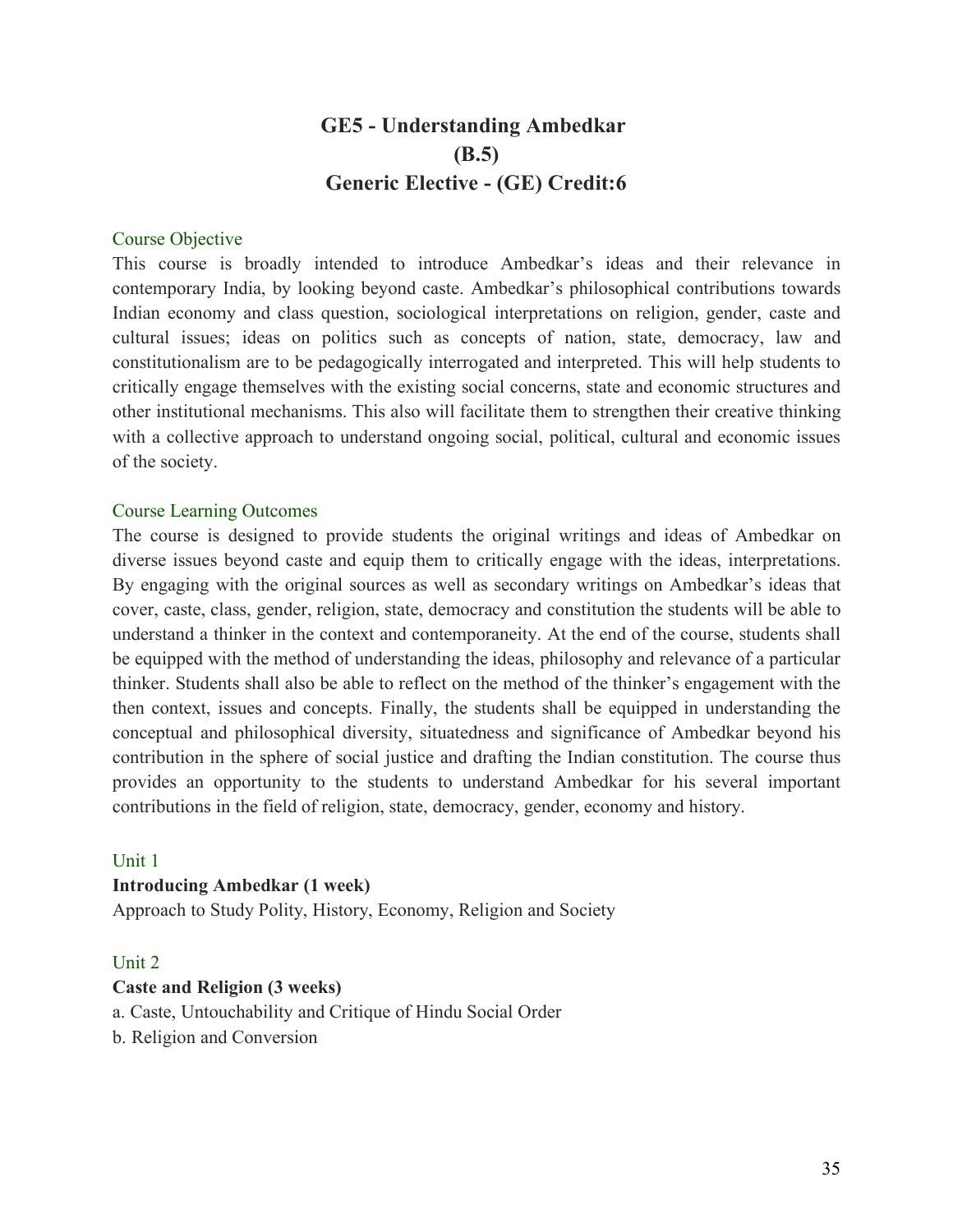# Unit 3

#### **Women's Question (2 weeks)**

a. Rise and Fall of Hindu Women b. Hindu Code Bill

# Unit 4

#### **Political Vision (2 weeks)**

a. Nation and Nationalism

b. Democracy and Citizenship

# Unit 5

# **Constitutionalism (2 weeks)**

a. Rights and Representations

b. Constitution as an Instrument of Social Transformation

# Unit 6

# **Economy and Class Question (2 weeks)**

a. Planning and Development

b. Land and Labour

# References

# **I. Introducing Ambedkar**

G. Omvedt, (2008) 'Phule-Remembering The Kingdom of Bali', Seeking Begumpura Navyana, pp. 159-184.

M. Gore, (1993) The Social Context of an Ideology: Ambedkar's Political and Social Thought, Delhi: Sage Publication, pp. 73-122 ; 196-225.

B. Ambedkar, (1989) 'Annihilation of Caste with a Reply to Mahatma Gandhi', in Dr. Babasaheb Ambedkar Writings and Speeches: Vol. 1, Education Deptt., Government of Maharashtra, Mumbai, pp. 23-96.

# **II. Caste and Religion**

The Untouchables: Who were they and why they became Untouchables? Available at http://www.ambedkar.org/ambcd/39A.Untouchables%20who%20were%20they%20why%20th ey%20became%20PART%20I.htm, Accessed: 18.04.2013.

B. Ambedkar, (1987) 'The Hindu Social Order: Its Essential Principles', in Dr. Babasaheb Ambedkar Writings and Speeches: Vol. 3, Education Deptt., Government of Maharashtra, 1989, pp. 95-129.

B. Ambedkar, (2003) 'What way Emancipation?', in Dr. Babasaheb Ambedkar Writings and Speeches, Vol. 17-III, Education Deptt., Government of Maharashtra, Mumbai, pp-175-201.

# **III. Women's Question**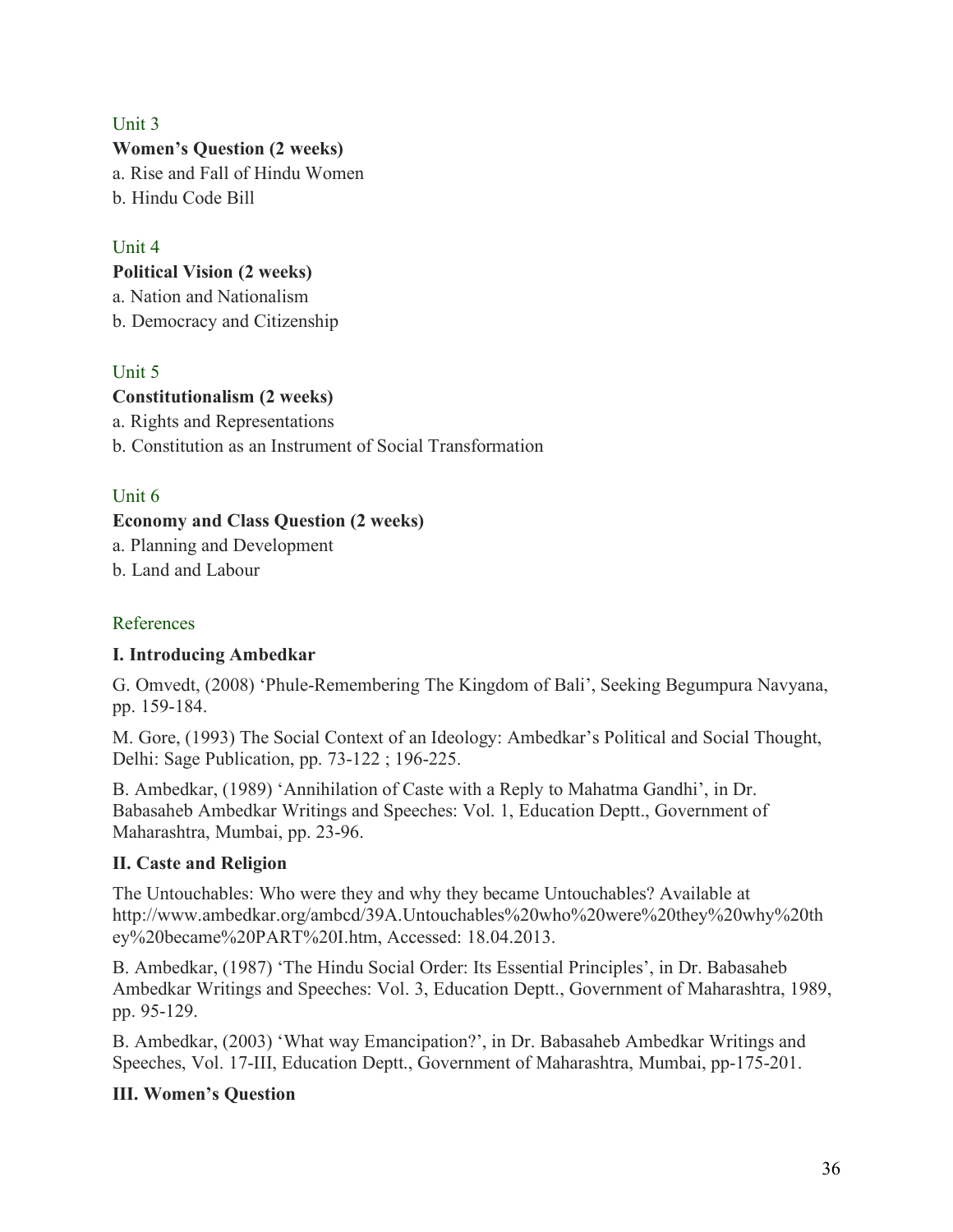S. Rege, (2013) 'Against the Madness of Manu', in B. R. Ambedkar's Writings on Brahmanical Patriarchy, Navyana Publication, pp. 13-59 ; 191-232.

B. Ambedkar, (2003) 'The Rise and Fall of Hindu Woman: Who was Responsible for It?', in Dr. Babasaheb Ambedkar Writings and Speeches Vol. 17- II, Education Deptt., Government of Maharashtra, Mumbai, pp. 109-129.

# **IV. Political Vision**

B. Ambedkar, (1991) 'What Gandhi and Congress have done to the Untouchables', in Dr. Babasaheb Ambedkar Writings and Speeches, Education Deptt, Government of Maharashtra, Vol.9, pp. 40-102; 181-198; 274-297.

B. Ambedkar, (2003) 'Conditions Precedent for the successful working of Democracy', in Dr. Babasaheb Ambedkar Writings and Speeches, Vol. 17-III, Education Deptt, Government of Maharashtra, Mumbai, pp. 472-486.

G. Aloysius, (2009). Ambedkar on Nation and Nationalism, Critical Quest, Delhi.

B. R. Ambedkar, (2003), 'I have no Homeland', in Dr. Babasaheb Ambedkar Writings and Speeches Vol- 17, Education Deptt., Government of Maharashtra, Mumbai, pp-51-58.

# **V. Constitutionalism**

Ambedkar, Evidence before South Borough committee on Franchise, Available at http://www.ambedkar.org/ambcd/07.%20Evidence%20before%20the%20Southborough%2 0Committee.htm, Accessed: 19.04.2013.

Constituent Assembly Debates, Ambedkar's speech on Draft Constitution on 4th November 1948, CAD Vol. VII, Lok Sabha Secretariat, Government of India, 3rd Print, pp. 31-41. B. Ambedkar, (2013), States and Minorities, Delhi: Critical Quest.

# **VI. Economy and Class Question**

B. Ambedkar, (1987) 'Buddha or Karl Marx', in Dr. Babasaheb Ambedkar Writings and Speeches, Vol. 3, Education Deptt., Government of Maharashtra, Mumbai, pp-442-462.

S. Thorat, (2007) 'Economic System, Development and Economic Planning', in S. Thorat and Aryama (eds), Ambedkar in Retrospect: Essays on Economics, Politics and Society, Delhi: Rawat Publishers, pp. 25-48.

B. Ambedkar, (1991) 'Labor and Parliamentary Democracy and Welfare', in Dr. Babasaheb Ambedkar Writings and Speeches, Vol. 10, Education Deptt., Government of Maharashtra, Mumbai, pp. 106-112; 139-143; 243-252

B. Mungekar, (2007) 'Labour Policy' in S. Thorat and Aryama (eds), Ambedkar in Retrospect: Essays on Economics, Politics and Society, Delhi: Rawat Publishers, pp. 76-92.

# Additional Resources:

# **Classics**

Ambedkar, B. R. (1987) 'Philosophy of Hinduism', in Dr. Babasaheb Ambedkar Writings and Speeches, Vol. 3, Education Deptt., Government of Maharashtra, Mumbai, pp-3-92.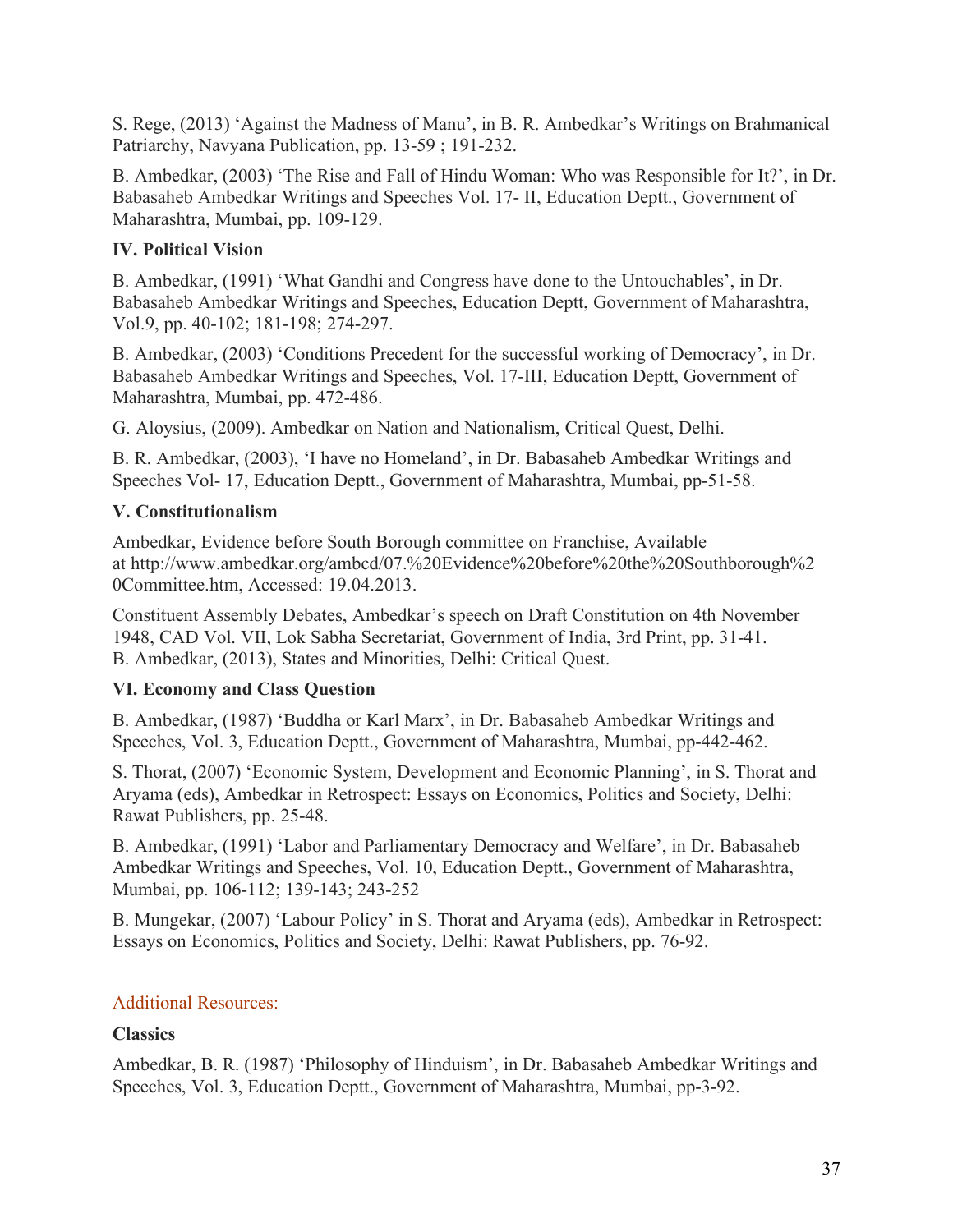Ambedkar, B. R. (1989) 'The Hindu Social Order: Its Essential Principles', in Dr. Babasaheb Ambedkar Writings and Speeches: Vol. 3, Education Dptt., Government of Maharashtra, pp. 95- 129.

Ambedkar, B. R. (1987) 'The Women and the Counter-Revolution', in Dr. Babasaheb Ambedkar Writings and Speeches, Vol. 3, Education Deptt., Government of Maharashtra, Mumbai, pp. 427- 437.

Ambedkar, B. R. (2003) 'The Rise and Fall of Hindu Woman: Who was Responsible for It?', in Dr. Babasaheb Ambedkar Writings and Speeches Vol. 17- II, Education Deptt., Government of Maharashtra, Mumbai, pp. 109-129.

Ambedkar, B. R. (2003), 'I have no Homeland', in Dr. Babasaheb Ambedkar Writings and Speeches Vol- 17, Education Deptt., Government of Maharashtra, Mumbai, pp-51-58.

Ambedkar, B. R. (2003) 'Conditions Precedent for the successful working of Democracy', in Dr. Babasaheb Ambedkar Writings and Speeches, Vol. 17-III, Education Deptt, Government of Maharashtra, Mumbai, pp. 472-486.

Ambedkar, B. R. (2003), 'Role of Dr. B. R. Ambedkar in Bringing The Untouchables on the Political Horizon of India and Lying A Foundation of Indian Democracy', in Dr. Babasaheb Ambedkar Writings and Speeches, Vol. 17-I, Education Deptt., Government of Maharashtra, Mumbai, pp-63-178.

Ambedkar, B. R. (2003) 'Buddhism paved way for Democracy and Socialistic Pattern of Society', in Dr. Babasaheb Ambedkar Writings and Speeches, Vol. 17-III, Education Deptt., Government of Maharashtra, Mumbai, pp. 406-409.

Ambedkar, B. R. (2003) 'Failure of Parliamentary Democracy will Result in Rebellion, Anarchy and Communism', in Dr. Babasaheb Ambedkar Writings and Speeches, Vol. 17-III, Education Deptt., Government of Maharashtra, Mumbai, pp. 423-437.

Ambedkar, B. R. (2003) 'Prospects of Democracy in India', in Dr. Babasaheb Ambedkar Writings and Speeches, Vol. 17-III, Education Deptt., Government of Maharashtra, Mumbai, pp. 519-523.

Ambedkar, B. R. (2003), 'Depressed Classes against Second Chamber: Dr. Ambedkar on Joint Parliamentary Committee Report Provision for Better Representation Demanded', in Dr. Babasaheb Ambedkar Writings and Speeches, Vol. 17-I, Education Deptt, Government of Maharashtra, Mumbai, pp. 231-243.

Ambedkar, B. R. (2013), States and Minorities, Delhi: Critical Quest.

Ambedkar, B. R. (1991) 'Labor and Parliamentary Democracy and Welfare', in Dr. Babasaheb Ambedkar Writings and Speeches, Vol. 10, Education Deptt., Government of Maharashtra, Mumbai, pp. 106-112; 139-143; 243-252.

Ambedkar, B. R. (1987) 'Buddha or Karl Marx', in Dr. Babasaheb Ambedkar Writings and Speeches, Vol. 3, Education Deptt., Government of Maharashtra, Mumbai, pp-442-462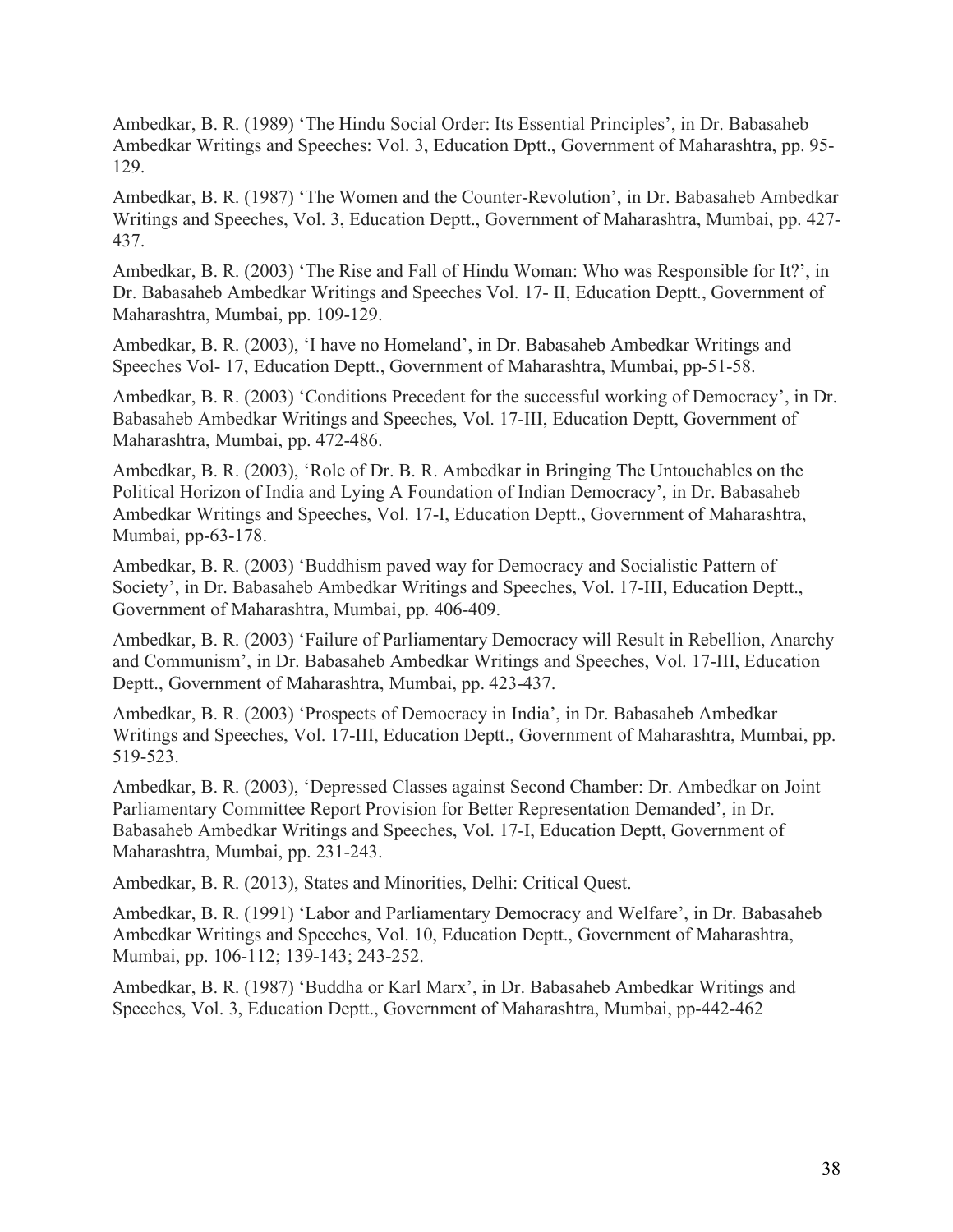# **Readings in Hindi**

अम्बेडकर, बी.आर., डॉ.(2013). एक राष्ट्र का अपने घर के लिए आह्वान. In बाबासाहेब डॉ. अम्बेडकर सम्पूर्ण वांगय(Vol. 15, pp. 11-21). नई िदली: डॉ. अमेडकर पितषान. सामािजक नाय और अिधकािरता मंतालय.

अम्बेडकर, बी.आर., डॉ.(2013). राज्य और अल्पसंख्यक. In बाबासाहेब डॉ. अम्बेडकर सम्पूर्ण वांग्मय(Vol. 2, pp. 167-240). नई दिल्ली: डॉ. अम्बेडकर प्रतिष्ठान. सामाजिक न्याय और अधिकारिता मंत्रालय.

अमेडकर, बी.आर., डॉ.(2013). कायरपािलका. In बाबासाहेब डॉ. अमेडकर समूणरवांगय (Vol. 17, pp. 17- 18). नई दिल्ली: डॉ. अम्बेडकर प्रतिष्ठान. सामाजिक न्याय और अधिकारिता मंत्रालय.

अम्बेडकर, बी.आर., डॉ.(2013). भारत में छोटी जोतों की समस्या और उसका निवारण. In बाबासाहेब डॉ. अम्बेडकर सम्पूर्ण वांग्मय(Vol. 2, pp. 243-276). नई दिल्ली: डॉ. अम्बेडकर प्रतिष्ठान. सामाजिक न्याय और अिधकािरता मंतालय.

अम्बेडकर, बी.आर., डॉ.(2013). न्यायपालिका की स्वतंत्रता. In बाबासाहेब डॉ. अम्बेडकर सम्पूर्ण वांग्मय (Vol. 3, pp. 205-209). नई िदली: डॉ. अमेडकर पितषान. सामािजक नाय और अिधकािरता मंतालय.

अम्बेडकर, बी.आर., डॉ.(2013). भारतीय-श्रमिक युद्ध जीतने के लिए क्यों दृढ़संकल्प है. In बाबासाहेब डॉ. अम्बेडकर सम्पूर्ण वांग्मय (Vol. 18, pp. 27-34). नई दिल्ली: डॉ. अम्बेडकर प्रतिष्ठान. सामाजिक न्याय और अिधकािरता मंतालय.

अम्बेडकर, बी.आर., डॉ.(2013). छोटे किसान राहत विधेयक. In बाबासाहेब डॉ. अम्बेडकर सम्पूर्ण वांग्मय(Vol. 3, pp. 146-155). नई िदली: डॉ. अमेडकर पितषान. सामािजक नाय और अिधकािरता मंतालय.

अमेडकर, बी.आर., डॉ.(2013). िहनुत का दशरन. In बाबासाहेब डॉ. अमेडकर समूणरवांगय (Vol. 6, pp. 15- 120). नई दिल्ली: डॉ. अम्बेडकर प्रतिष्ठान. सामाजिक न्याय और अधिकारिता मंत्रालय.

अम्बेडकर, बी.आर., डॉ.(2013). भारत में जातिप्रथा. In बाबासाहेब डॉ. अम्बेडकर सम्पूर्ण वांग्मय (Vol. 1, pp. 17-36). नई दिल्ली: डॉ. अम्बेडकर प्रतिष्ठान. सामाजिक न्याय और अधिकारिता मंत्रालय.

अम्बेडकर, बी.आर., डॉ.(2013). जातिप्रथा-उन्मूलन और महात्मा गांधी को दिया गया उत्तर. In बाबासाहेब डॉ. अम्बेडकर सम्पूर्ण वांग्मय (Vol. 1, pp. 37-51). नई दिल्ली: डॉ. अम्बेडकर प्रतिष्ठान. सामाजिक न्याय और अधिकारिता मंत्रालय.

अम्बेडकर, बी.आर., डॉ. (2013). हिन्दू समाज, व्यवस्था. In बाबासाहेब डॉ. अम्बेडकर सम्पूर्ण वांग्मय(Vol. 6, pp. 122-163). नई िदली: डॉ. अमेडकर पितषान. सामािजक नाय और अिधकािरता मंतालय.

अम्बेडकर, बी.आर., डॉ. (2013). नारी और प्रतिक्रान्ति. In बाबासाहेब डॉ. अम्बेडकर सम्पूर्ण वांग्मय (Vol. 7, pp. 330-342). नई िदली: डॉ. अमेडकर पितषान. सामािजक नाय और अिधकािरता मंतालय.

अमेडकर, बी.आर., डॉ. (2013). मजदूर और संसदीय लोकतंत.In बाबासाहेब डॉ. अमेडकर समूणरवांगय (Vol. 18, pp. 95-101). नई िदली: डॉ. अमेडकर पितषान. सामािजक नाय और अिधकािरता मंतालय.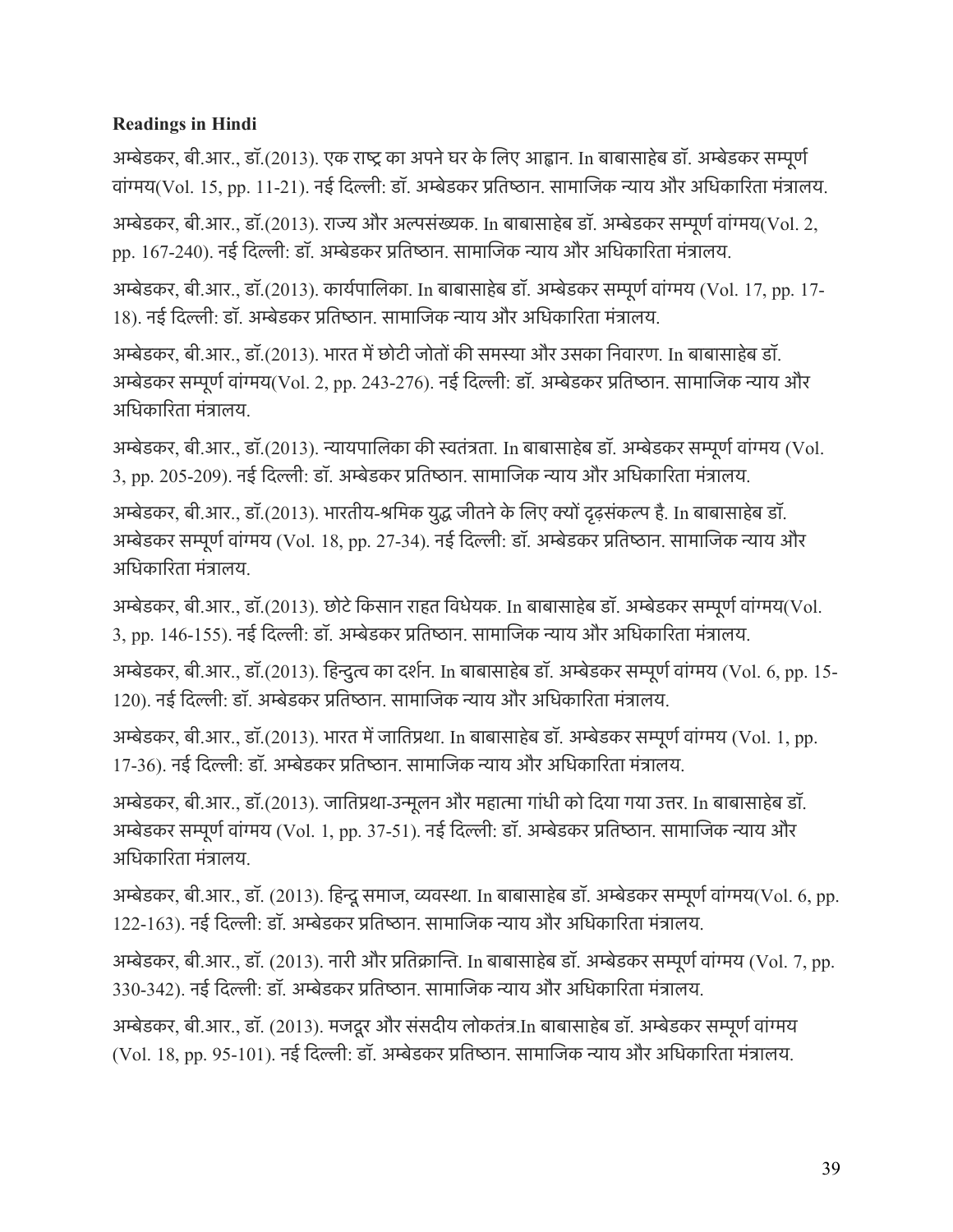अम्बेडकर, बी.आर., डॉ. (2013). कर्मचारी कल्याण और सामाजिक सुरक्षा. In बाबासाहेब डॉ. अम्बेडकर सम्पूर्ण वांगय(Vol. 18, pp. 309-312). नई िदली: डॉ. अमेडकर पितषान. सामािजक नाय और अिधकािरता मंतालय.

डॉ. अमेडकर. (2015). जाितभेद का उचेद. िदली: गौतम बुक सेनर.

ितलक, रजनी. (2012). डॉ. अमेडकर और मिहला आनोलन. Inडॉ. अमेडकर और मिहला आनोलन (pp. 5- 20). दिल्ली: बुक्स इंडिया.

दिसोदिया, रजनी. (2012). नारी क्रांति के अग्रदूतः डॉ. अंबेडकर. Inडॉ. अम्बेडकर और महिला आन्दोलन (pp. 25-35). दिल्ली:बुक्स इंडिया.

परमार, डॉ. तारा. (2012). डॉ. बाबा साहेबअम्बेडकर का भारतीय नारी उत्थान में योगदान. Inडॉ. अम्बेडकर और महिला आन्दोलन (pp. 36-40). दिल्ली:बुक्स इंडिया.

मेघवाल, कुसुम. (2012). हिंदु कोड बिल और डॉ. अम्बेडकर. In डॉ. अम्बेडकर और महिला आन्दोलन (pp. 41-46). दिल्ली:बुक्स इंडिया.

ितलक, रजनी. (2012). मिहला आं दोलन की रीढ़-सािवतीबाई फू ले. In डॉ. अमेडकर और मिहला आनोलन (pp. 21-24). दिल्ली:बुक्स इंडिया.

मेघवाल, कु सुम. (1994). डॉ. अमेडकर और मिहला जागरण. In भारतीय नारी के उदारकः डॉ. बी. आर. अम्बेडकर (pp. 113-122). उदयपुरः राजस्थान दलित साहित्य अकादमी.

मेघवाल, कु सुम. (1994). नारी सतंतता व समानता का शुभारंभ. In भारतीय नारी के उदारकः डॉ. बी. आर. अम्बेडकर (pp. 123-128). उदयपुरः राजस्थान दलित साहित्य अकादमी.

सोनटक्के, यशवंत. (2017). धर्मांतरण. In बाबासाहेब डॉ. आंबेडकर के विचार (pp. 320-333). नई दिल्ली: समक पकाशन.

सोनटक्के, यशवंत. (2017). राष्ट्र और राष्ट्रीयता. In बाबासाहेब डॉ. आंबेडकर के विचार(pp. 169-174). नई िदली: समक पकाशन.

सोनटके, यशवंत. (2017). लोकतांितक समाज. In बाबासाहेब डॉ. आं बेडकर के िवचार(pp. 67-88). नई िदली: समक पकाशन.

सोनटक्के, यशवंत. (2017). राष्ट्र और राष्ट्रीयता. In बाबासाहेब डॉ. आंबेडकर के विचार(pp. 178-198). नई िदली: समक पकाशन.

जाटव, डी. आर., डॉ. (1996). श्रमिक वर्गः सुरक्षा एवं कल्याण. In डॉ. अम्बेडकर के आर्थिक विचार (प्रयोजन एवं प्रासंगिकता)(pp. 67-77). जयपुर: समता साहित्य.

जाटव, डी. आर., डॉ. (1996). आर्थिक विचारधारा की श्रृंखला में. In डॉ. अम्बेडकर के आर्थिक विचार (प्रयोजन एवं पासंिगकता)(pp. 100-109). जयपुर: समता सािहत.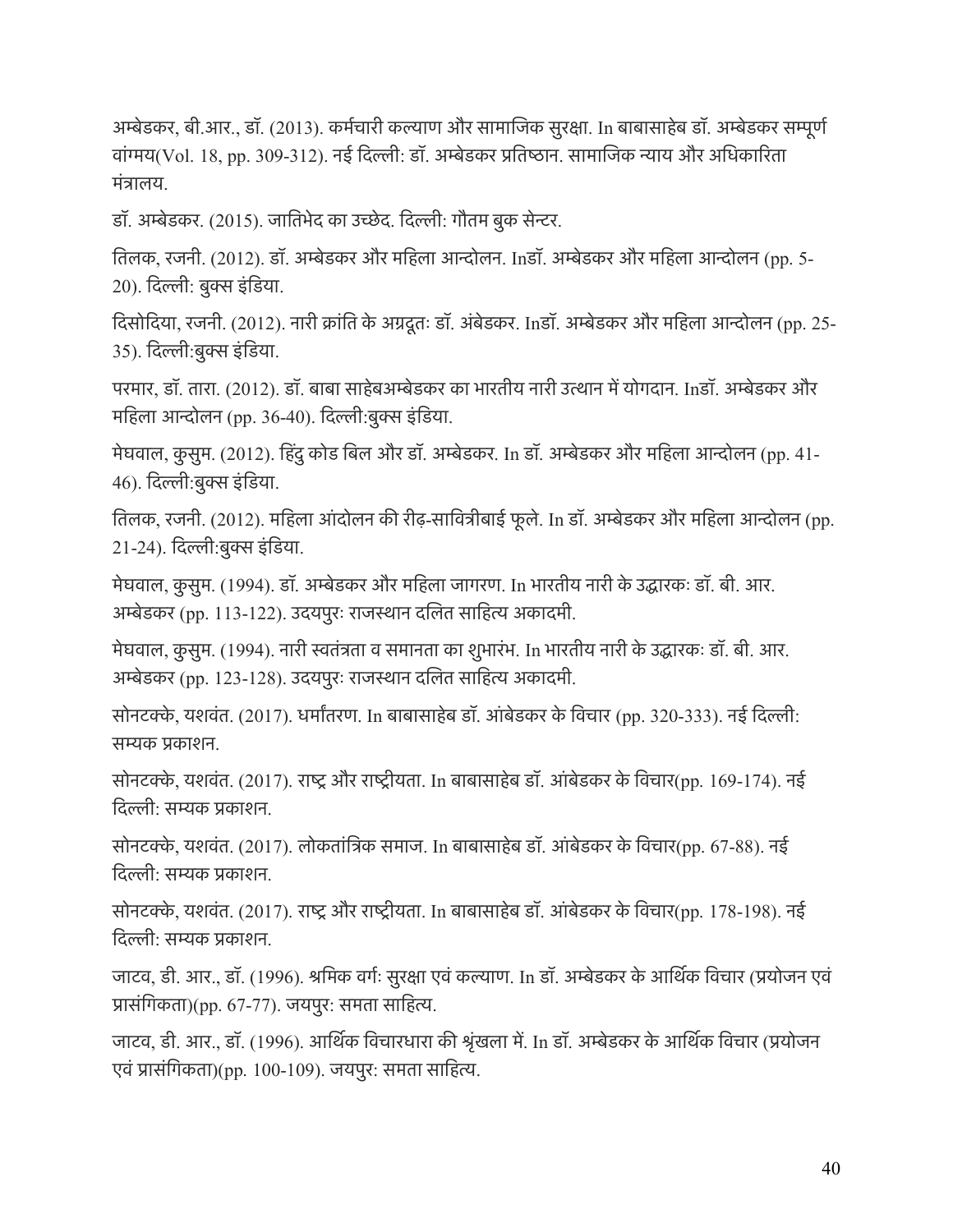#### **E- references:**

www.Ambedkar.org

www.veliwada.com

https://drambedkarbooks.files.wordpress.com/2009/03/selected-work-of-dr-b-r-ambedkar.pdf

https://nmuthumohan.wordpress.com/2012/10/10/ambedkar-and-problems-of-historicalmaterialism/

# **Additional Readings**:

## **I. Introducing Ambedkar**

E. Zelliot, (1996) 'From Untouchable to Dalit: Essays on the Ambedkar Movement', in The Leadership of Babasaheb Ambedkar, Delhi: Manohar, pp. 53-78.

G. Omvedt, Liberty Equality and Community: Dr. Ambedkar's Vision of New Social Order, Available at http://www.ambedkar.org/research/LibertyEquality.htm, Accessed: 19.04.2013.

# **II. Caste and Religion**

B. Ambedkar, (1987) 'Philosophy of Hinduism', in Dr. Babasaheb Ambedkar Writings and Speeches, Vol. 3, Education Deptt., Government of Maharashtra, Mumbai, pp-3-92.

E. Zelliot, (2013) 'Ambedkar's World: The Making of Babasaheb and the Dalit Movement', in The Religious Conversion Movement-1935-1956, Delhi, pp. 143-173.

# **III. Women's Question**

B. Ambedkar, (1987) 'The Women and the Counter-Revolution', in Dr. Babasaheb Ambedkar Writings and Speeches, Vol. 3, Education Deptt., Government of Maharashtra, Mumbai, pp. 427- 437.

P. Ramabai, (2013), The High Caste Hindu Woman, Critical Quest, Delhi.

# **IV. Political Vision**

B. Ambedkar, (2003), 'Role of Dr. B. R. Ambedkar in Bringing the Untouchables on the Political Horizon of India and Lying A Foundation of Indian Democracy', in Dr. Babasaheb Ambedkar Writings and Speeches, Vol. 17-I, Education Deptt., Government of Maharashtra, Mumbai, pp-63-178.

B. Ambedkar, (2003) 'Buddhism paved way for Democracy and Socialistic Pattern of Society', in Dr. Babasaheb Ambedkar Writings and Speeches, Vol. 17-III, Education Deptt., Government of Maharashtra, Mumbai, pp. 406-409.

B. Ambedkar, (2003) 'Failure of Parliamentary Democracy will Result in Rebellion, Anarchy and Communism', in Dr. Babasaheb Ambedkar Writings and Speeches, Vol. 17-III, Education Deptt., Government of Maharashtra, Mumbai, pp. 423-437.

B. Ambedkar, (2003) 'Prospects of Democracy in India', in Dr. Babasaheb Ambedkar Writings and Speeches, Vol. 17-III, Education Deptt., Government of Maharashtra, Mumbai, pp. 519-523.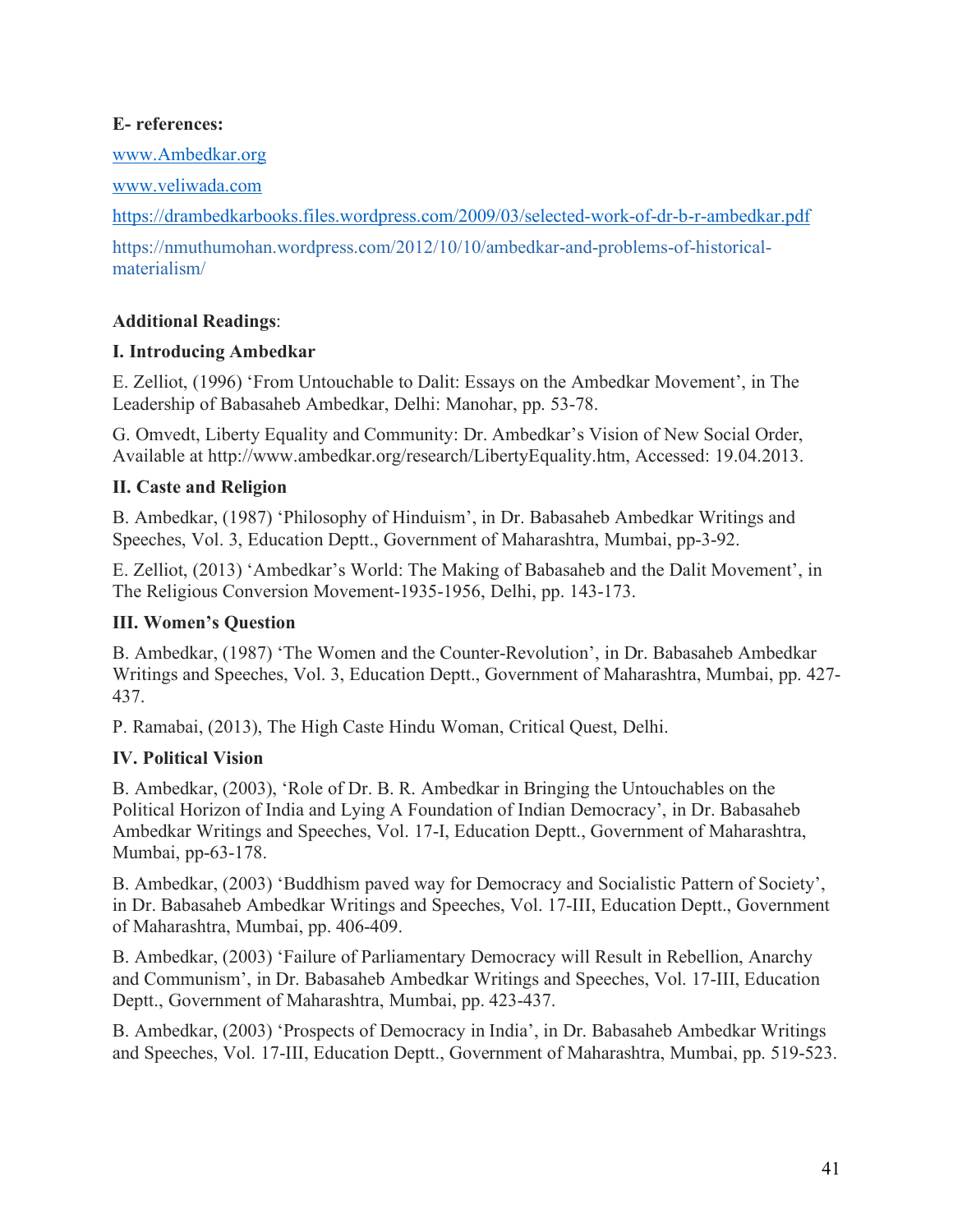B. Ambedkar, (2003) 'People cemented by feeling of one country, One Constitution and One Destiny, Take the Risk of Being Independent', in Dr. Babasaheb Ambedkar Writings and Speeches Vol. 17-III, Education Deptt, Government of Maharashtra, Mumbai, pp. 13-59.

### **V. Constitutionalism**

A. Gajendran, (2007) 'Representation', in S. Thorat and Aryama (eds.), Ambedkar in Retrospect: Essays on Economics, Politics and Society, Delhi: Rawat Publishers, pp. 184-194.

B. Ambedkar, (2003), 'Depressed Classes against Second Chamber: Dr. Ambedkar on Joint Parliamentary Committee Report Provision for Better Representation Demanded', in Dr. Babasaheb Ambedkar Writings and Speeches, Vol. 17-I, Education Deptt, Government of Maharashtra, Mumbai, pp. 231-243.

## **VI. Economy and Class Question**

R. Ram, (2010) 'Dr, Ambedkar, Neo Liberal Market-Economy and Social Democracy in India', in Human Rights Global Focus, Vol. V (384), pp. 12-38, Available at www.roundtableindia.co.in, Accessed: 19.04.2013.

B. Ambedkar, (2003) 'Trade Union must Enter Politics to Protect their Interests', in Dr. Babasaheb Ambedkar Writings and Speeches, Vol. 17-III, Education Deptt, Government of Maharashtra, Mumbai, pp.174-192.

B. Ambedkar, (1991) 'Why Indian Labour determined to War', in Dr. Babasaheb Ambedkar Writings and Speeches, Vol. 10, Education Deptt, Government of Maharashtra, Mumbai, pp. 36- 43.

A. Teltumbde and S. Sen (eds), 'Caste Question in India', in Scripting the Change, Selected Writings of Anuradha Ghandi, pp. 62- 91.

# Teaching Learning Process

This will involve acquainting the students with excerpts of Ambedkar's original writing collected in various volumes. The focus of class lecture would be on one hand to locate Ambedkar's Thought in the context of his times and on the other hand to understand the influences on him that had made him dream of a equitable world. Serial Samvidhan could be used as an audiovisual aid to understand Ambedkar and his contemporary vision on important issues especially his speech that was delivered during adoption of constitution. Filed visit to Ambedkar memorial or Mumbai to celebrate Mahparnivaran diwas can further augment students understanding of continuing relevance of Ambedkar in present times.

Format for Student Presentations

(1) Five presentations on any original writing/speeches by B. R Ambedkar can be used by the students for presentations (Preferably other than compulsory writings that has been suggested in the reading list)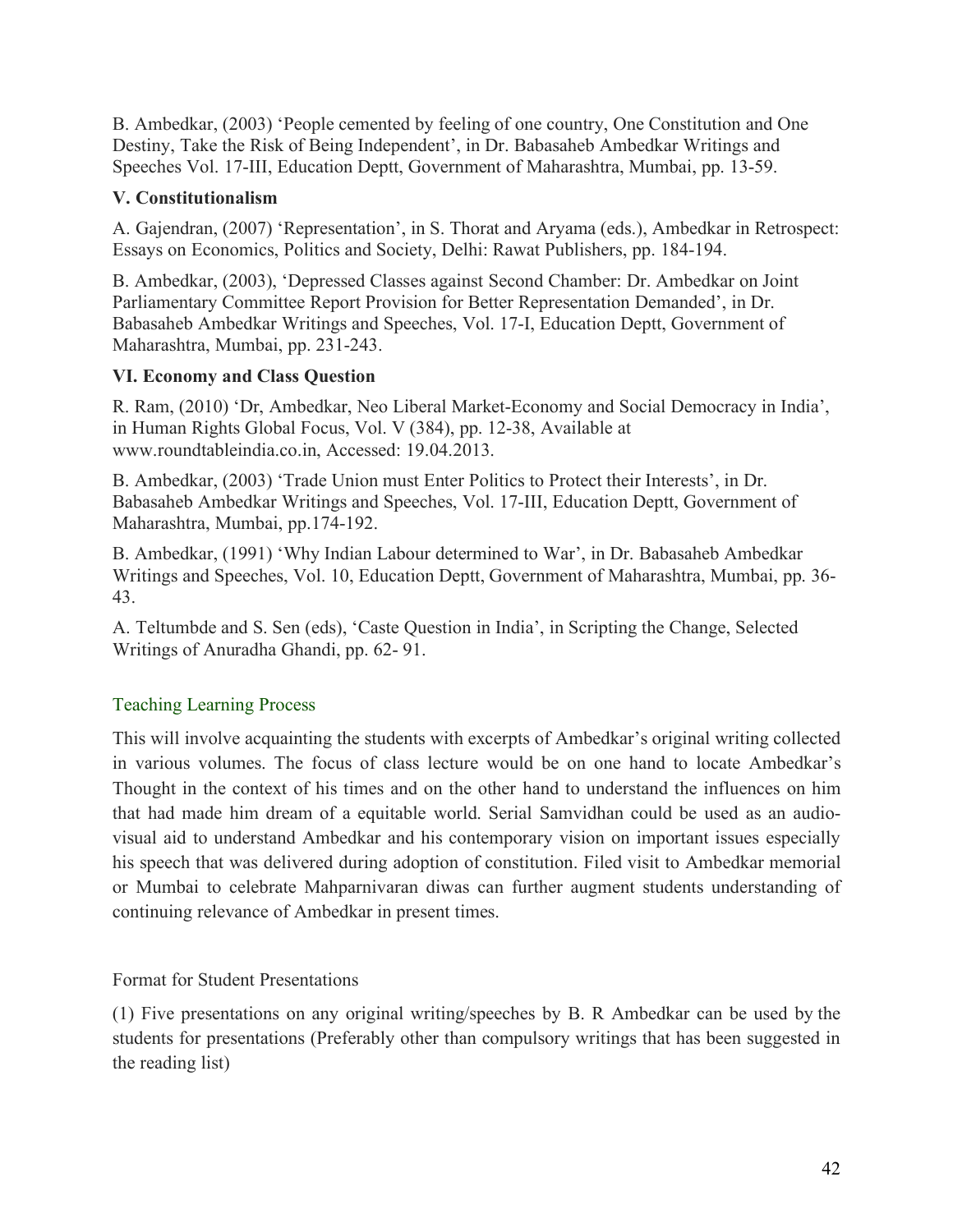(2) Six Presentations on the different issues concerned to Ambedkar's works and their relevance in contemporary India. (Preferably other than compulsory writings that has been suggested in the reading list)

(3) One Presentation on Critical understanding on Ambedkar's Ideas.

References for Students' Presentations:

1) Babasaheb Ambedkar, Writings and Speeches, 22 Volumes (Available on www.ambedkar.org)

2) Narendra Jadhav, Ambedkar Spoke, 3 Volumes

3) Any other related audio-visual source

## Assessment Methods

Reflective and critical test will form the mainstay of assessment for this paper. Quiz and group presentations will further be used to analysis students Understanding of Ambedkar's views.

## Keywords

Ambedkar, Religion, Constitutionalism, Women, Justice, Equality

# **GE6 - Governance: Issues and Challenges (B.6) Generic Elective - (GE) Credit:6**

#### Course Objective

This paper deals with concepts and different dimensions of governance highlighting the major debates in the contemporary times. There is a need to understand the importance of the concept of governance in the context of a globalising world, environment, administration, development. The essence of governance is explored through the various good governance initiatives introduced in India.

#### Course Learning Outcomes

- The students are acquainted with the changing nature of governance in the era of globalization.
- The students are introduced to the most contemporary ideas of sustainable development and green governance.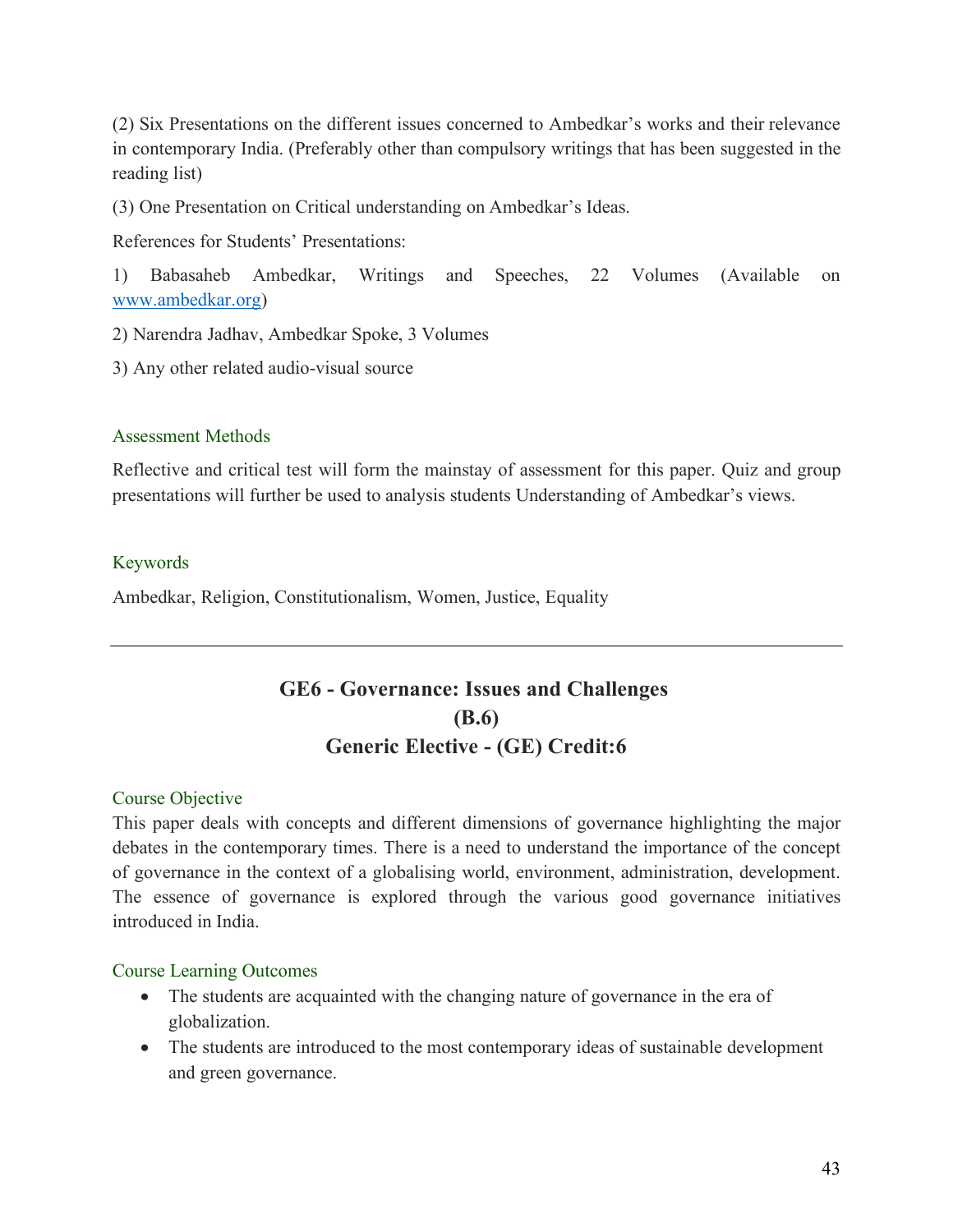• The students become familiar with a rigorous introduction to the best practices in India on good governance.

#### Unit 1

#### **Government and Governance: Concepts [12 lectures]**

- a) Role of State in The Era of Globalisation
- b) State, Market and Civil Society

#### Unit 2

#### **Governance and Development [12 lectures]**

Changing Dimensions of Development Strengthening Democracy through Good Governance

#### Unit 3

### **Environmental Governance [12 lectures]**

a) Human-Environment Interaction

b) Green Governance: Sustainable Human Development

#### Unit 4

#### **Local Governance [12 lectures]**

a) Democratic Decentralisation

b) People's Participation in Governance

#### Unit 5

#### **Good Governance Initiatives in India: Best Practices [20 lectures]**

a) Public Service Delivery

- b) Electronic Governance
- c) Citizens Charter & Right to Information
- d) Corporate Social Responsibility

#### References

#### **Government and Governance: Concepts**

B. Chakrabarty and M. Bhattacharya, (eds.) The Governance Discourse. New Delhi: Oxford University Press,1998

Surendra Munshi and Biju Paul Abraham (eds.), Good Governance, Democratic Societies and Globalisation, Sage Publishers, 2004

United Nation Development Programme, Reconceptualising Governance, New York, 1997

Carlos Santiso, Good Governance and Aid Effectiveness: The World Bank and Conditionality, Johns Hopkins University, The Georgetown Public Policy Review, Volume VII, No.1, 2001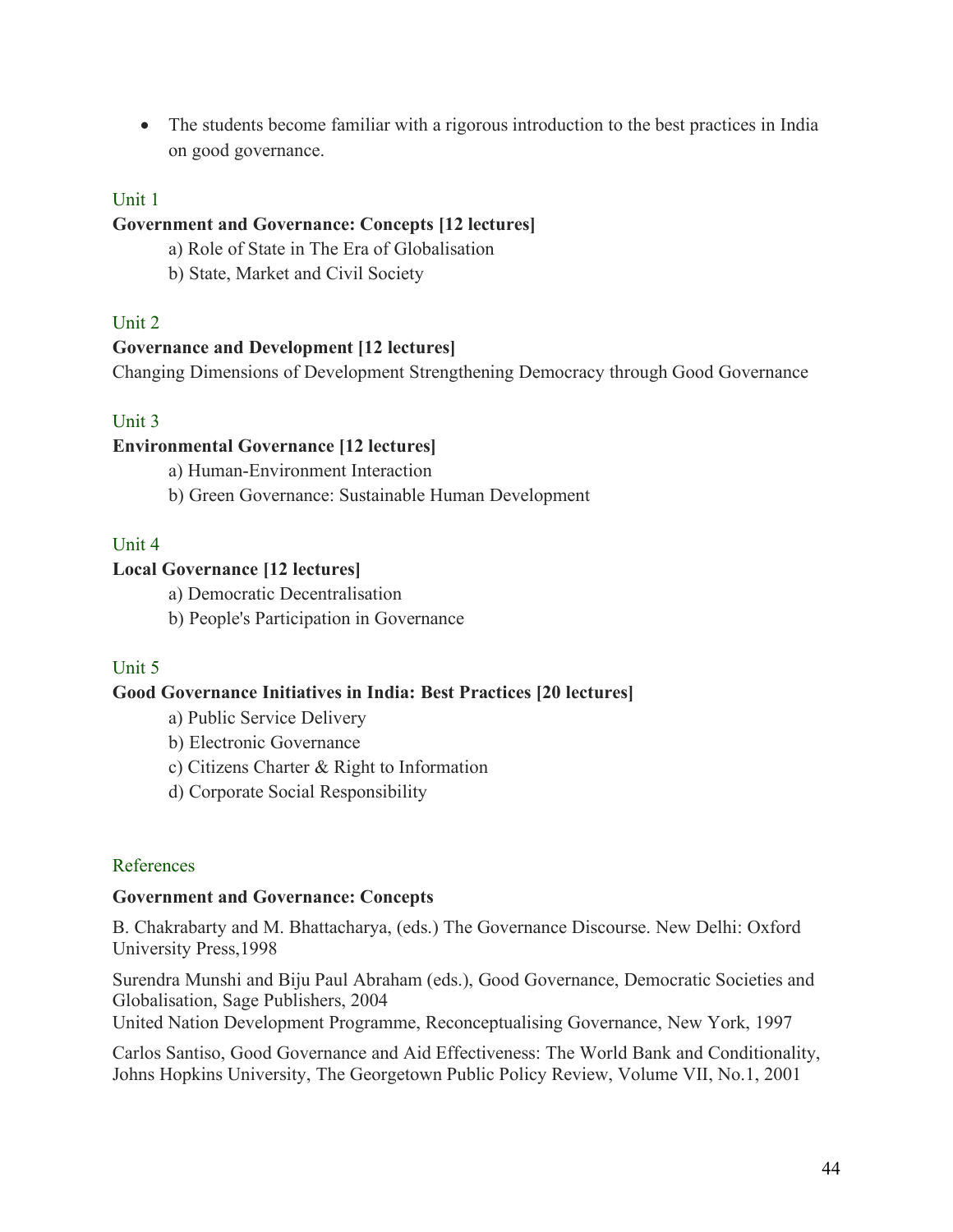Vasudha Chotray and Gery Stroker, Governance Theory: A Cross Disciplinary Approach, Palgrave Macmillan, 2008

J. Rosenau, 'Governance, Order, and Change in World Politics', in J. Rosenau, and E. Czempiel (eds.) Governance without Government: Order and Change in World Politics, Cambridge: Cambridge University Press, 1992

B. Nayar (ed.), Globalization and Politics in India. Delhi: Oxford University Press, 2007 pp. 218- 240.

Smita Mishra Panda, Engendering Governance Institutions: State, Market And Civil Society, Sage Publications, 2008

Neera Chandhoke, State and Civil Society Explorations In Political Theory, Sage Publishers, 1995

सिंह, अभय प्रसाद एवं कृष्ण मुरारी (2018), शासन: मुद्दे एवं चुनौतियाँ, ओरियंट ब्लैकस्वान, नई दिल्ली

चक्रबर्ती, बिद्युत, प्रकाश चंद (2018), वैश्वीकृत दुनिया में लोक प्रशासन, सेज भाषा, नई दिल्ली

सिन्हा, मनोज (2010) प्रशासन एवं लोकनीति, ओरियंट ब्लैकस्वान, नई दिल्ली

## **Governance and Development**

B. C. Smith, Good Governance and Development, Palgrave, 2007

World Bank Report, Governance And Development, 1992

P. Bardhan, 'Epilogue on the Political Economy of Reform in India', in The Political Economy of Development in India. 6th edition, Delhi: Oxford University Press, 2005

J. Dreze and A. Sen, India: Economic Development and Social Opportunity. New Delhi: Oxford University Press, 1995

Niraja Gopal Jayal[ed.], Democracy in India, Oxford University Press, 2007

# **Environmental Governance**

Ramachandra Guha, Environmentalism: A Global History, Longman Publishers, 1999 J.P. Evans, Environmental Governance, Routledge, 2012

Emilio F. Moran, Environmental Social Science: Human - Environment interactions and Sustainability, Wiley-Blackwell, 2010

Burns H Weston and David Bollier, Green Governance: Ecological Survival, Human Rights and the Law of the Commons, Cambridge University Press, 2013

Bina Agarwal, Gender And Green Governance, Oxford University Press, Oxford, 2013

J. Volger, 'Environmental Issues', in J. Baylis, S. Smith and P. Owens (eds.) Globalization of World Politics, New York: Oxford University Press, 2011, pp. 348-362.

A. Heywood, Global Politics, New York: Palgrave, 2011, pp. 383-411.

N. Carter, The Politics of Environment: Ideas, Activism, Policy, Cambridge: Cambridge University Press, 2007, pp. 13-81.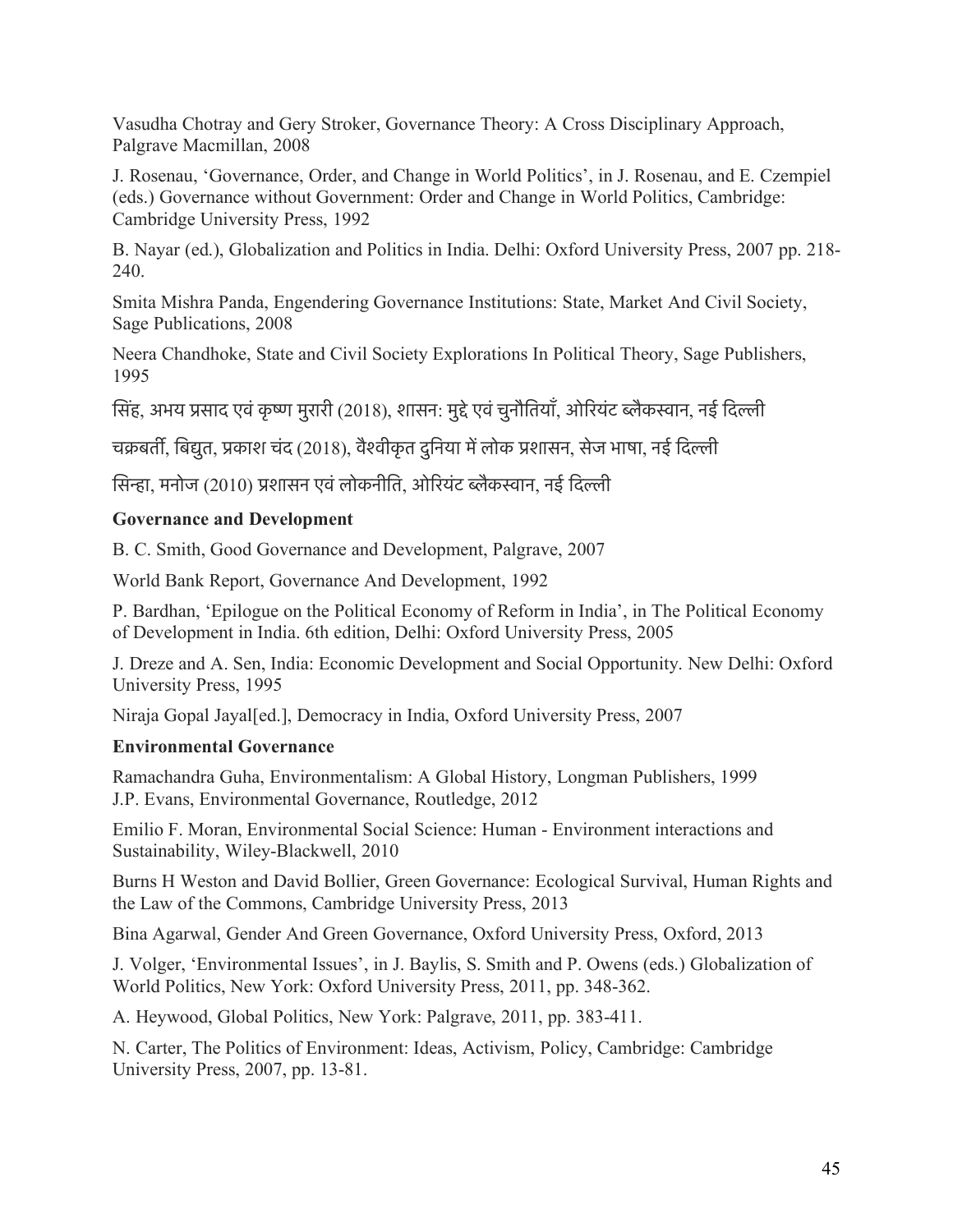#### **Local Governance**

Pranab Bardhan and Dilip Mookherjee, Decentralization and Local Governance in Developing Countries: A Comparative Perspective, MIT Press, 2006

T.R. Raghunandan, Decentralization And Local Governments: The Indian Experience, Readings On The Economy, Polity And Society, Orient Blackswan, 2013

Pardeep Sachdeva, Local Government In India, Pearson Publishers, 2011

P. de Souza, (2002) 'Decentralization and Local Government: The Second Wind of Democracy in India', in Z. Hasan, E. Sridharan and R. Sudarshan (eds.) India's Living Constitution: Ideas, Practices and Controversies, New Delhi: Permanent Black, 2002

Mary John, 'Women in Power? Gender, Caste and Politics of Local Urban Governance', Economic and Political Weekly, Vol. 42(39), 2007

#### **Good Governance Initiatives in India: Best Practices**

Niraja Gopal Jayal, Democracy and the State: Welfare, Secularism, and Development in Contemporary India, Oxford University Press, 1999

Reetika Khera[ed.], The Battle for Employment Guarantee, Oxford University Press, 2011

Nalini Juneja, Primary Education for All in the City of Mumbai: The Challenge Set By Local Actors', International Institute For Educational Planning, UNESCO: Paris, 2001

Maxine Molyneux and Shahra Razavi, Gender, Justice, Development, and Rights, Oxford University Press, 2002

Jugal Kishore, National Health Programs of India: National Policies and Legislations, Century Publications, 2005

Jean Drèze and Amartya Sen, India, Economic Development and Social Opportunity, Oxford University Press, 1995

K. Lee and Mills, The Economic of Health in Developing Countries, Oxford University Press, 1983

Marmar Mukhopadhyay and Madhu Parhar (eds.) Education in India: Dynamics of Development, Shipra Publications, 2007

K. Vijaya Kumar, Right to Education Act 2009: Its Implementation as to Social Development in India, Akansha Publishers, 2012

Amartya Sen and Jean Dreze, Omnibus: Poverty and Famines, Hunger and Public Action, India-Economic Development and Social Opportunity, Oxford University Press, 1998

Jean Dreze and Amartya Sen, An Uncertain Glory: India And Its Contradictions, Princeton University Press, 2013

Reetika Khera, 'Rural Poverty and Public Distribution System', Economic and Political Weekly, Vol-XLVIII, No.45-46, Nov 2013

Pradeep Chaturvedi, Women and Food Security: Role of Panchayats, Concept Publishing House, 2002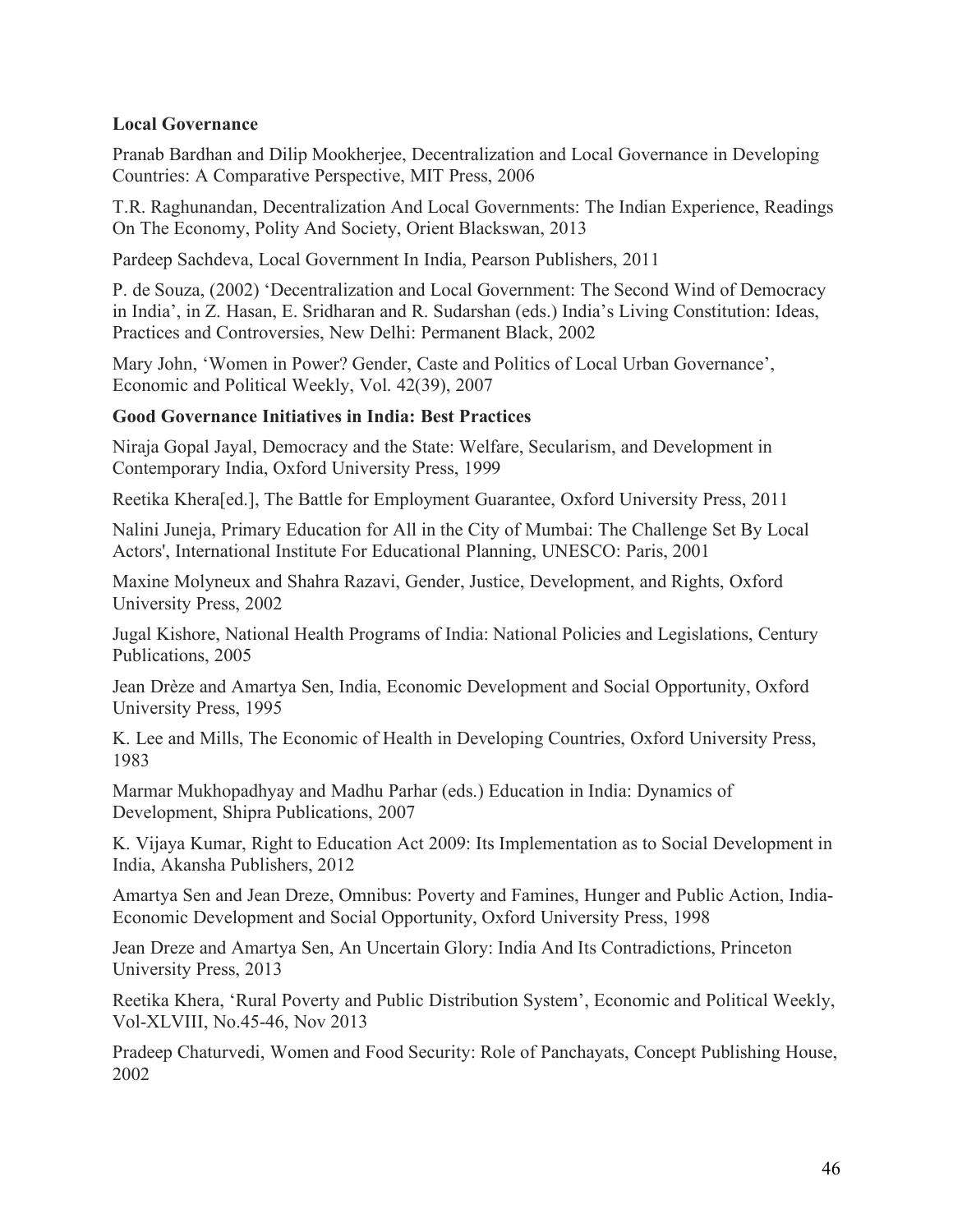Bidyut Mohanty, "Women, Right to Food and Role of Panchayats", Mainstream, Vol. LII, No. 42, October 11, 2014

D. Crowther, Corporate Social Responsibility, Deep and Deep Publishers, 2008

Sanjay K. Agarwal, Corporate Social Responsibility in India, Sage Publishers, 2008

Pushpa Sundar, Business & Community: The Story of Corporate Social Responsibility in India, New Delhi: Sage Publications, 2013.

# Teaching Learning Process

The General Elective course titled, Governance: Issues and Challenges in CBCS programme aim to engage the students in the classroom by following the 6 E's and S (Engage, Explore, Explain, Elaborate, Evaluate, Extend, and Standards) strategy. The lesson plan is designed to continually engage students to add/ construct new knowledge in combination with the existing knowledge. Teachers give the lecture to introduce the concepts, process and incorporate the skills in students to probe the 'essential question' which every unit comes with forming the basis of enquiry. Critical thinking and cooperative learning is another teaching learning tool used in this course to engage students to learn together in a group promoting a climate of deliberation, discussion, and knowledge sharing. This is crucial since this paper deals with a topic like sustainable development, green governance which requires active participation from civil society, academia, students, bureaucracy, politics, etc. Power Point Presentation, audio visual methods like documentary screening are significant in this course to engage the students with real life globalized scenarios.

#### Assessment Methods

This course has a scope of undertaking field studies to understand the globalized discourse using contextual, theoretical, grounded, mixed method approach. The students will be evaluated on the written semester examination. Internal examination can be assessed on various parameters like project/ article/ term paper/ group presentation/ field work. Additionally, students reflective and cognitive thinking will be assessed by the contribution they make in classroom discussions and group projects.

# Keywords

Good Governance, Green Governance, Democratic Decentralisation, Public Service Delivery, E-Governance, RTI, Corporate Social Responsibility (CSR)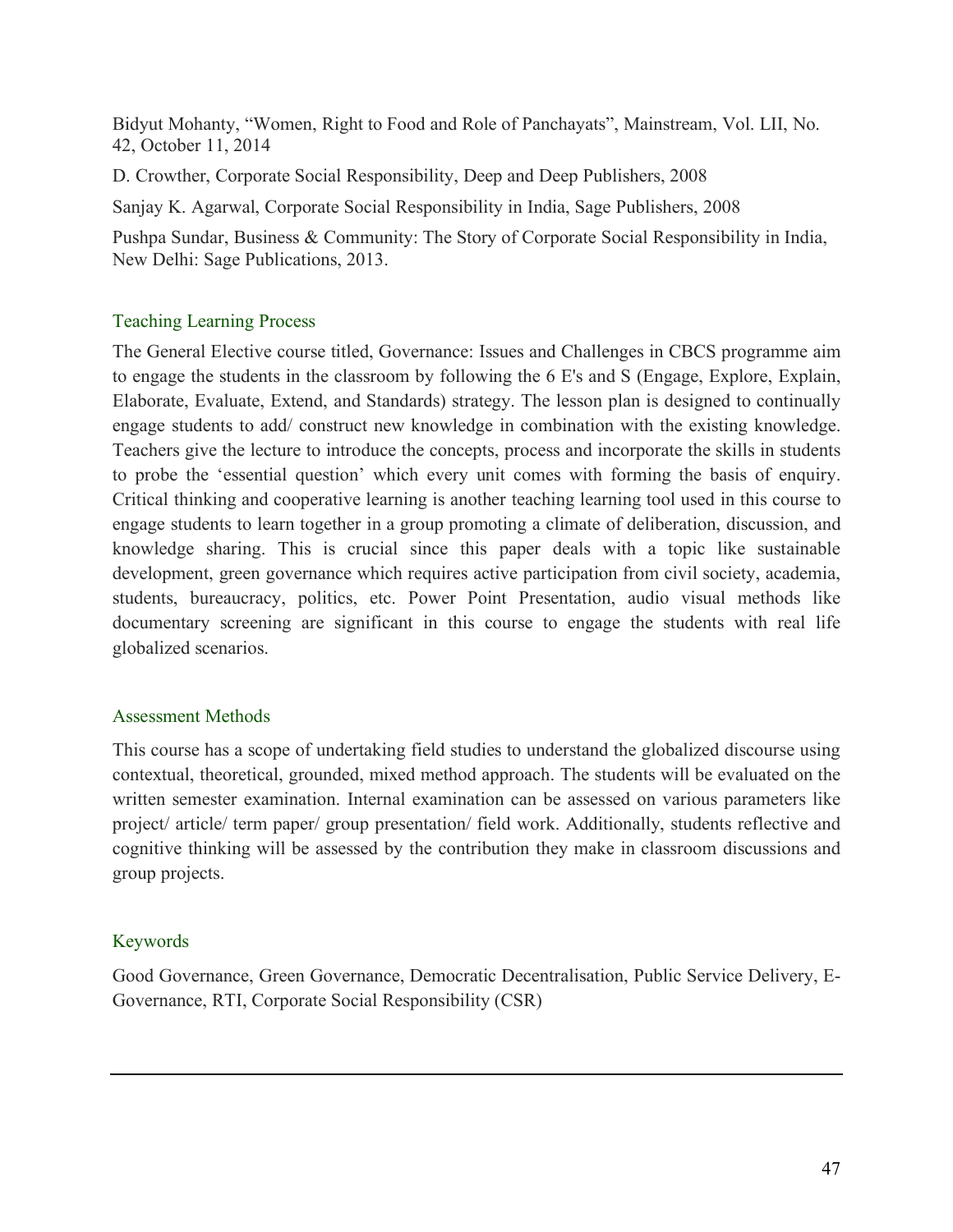# **GE7 - Politics of Globalization (B.7) Generic Elective - (GE) Credit:6**

#### Course Objective

The objective of this generic elective paper is to make students from diverse background understand the process of globalization from a political perspective. This paper will create a broad understanding of the issues and processes globalization based on critical analysis of the various anchors and dimensions of globalization.

#### Course Learning Outcomes

- The students will learn about the nature, significance and contemporary debates around globalization.
- The study of various approaches and concepts of globalization and the role of international economic organizations will augment students' knowledge on international political economy.
- The course will provide an insight into the alternative understanding of globalization and various critical aspects related to it.
- The paper will equip students with a comprehensive knowledge of the impact of globalization on developing countries in the context of contemporary international issues like civil society, social movements and human migration.

#### Unit 1

#### **Concept of Globalization: Globalization debate; for and against.**

#### Unit 2

#### **Approaches to understanding globalization:**

- a) Liberal approach
- b) Radical approach

#### Unit 3

#### **International Institutions/Regimes**

a) World Bank

- b) International Monetary Fund
- c) The World Trade Organization

#### Unit 4

#### **Issues in Globalization:**

Alternative Perspectives on its nature and character, critical dimensions: economic, political and cultural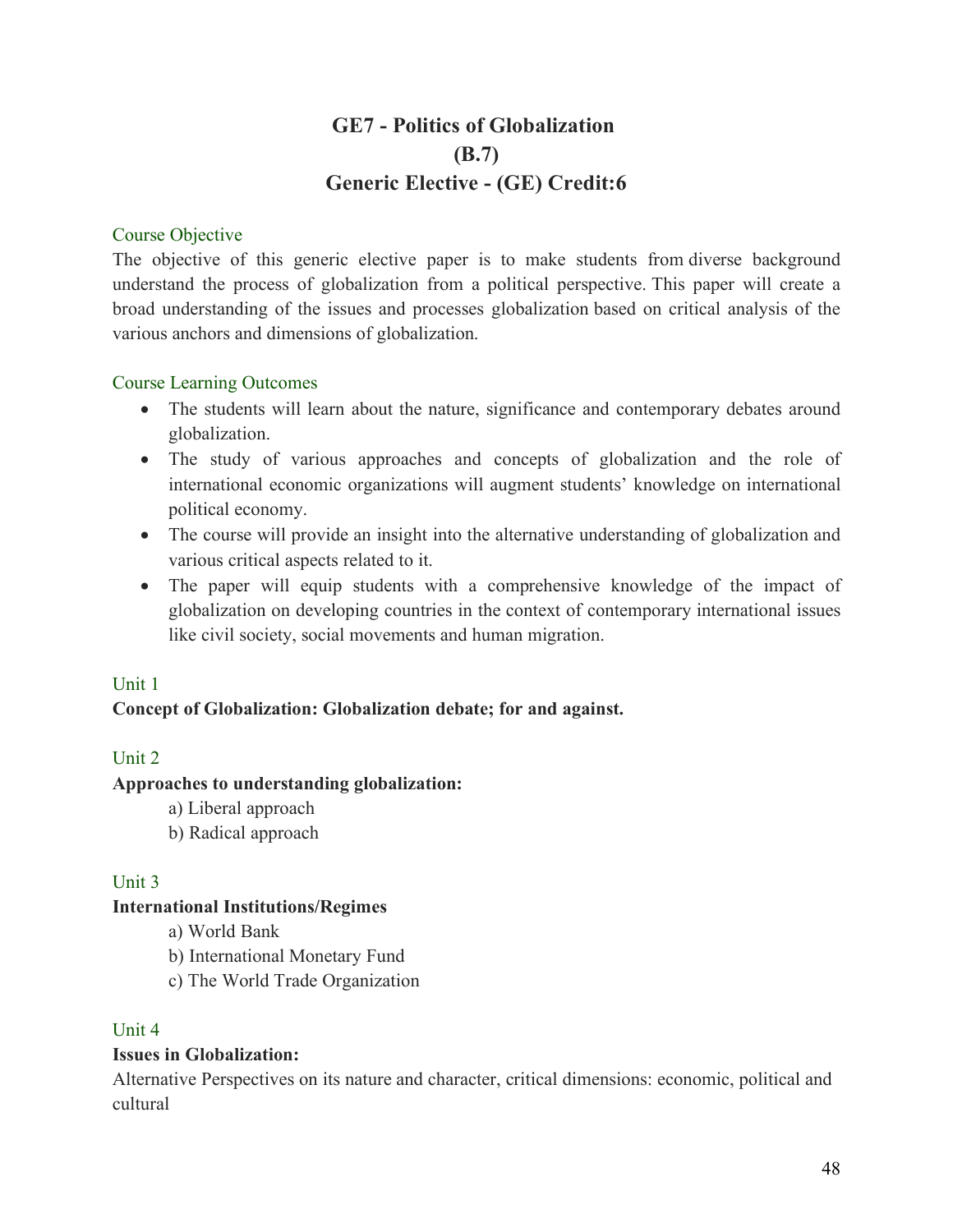# Unit 5 **Globalization and democracy: State, sovereignty and the civil society.**

# Unit 6

# **Globalization and Politics in developing countries**

- a) Globalization and social movements
- b) Globalization and the demise of Nation State
- c) Globalization and human migration

## Unit 7

# **The inevitability of globalization: Domestic and Global responses**

## References

J. Baylis, Smith and Owens, eds. (2017) The Globalization of World Politics: An Introduction to International Relations, New York: Oxford University Press.

Joseph E. Stiglitz (2018), Globalization and Its Discontents Revisited: Anti-Globalization in the Era of Trump, New York: W.W. Norton & Company.

Jagdish Bhagwati (2007), In Defense of Globalization, Oxford, Oxford University Press.

Manfred B. Steger (2017) Globalization: A Very Short Introduction, New York: Oxford University Press.

Paul Hirst, G. Thompson and S. Bromley (2009), Globalization in Question, Malden, Polity Press.

John Clark (ed.), (2003) Globalizing Civic Engagement: Civil Society and Transnational Action, London, Earthscan.

Sanjeev Khagram, James Riker and Korthrxu Sikkink (ed.) (2002) Restructuring World Politics: Transnational Social Movements, MN, University of Minnesota Press.

Bernard Hoelkman and Michel Kostecki, the Political Economy of the World Trading System: From GATT to WTO, New York, OUP.

Arjun Appadurai, (1996), Modernity at Large: Cultural Dimensions of Globalisation, University of Minnesota Press.

Deepak Nayyar (ed.) (2002), Governing Globalization: Issues and Institutions, Oxford University Press.

Held, David and Anthony Mc grew (ed.), (2003), The Global Transformation Reader: An introduction to the Globalization Debate, 2nd Cambridge, Polity Press, Blackwell Publishing.

Joseph E Stiglitz, (2002), Globalisation and its Discontents, US, W.W. Norton and Company. Noreena Hertz, (2000), The silent take over: Global Capitalism and the death of Democracy, Praeger.

Nye Joseph S and John D. Donanu (ed.) (2000) Governance in a Globalizing World, Washington dc, Brooking Institution Press.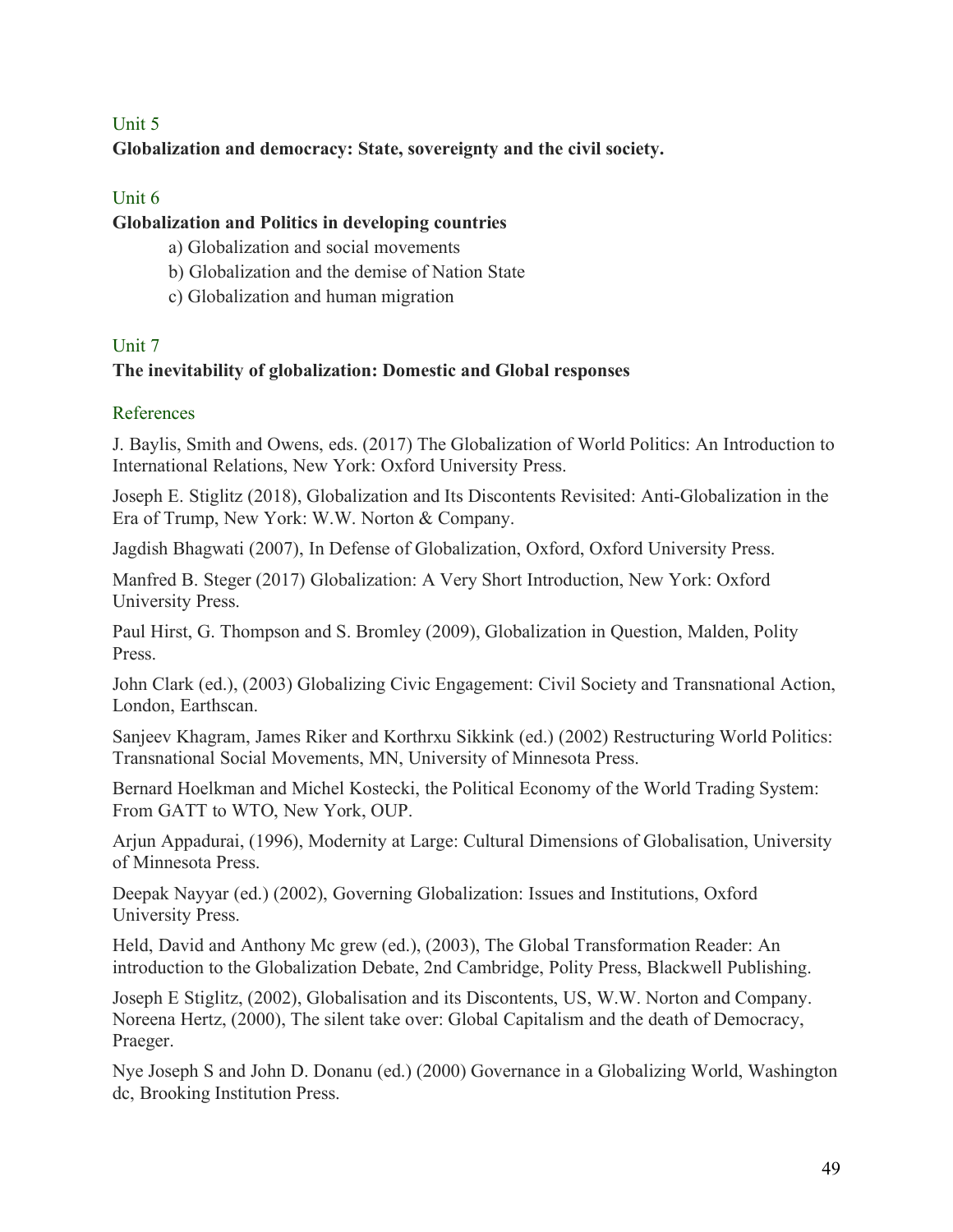Tyler Cowen, (2000) Creative Destruction: How Globalization is changing the world's culture, New Jersey, Princeton University Press.

# Additional Resources:

### **Classic Readings**

David Held and Anthony McGrew, et.al (1999) Global Transformation: Politics, Economy and Culture, Stanford, Stanford University Press.

David Held and Anthony McGrew (2003), eds., the Global Transformations Reader: An Introduction to the Globalization Debate, Malden, Polity Press.

## **Additional Readings**

Keohane Robert and Joseph S. Nye Jr. (Spring 2002), "Globalization: What is new, what is not", Foreign Policy, No.118. pp. 104-119, Washington. Newsweek Interactive, LLC.

Marc Lindenberg and Coralie Bryant, Going Global: Transforming Relief and Development NGOs, Bloomfield, Kumarian Press.

Sen, A. (2006) Identity and Violence: Illusion and Destiny. London: Penguin/Allen Lane, ch.7, pp.130-148.

# **Readings in Hindi**

पुष्पेश पन्त (2016), भूमंडलीकरण एवं भारत, दिल्ली:एक्सेस पब्लिशिंग.

# Teaching Learning Process

The Course titled 7. Politics of Globalization under Generic Elective (Interdisciplinary) in CBCS, B.A. (Hons.) Political Science aims to acquaint the students about various nuances of globalization. Therefor the teaching learning process will help students acquaint with the linkages between theory and practice. The students will be engaged in classroom lectures with power-point presentations. Short documentary or relevant videos will be screened. This will be followed by group discussions and debate. To inculcate criticality among the student's contemporary issues will be discussed. Students will be also familiarized with contemporary jargons and issues.

# Assessment Methods

The students will be assessed according to their performance in internal exam and end semester exam. Besides, students will also be assessed according to their performance in class discussions. Students will be given take home tests and will be encouraged to make presentations.

# Keywords

Globalization, Migration, World Bank, IMF, WTO, Global South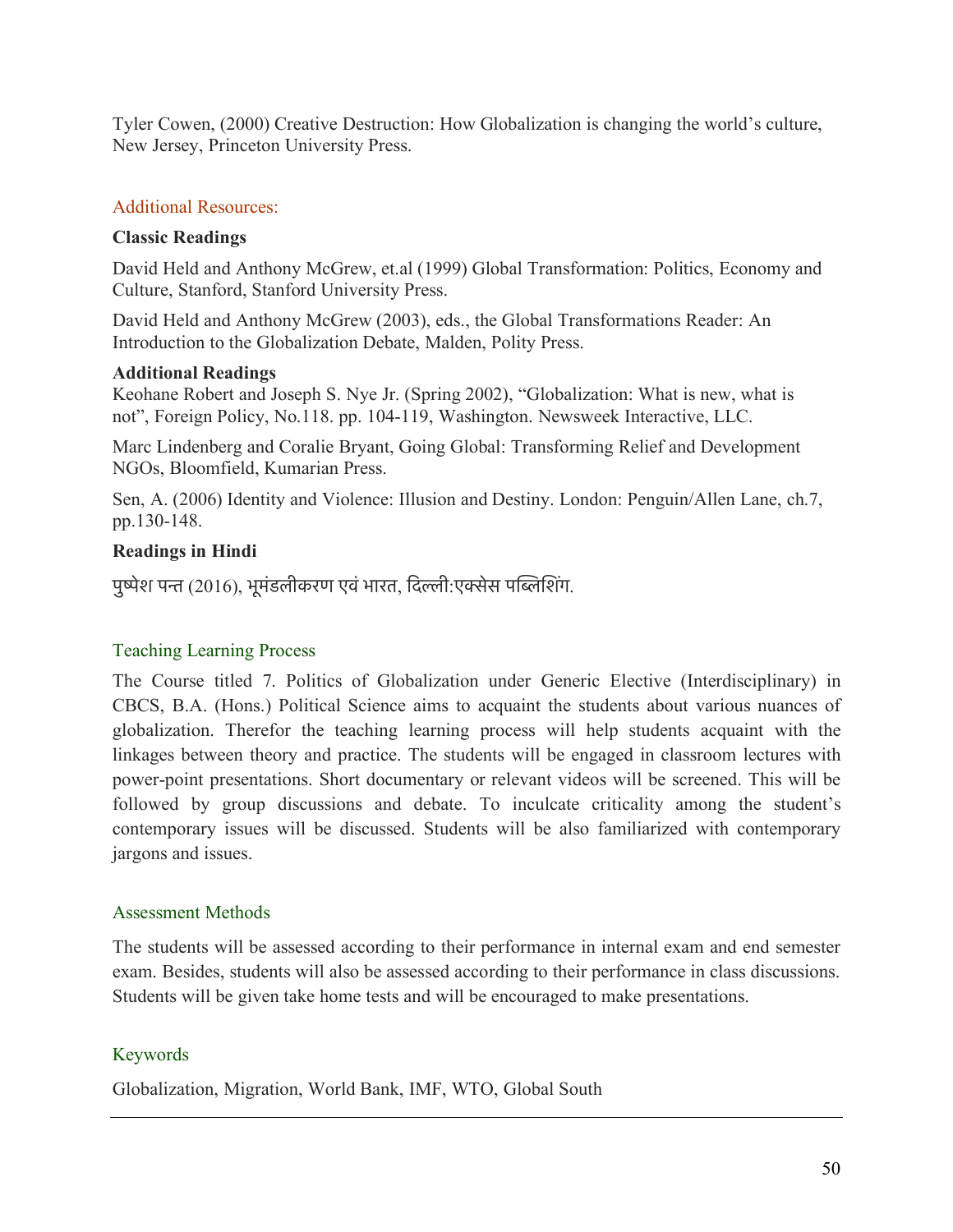# **GE8 - United Nations and Global Conflicts (B.8) Generic Elective - (GE) Credit:6**

#### Course Objective

This course provides a comprehensive introduction to the most important multilateral political organization in international relations. It provides a detailed account of the organizational structure and the political processes of the UN, and how it has evolved since 1945, especially in terms of dealing with the major global conflicts. The course imparts a critical understanding of the UN's performance until now and the imperatives as well as processes of reforming the organization in the context of the contemporary global system.

#### Course Learning Outcomes

- The students will learn about the evolution of United Nations as an international organization, its principles and institutional structure.
- The course will develop an in depth understanding of United Nations role in peace keeping and peace building since the Second World War.
- Students will learn about major global conflicts and United Nations role in conflict management.
- The paper will evolve analytical skills of the students on United Nations role in creating an equitable social economic world order.
- The course will assess United Nations contributions and shortcomings in maintaining international peace and security.
- The paper will enhance knowledge on the imperatives of reforming the organization in contemporary global system.

# Unit 1

# **The United Nations (29 Lectures)**

(a) An Historical Overview of the United Nations

(b) Principles and Objectives

(c) Structures and Functions: General Assembly; Security Council, and Economic and Social Council; the International Court of Justice, and the specialised agencies (International Labour Organisation [ILO], United Nations Educational, Scientific and Cultural Organisation [UNESCO], World Health Organisation [WHO], and UN programmes and funds: United Nations Children's Fund \*UNICEF+, United Nations Development Programme [UNDP], United Nations Environment Programme [UNEP], UN Women, United Nations High Commissioner for Refugees [UNHCR]), Critical Asssessment of Secretary General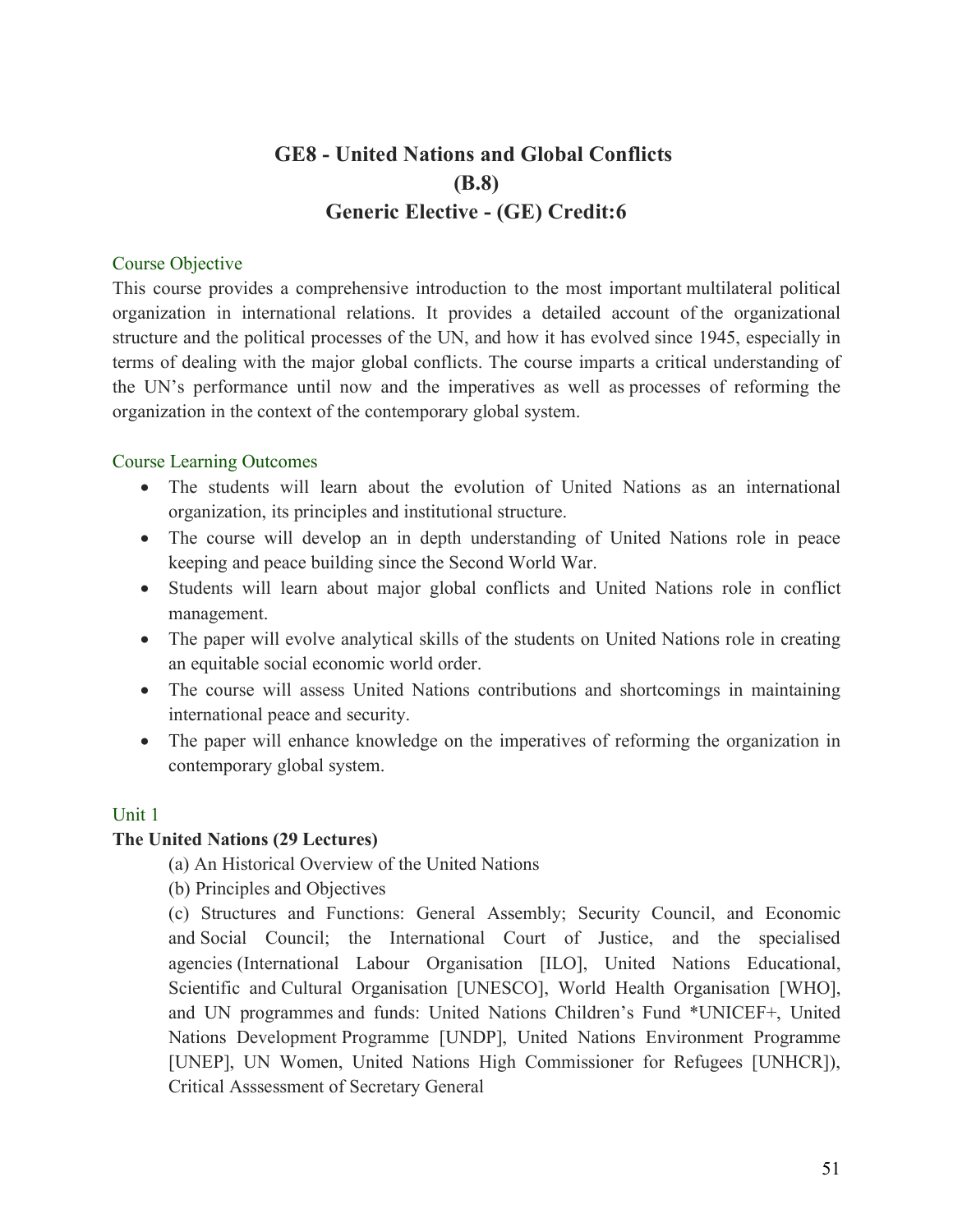- (d) Peace Keeping, Peace Making and Enforcement, Peace Building and Responsibility to Protect
- (e) Millennium Development Goals

## Unit 2

#### **Major Global Conflicts since the Second World War (20 Lectures)**

- (a) Korean War
- (b) Vietnam War
- (c) Afghanistan Wars
- (d) Balkans: Serbia and Bosnia

## Unit 3

# **Assessment of the United Nations as an International Organisation: Imperatives of Reforms and the Process of Reforms (11 Lectures)**

## References

Hurd, Ian (2011), "Theorizing International Organizations: Choices and Methods in the Study of International Organizations", Journal of International Organizations Studies 2(2): 7-22.

Karns, Margaret P. and Karen A. Mingst (2009), International Organizations: The Politis and Processes of Global Governance, 2nd Edition, Boulder: Lynne Rienner, Chapter 2.

Goldstein, J. and Pevehouse, J.C. (2006) International relations. 6th edn. New Delhi: Pearson, pp. 265-282.

Taylor, P. and Groom, A.J.R. (eds.) (2000) The United Nations at the millennium. London: Continuum, pp.1-20.

Gareis, S.B. and Varwick, J. (2005) The United Nations: an introduction. Basingstoke: Palgrave, pp. 1-40.

Gowan, P. (2010) 'US: UN', in Gowan, P. 'A calculus of power: grand strategy in the twentyfirst century. London: Verso, pp. 47-71.

Thakur, R. (1998) 'Introduction', in Thakur, R. (eds.) Past imperfect, future uncertain: The UN at Ffifty. London: Macmillan, pp. 1-14.

Gareis, S.B. and Varwick, J. (2005) The United Nations: An introduction. Basingstoke: Palgrave, pp. 15-21.

Taylor, P. and Groom, A.J.R. (eds.) (2000) The United Nations at the millennium. London: Continuum, pp. 21-141.

Moore, J.A. Jr. and Pubantz, J. (2008) The new United Nations. Delhi: Pearson Education, pp. 119-135.

Nambiar, S. (1995) 'UN peace-keeping operations', in Kumar, S. (eds.) The United Nations at fifty. New Delhi, UBS, pp. 77-94.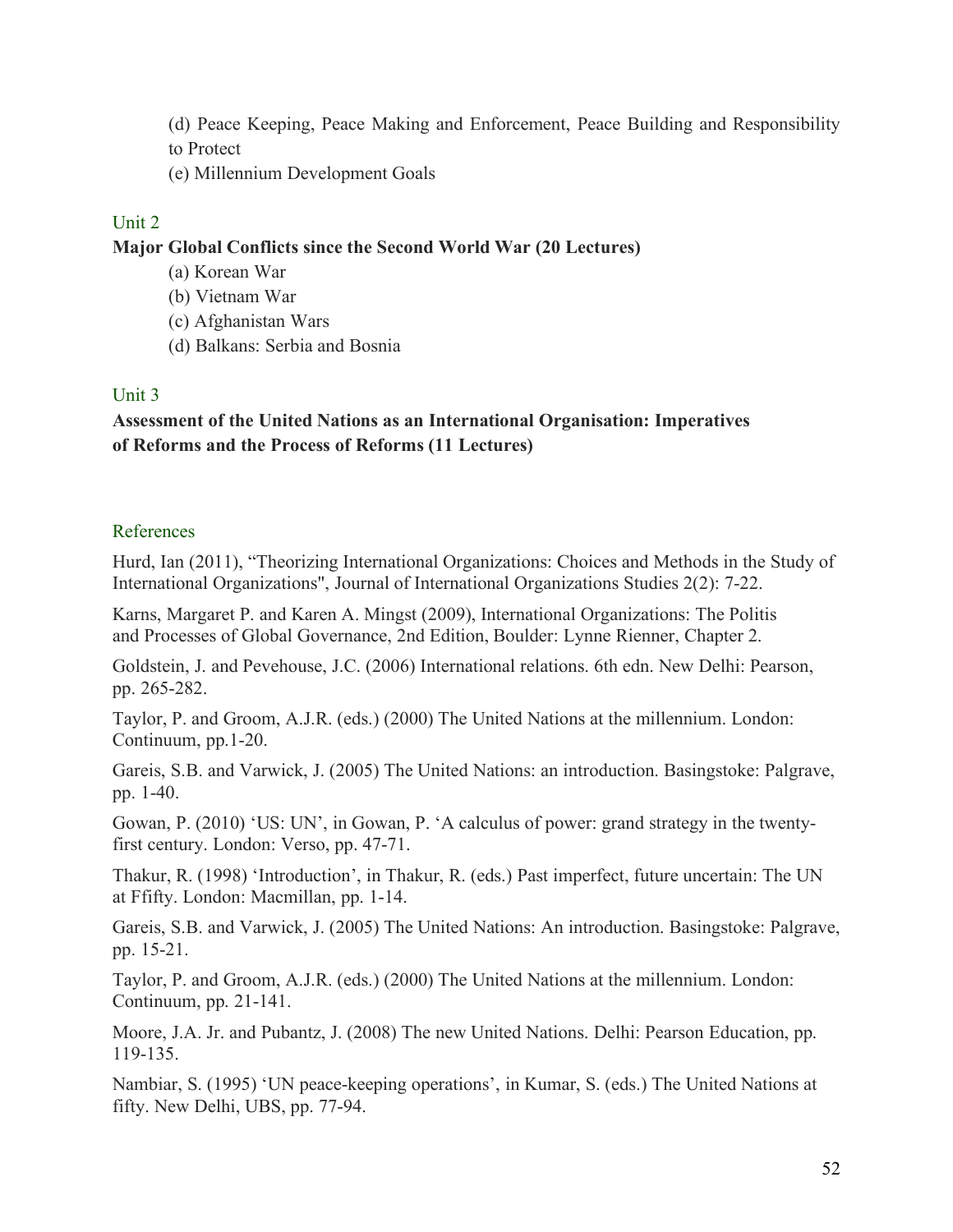Whittaker, D.J. (1997) 'Peacekeeping', in United Nations in the contemporary world. London: Routledge, pp. 45-56.

Murthy, C.S.R. (2001) "United Nations Peacekeeping in Intrastate Conflicts: Emerging Trends", International Security, Vol 38, no. 3, pp. 207-27.

Moore, J.A. Jr. and Pubantz, J. (2008) The new United Nations. Delhi: Pearson Education, pp.264-266.

Sangal, P.S. (1986) 'UN, peace, disarmament and development', in Saxena, J.N. et.al. United Nations for a better world. New Delhi: Lancers, pp.109-114.

Ghali, B.B. (1995) An agenda for peace. New York: UN, pp.5-38.

United Nations Department of Public Information. (2008) The United Nations Today. New York: UN.

White, B. et al. (eds.) (2005) Issues in world politics. 3rd edn. New York: Macmillan, pp. 113- 132.

Calvocoressi, P. (2001) World Politics: 1945-200. 3rd edn. Harlow: Pearson Education, pp. 116- 124.

Armstrong, D., Lloyd, L. and Redmond, J. (2004) International organisations in world politics, 3rd edn. New York: Palgrave Macmillan, pp. 42-43.

Moore, J.A. Jr. and Pubantz, J. (2008) The new United Nations. Delhi: Pearson Education, pp. 64-65 and 172-173.

Calvocoressi, P. (2001) World Politics: 1945-200. 3rd edn. Harlow: Pearson Education, pp. 528- 546.

Baylis, J. and Smith, S. (eds.) (2008) The globalization of world politics. an introduction to international relations. 4th edn. Oxford: Oxford University Press, pp. 562-564.

Achcar, G. (2004) Eastern cauldron. New York: Monthly Review Press, pp. 29-45 and 234-241.

Achcar, G. (2003) The clash of barbarisms: Sept. 11 and the making of the new world disorder. Kolkata: K.P. Bachi & Co., pp. 76-81.

Prashad, V. (2002) War against the planet. New Delhi: Leftword, pp. 1-6.

Ali, T. (ed.) (2000) Masters of the Universe. London: Verso, pp. 203-216.

Calvocoressi, P. (2001) World Politics: 1945-200. 3rd edn. Harlow: Pearson Education, pp.570- 576.

Ali, T. (ed.) (2000) Masters of the Universe. London: Verso, pp. 230-245 and 271-284.

Kaldor, M. and Vashee, B. (eds.) (1997) New wars. London: Wider Publications for the UN University, pp. 137-144 and 153-171.

Roberts, A. and Kingsbury, B. (eds.) (1994) United Nations, Divided World. 2nd edn. Oxford: Clarendon Press, pp. 420-436.

Taylor, P. and Groom, A.J.R. (eds.) (2000) The United Nations at the millennium. London: Continuum, pp. 196-223 and 295-326.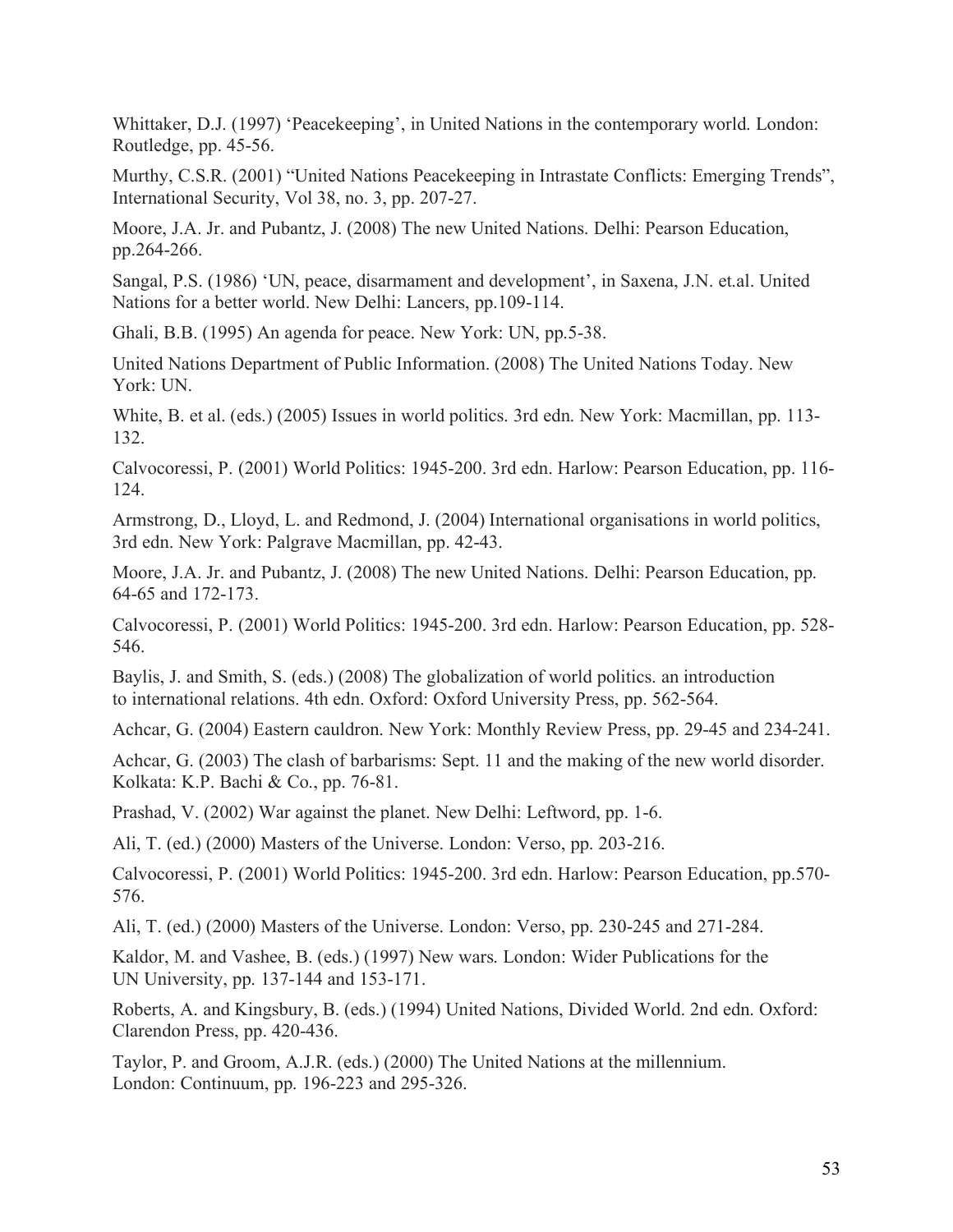Gareis, S.B. and Varwick, J. (2005) The United Nations: An introduction. Basingstoke: Palgrave, pp. 214-242.

Moore, J.A. Jr. and Pubantz, J. (2008) The new United Nations. Delhi: Pearson Education, pp. 91-112.

#### Additional Resources:

#### **Classical Readings:**

Hanhimäki, Jussi M. (2015) The United Nations: A Very Short Introduction., New York: Oxford University Press

Weiss, Thomas G. and Daws, Sam ed. (2007) The Oxford Handbook on the United Nations, Oxford: : Oxford University Press.

Claude, I. (1984) Swords into plowshares: the progress and problems of international organisation. 4thedn. New York: Random House

#### **Hindi Readings:**

वर्मा, विजय कुमार (2018) संयुक्त राष्ट्र और वैश्विक संघर्ष, New Delhi: Orient Blackswan.

UN India (2019) "सतत्िवकास लकय", accessed on 5 April, 2019, Available at: http://in.one.un.org/sustainable-development-goal/

UN India (2019) "सुधार के िलए एकजुट", accessed on 5 April, 2019, Available at: http://in.one.un.org/reforms/

#### **Additional Readings**

Baylis, J. and Smith, S. (eds.) (2008) The globalization of world politics. an introduction to international relations. 4th edn. Oxford: Oxford University Press, pp. 405-422.

White, B. et al. (eds.) (2005) Issues in world politics. 3rd edn. New York: Macmillan, pp. 113- 132.

Baxi, U. (1986) 'Crimes against the right to development', in Saxena, J.N. et.al. United Nations for a better world. New Delhi: Lancers, pp.240-248.

Viotti, P.R. and Kauppi, M.V. (2007) International relations and world politic: security, economy, identity. 3rd edn. New Delhi: Pearson Education, pp. 470-471.

Goldstein, J.S. (2003) International relations. 3rd edn. Delhi: Pearson Education, pp 43-51.

Moore, J.A. Jr. and Pubantz, J. (2008) The new United Nations. Delhi: Pearson Education, pp.24-27.

Claude, I. (1984) Swords into plowshares: the progress and problems of international organisation. 4th edn. New York: Random House.

Dodds, F. (ed.) (1987) The way forward: beyond the agenda 21. London: Earthscan.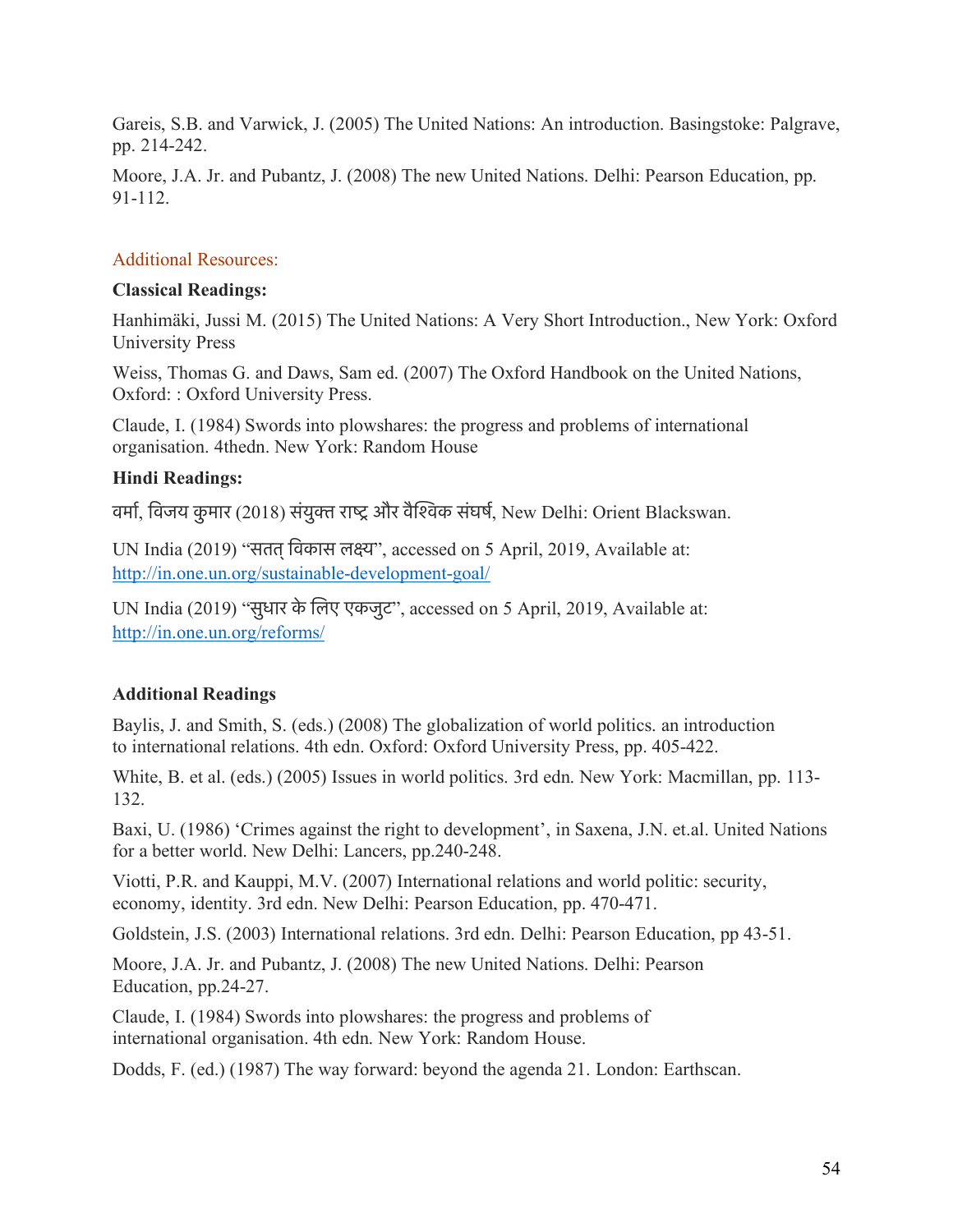Rajan, M.S., Mani, V.S and Murthy, C.S.R. (eds.) (1987) The nonaligned and the United Nations. New Delhi: South Asian Publishers.

South Asia Human Rights Documentation Centre. (2006) Human rights: an overview. New Delhi: Oxford University Press.

Anan, K. (1997) Renewing the United Nations: A Programme for Survival. General Assembly Document: A/51/950; 14 July 1997. Available at: http://daccessdds.un.org/doc/UNDOC/GEN/N97/189/79/1MG/n9718979.pdf, Open Element (accessed on 13 October 2011).

#### Teaching Learning Process

The course aims to acquaint students about the role and nature of United Nations. Therefore, the teaching learning process will involve classroom lectures with power-point presentation. The students will be engaged in group discussions and debate. To make the students better understand the function and decision-making process of the United Nations, mock sessions of United Nations will be enacted. In addition to this academicians and practitioner of international relations will be engaged to deliver lectures to the students.

## Assessment Methods

The students will be assessed according to their performance in internal assessment exam and end semester exam. Besides this conventional approach, students will be assessed according to their performance in mock sessions. Surprise tests will also be a mode of assessment.

# Keywords

United Nations, UNGA, UNSC, UNHCR, Peace Keeping, R2P, MDG, Korean War, Vietnam War

# **AE1 - Your Laws, Your Rights (D.1) AECC (Electives) - (AECCE) Credit:4**

#### Course Objective

More often than not, when we talk of laws we mean authoritatively sanctioned rules, which are considered essential for a well-ordered society. Yet laws in a democracy are also about constituting a society marked by equality, freedom, and dignity. The rights approach to law has assumed importance in democracies, precisely because of people's struggles to broaden the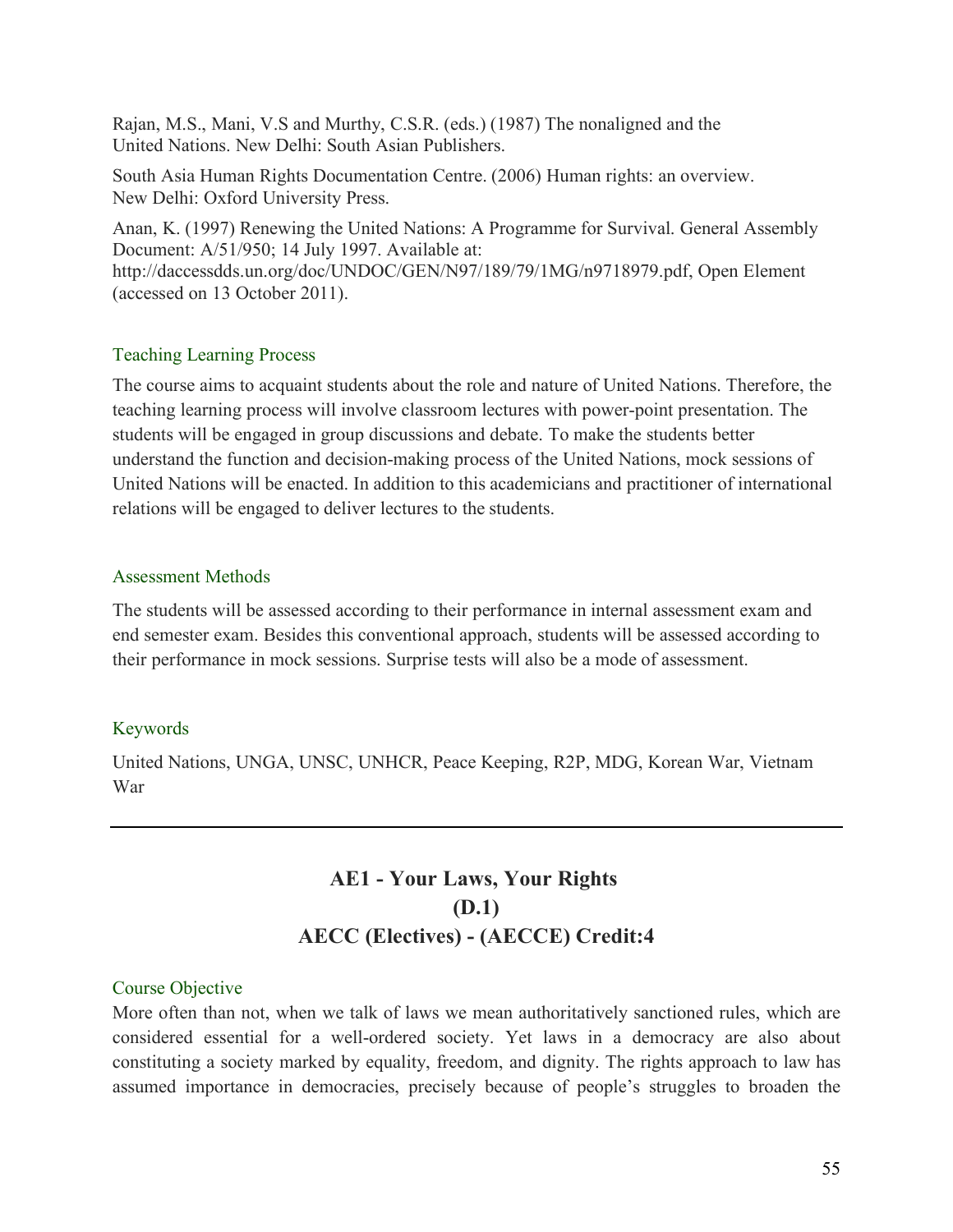understanding of law as something which reflects the will of the people. As such law becomes an important source of rights and duties, which develop and strengthen alongside institutions of representative democracy, constitutional norms, and the rule of law. This course aims to help the students understand law as a source of rights, and as a progressively widening sphere of justice, welfare, and dignity. This relationship between laws and rights will be studied through specific values which have come to be seen as integral for a democratic society viz., equality and nondiscrimination, empowerment, redistribution and recognition of traditional rights etc.

# Course Learning Outcomes

On the successful completion of the course, students would be able to:

- Demonstrate an understanding of law as a source of right.
- Develop an understanding of democratic values such as equality, justice etc. and learn about different laws enacted to uphold these values.
- Demonstrate an awareness of democratic rights guaranteed to Indian citizens and persons
- Develop skills related to using ordinary legal procedures to safeguard the rights guaranteed to citizens and persons
- Show basic awareness of ordinary procedures such as obtaining different kinds of identity documents
- Show understanding of the structure and principles of the Indian legal system

# Unit 1

# **Rule of law and the Criminal Justice System in India (1 week)**

#### Unit 2

#### **Laws relating to criminal justice administration (2 weeks)**

- a) How to file a complaint, First Information Report (FIR)
- b) Detention, arrest and bail

# Unit 3

# **Equality and non-discrimination (4 weeks)**

a) Gender: the protection of women against domestic violence, rape and sexual harassment

- b) Caste: laws abolishing untouchability and providing protection against atrocities
- c) Class: laws concerning minimum wages
- d) Disability and equality of participation and opportunity

#### Unit 4

# **Empowerment (2 weeks)**

a) Access to information

b) Rights of the consumer

# Unit 5

#### **Redistribution, recognition and livelihood (2 weeks)**

a) Traditional rights of forest dwellers and the issue of women's property rights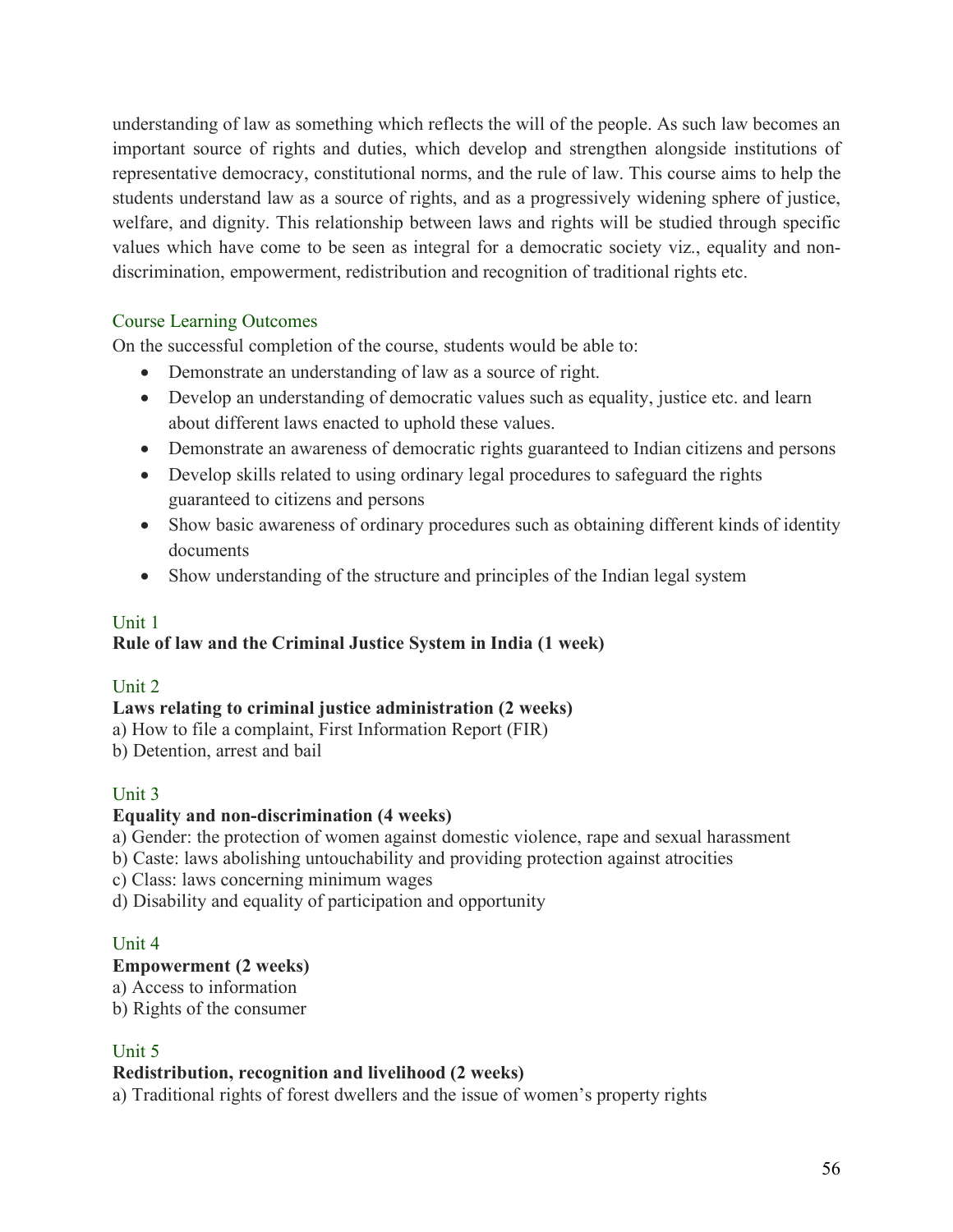b) Rural employment guarantee

## Unit 6

**Access to Identification documents and Social Security Schemes (1 week / exercises only)** Familiarise yourself with the following: Procedure for obtaining an Election Commission of India Identity Card, Driving license, Ration Card, Rashtriya Swasthya Bima Yojna, Old Age Pension Scheme.

## References

#### **I. Rule of law and the Criminal Justice System in India**

A. Andrew, (1996) 'Arbitrary Government and the Rule of Law', in Arguing About the Law, An Introduction to Legal Philosophy, Wordsworth, Boston, pp.3-19.

SAHRDC, (2006) 'Criminal Procedure and Human Rights in India' in Oxford Handbook of Human Rights and Criminal Justice in India- The system and Procedure, New Delhi: Oxford University Press, pp.5-15.

V. S. Deshpande, (2006), 'Nature of the Indian Legal System' in Joseph Minattur (ed.), Indian Legal System, 2nd ed., New Delhi: Indian Law Institute, pp. 1-21, available at http://14.139.60.114:8080/jspui/bitstream/123456789/738/5/Nature%20of%20the%20Indian%20 Legal%20System.pdf

#### **II. Laws relating to criminal justice administration**

B. Pandey, (2008) 'Laws Relating to Criminal Justice: Challenges and Prospects', in K. Sankaran and U. Singh, Towards Legal Literacy, New Delhi: Oxford University Press, pp.61-77.

SAHRDC, (2006)'Reporting a Crime: First Information Report', in Oxford Handbook of Human Rights and Criminal Justice in India- The system and Procedure, New Delhi: Oxford University Press, pp.16-26.

SAHRDC, (2006) 'Bail', in Oxford Handbook of Human Rights and Criminal Justice in India: The system and Procedure, New Delhi: Oxford University Press, pp.59-71.

SAHRDC, (2006) 'Detention', in Oxford Handbook of Human Rights and Criminal Justice in India- The system and Procedure. New Delhi: Oxford University Press, Pp.72-84.

Nyaaya, India's Laws Explained, FIR, Arrest, Bail, available at https://nyaaya.in/topic/firstinformation-report-fir, https://nyaaya.in/topic/bail, https://nyaaya.in/topic/arrest

P. Mathew, (2003) Your Rights if you are Arrested, New Delhi. Indian Social Institute.

#### **III. Equality and non-discrimination**

V. Kumari, (2008) 'Offences Against Women', in K, Sankaran and U. Singh (eds.) Towards Legal Literacy, New Delhi: Oxford University Press.

S. Durrany, (2006) The Protection of Women From Domestic Violence Act 2005, New Delhi: Indian Social Institute.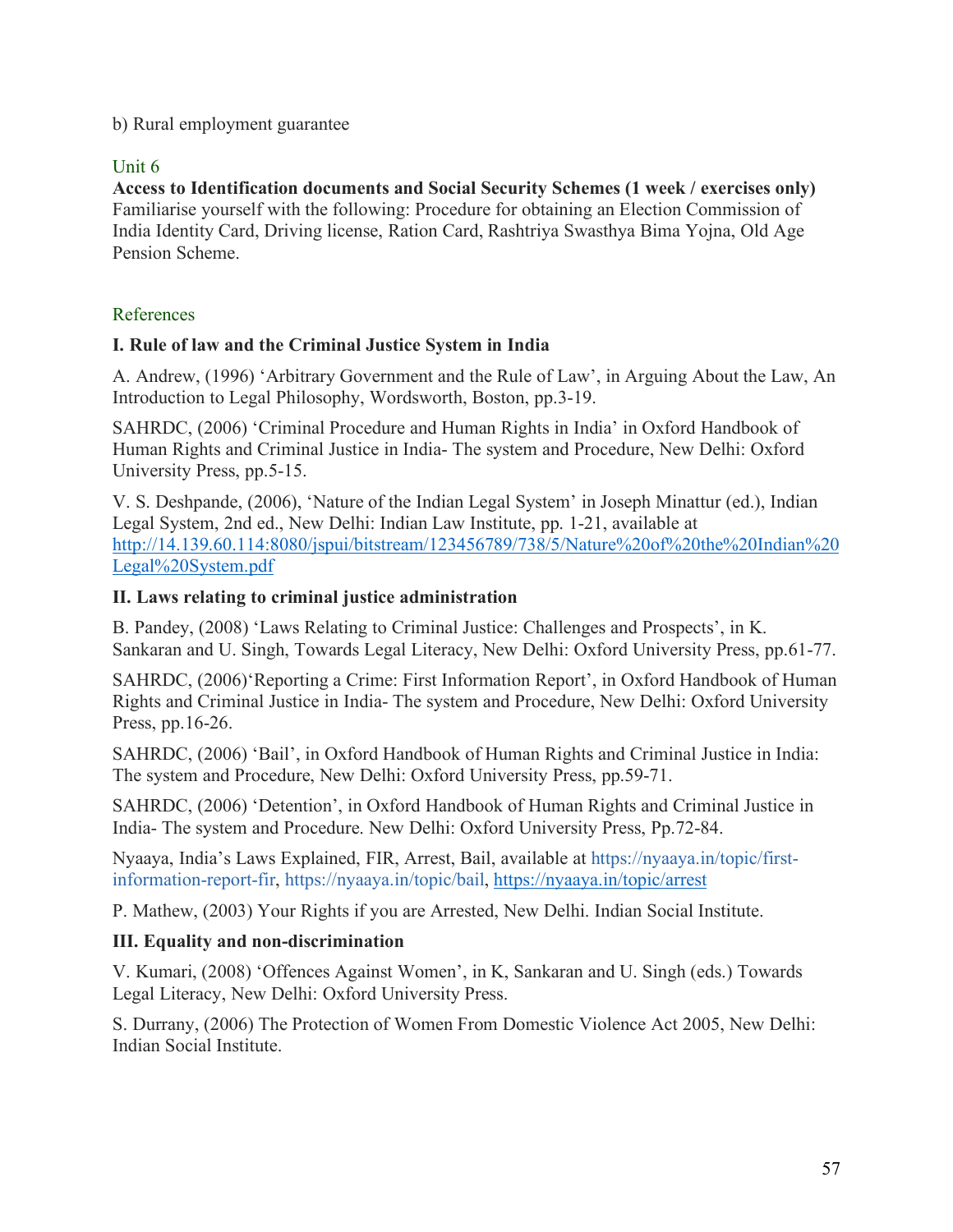M. Sakhrani, (2017), Sexual Harassment: The Conundrum of Law, Due Process, and Justice, Economic and Political Weekly (Engage), available at https://www.epw.in/engage/article/sexual-harassment-conundrum-law-due-process-and-justice

P. D. Mathew, (2004) The Measure to Prevent Sexual Harassment of Women in Work Place. New Delhi: Indian Social Institute.

P. Mathew, (2002) The Law on Atrocities Against Scheduled Castes and Scheduled Tribes, New Delhi: Indian Social Institute.

K. Saxena, (2011) 'Dalits', in M. Mohanty et al., Weapon of the Oppressed, Inventory of People's Rights in India. Delhi: Danish Books, Pp.15-38

P. Mathew, (2004) The Minimum Wages Act, 1948, New Delhi: Indian Social Institute.

K. Sankaran, (2008) 'Labour Laws and the World of Work', in K, Sankaran and U. Singh (eds.) Towards Legal Literacy, New Delhi: Oxford University Press, Pp.119-131.

K. Saxena, (2011) 'Adivasis', in M. Mohanty et al., Weapon of the Oppressed, Inventory of People's Rights in India, Delhi: Danish Books, Pp.39-65.

N. Jain, (2011) 'Physically/Mentally Challenged', in M. Mohanty et al. Weapon of the Oppressed, Inventory of People's Rights in India, Delhi: Danish Books, pp.171-179.

# **IV. Empowerment**

N. Kurian, (2011) 'Consumers', in M. Mohanty et al., Weapon of the Oppressed, Inventory of People's Rights in India. Delhi: Danish Books.

Vishnu Konoorayar, (2008), 'Consumer Law', In Towards Legal Literacy in India. K. Sankaran and U.K. Singh (eds). New Delhi: Oxford University Press.

S. Naib, (2013) 'Right to Information Act 2005', in The Right to Information in India, New Delhi: Oxford University Press, Available

athttp://www.humanrightsinitiative.org/publications/rti/guide to use rti act 2005 English2012 lightAspire.pdf, Accessed: 19.04.2013.

A. Baviskar, (2010), Winning the right to information in India: Is knowledge power, I n J Gaventa & R McGee (eds) Citizen Action and National Policy Reform, London: Zed

S. M. Laskar (2016), Importance of Right to Information for Good Governance in India, Bharati Law Review, Oct-Dec, available at

http://docs.manupatra.in/newsline/articles/Upload/AC9CD2C7-B8AD-4C5A-B910- 3751BFE5CB28.pdf

Nyaaya, India's Laws Explained, Request to Obtain Information, available at https://nyaaya.in/topic/right-to-information/request-to-obtain-information

# **V. Redistribution, Recognition and livelihood**

M. Sarin and O. Baginski, (2010) India's Forest Rights Act -The Anatomy of a Necessary but Not Sufficient Institutional Reform, Department for International Development. Available at www.ippg.org.uk(Accessed: 10.04.2013).

J. Dreze, Dey and Khera, (2008) Employment Guarantee Act, A Primer, New Delhi: National Book Trust (Also available in Hindi).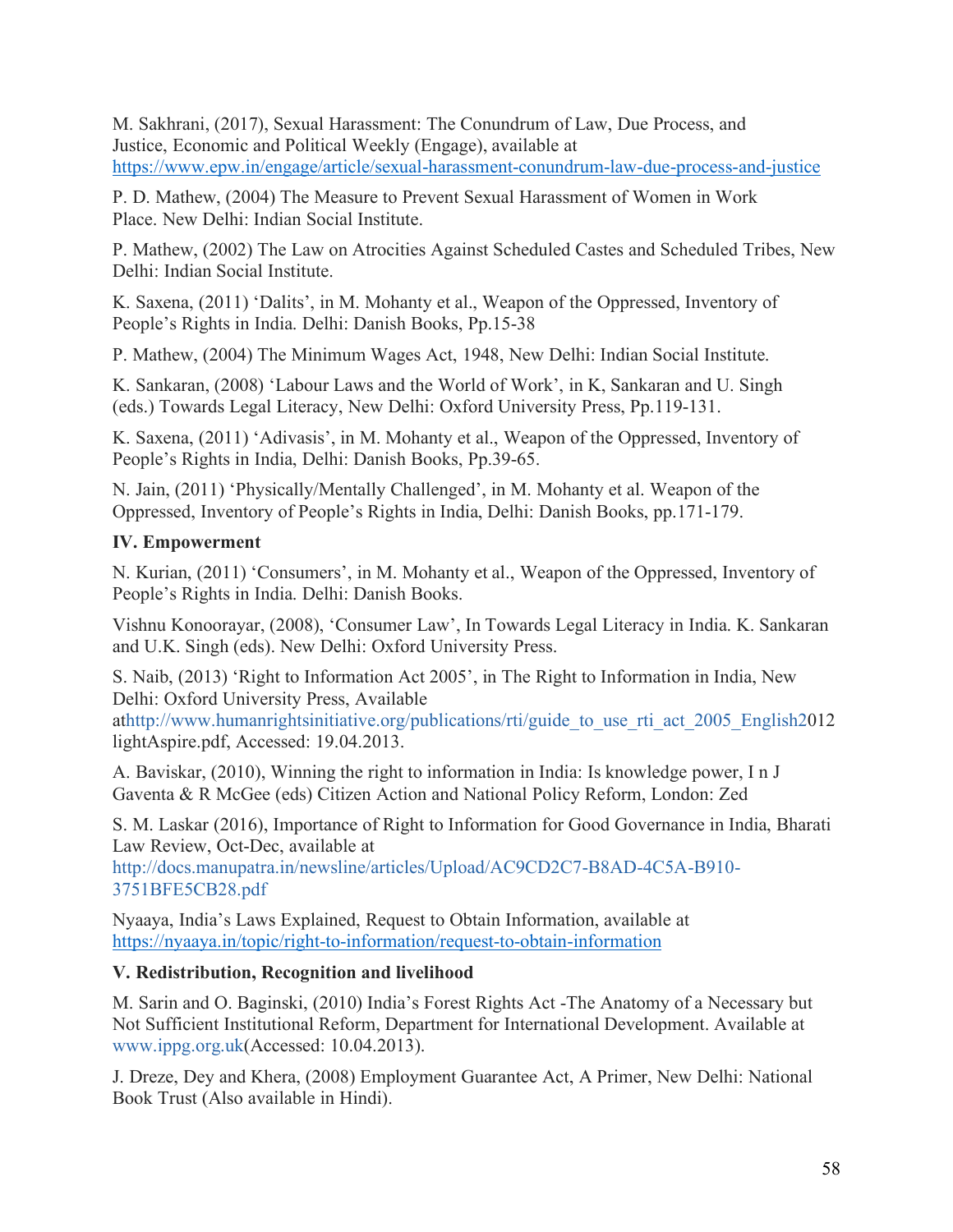### Additional Resources:

### **Bare Acts:**

o Consumer Protection Act, 1986, Available at http://chdslsa.gov.in/right\_menu/act/pdf/consumer.pdf, Accessed: 10.04.2013.

o Criminal law Amendment Act, 2013, Available at http://egazette.nic.in/WriteReadData/2013/E\_17\_2013\_212.pdf, Accessed: 10.04.2013.

o Mahatma Gandhi National Rural Employment Guaranty Act, 2005, Available at http://nrega.nic.in/rajaswa.pdf, Accessed: 10.04.2013.

o National Food Security Act 2011, Available at http://nac.nic.in/foodsecurity/nfsb\_final.pdf, Accessed: 10.04.2013.

o Protection of Women Against Domestic Violence Act, 2005, Available at http://wcd.nic.in/wdvact.pdf, Accessed: 10.04.2013.

o Right to Information Act, 2005, Available at http://righttoinformation.gov.in/rti-act.pdf, Accessed: 10.04.2013.

o Scheduled Castes and Scheduled Tribes Prevention of Atrocities Act, 1989, Available at http://tribal.nic.in/writereaddata/linkimages/poaact989E4227472861.pdf, Accessed: 10.04.2013.

o Scheduled Tribes and Other Traditional Forest Dwellers (Recognition of Forest Rights) Act 2006, Available at http://tribal.gov.in/writereaddata/mainlinkFile/File1033.pdf, Accessed: 10.04.2013.

o The Minimum Wages Act, 1948, Available at

http://www.ilo.org/dyn/travail/docs/623/Minimum%20Wages%20Act%201948.pdf, Accessed: 10.04.2013.

o The Persons with Disabilities (Equal Opportunities, Protection of Rights, Full Participation) Act, 1995, Available at http://bhind.nic.in/Sparsh\_disability%20act%201995.pdf, Accessed: 10.04.2013.

o The Right of Children to Free and Compulsory Education Act, 2009, Available at http://www.delta.org.in/form/rte.pdf , Accessed: 10.04.2013.

o The Sexual Harassment of Women at Workplace (Prevention, Prohibition and Redressal) Bill, 2012**,** Available at

http://164.100.24.219/BillsTexts/LSBillTexts/PassedLoksabha/144C\_2010\_LS\_Eng.pdf, Accessed: 10.04.2013.

o Criminal Law Amendment Act, 2013**,** Available at: mha.nic.in/pdfs/TheCrimnalLaw030413.pdf, Accessed: 15.04.2013.

# **Additional Readings:**

# **I. Rule of law and the Criminal Justice System in India**

K. Sankaran and U. Singh, (2008) 'Introduction', in Towards Legal Literacy. New Delhi: Oxford University Press, pp.  $xi - xy$ .

# **III. Equality and non-discrimination**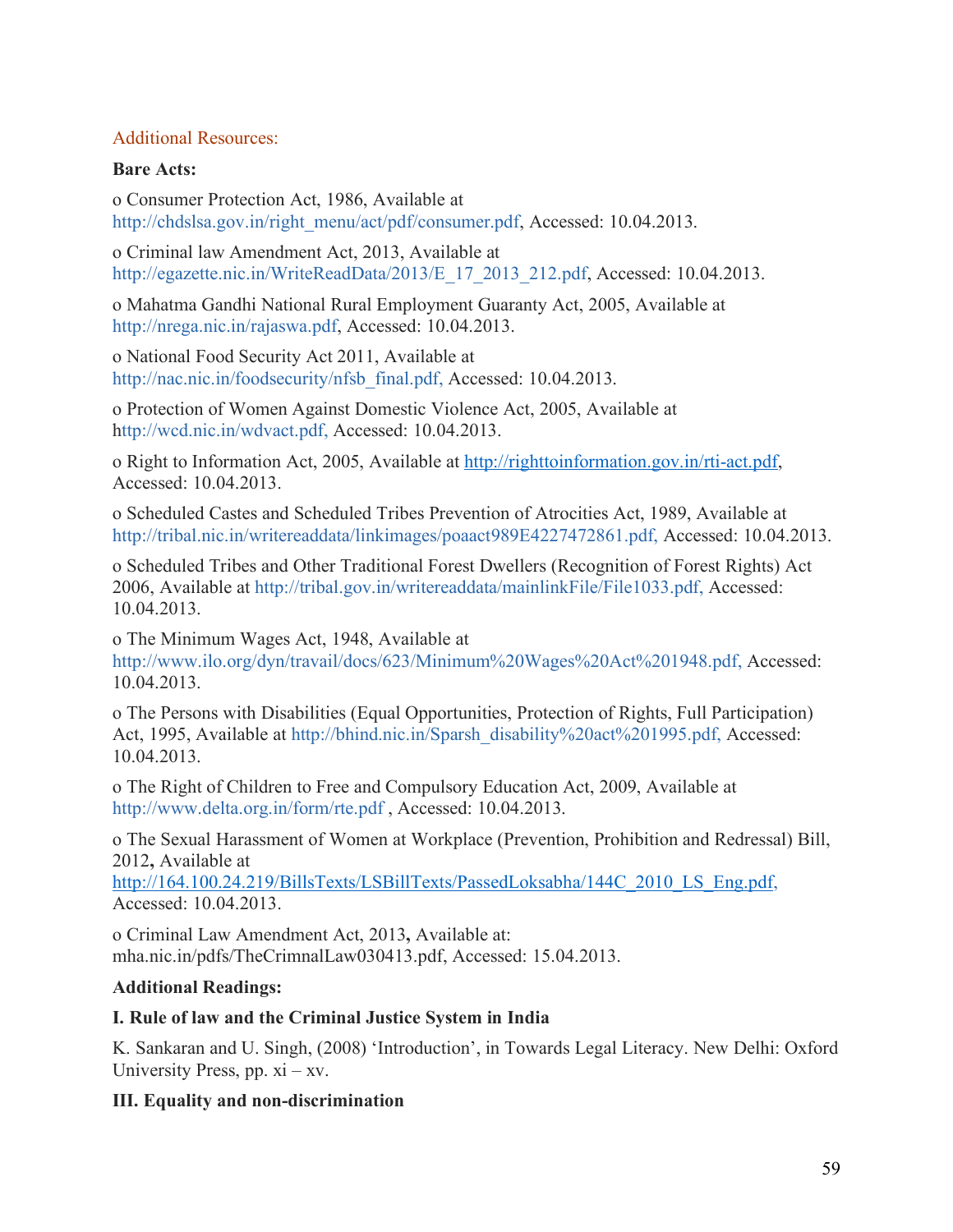Gender Study Group, (1996) Sexual Harassment in Delhi University, A Report, Delhi: University of Delhi.

A. Kidwai, (2013), Sexual Harassment in the Workplace: the Verma Committee and After, Economic and Political Weekly, Vol. 48, Issue No. 06

D. Srivastva, (2007) 'Sexual Harassment and Violence against Women in India: Constitutional and Legal Perspectives', in C. Kumar and K. Chockalingam (eds) Human Rights, Justice, and Constitutional Empowerment, Delhi: Oxford University Press.

## **IV. Empowerment**

Live Law, Highlights of Consumer Protection Bill-2018, available at https://www.livelaw.in/highlights-consumer-protection-bill-2018-read-bill/

A. Roberts, (2010) 'A Great and Revolutionary Law? The First Four Years of India's Right to Information Act', Public Administration Review. Volume 70, Issue 6, pp. 925–933.

SAHRDC, (2006) 'Consumer Rights', in Introducing Human Rights, Oxford University Press, pp. 118-134.

#### **Other suggested readings:**

K. Chaubey, (2013) 'Do Pragatisheel Kanoonon ki Dastan: Rajya, Jan Andolan aur Pratirdoh', Pratiman: Samay, Samaj, Sanskriti, CSDS- Vani Prakashn, pp. 149-177.

S. Dahiwale, (2009) 'Khairlanji: Insensitivity of Mahar Officers', Economic and Political Weekly, Vol. 44 (31), pp. 29-33.

J. Kothari, (2005) 'Criminal Law on Domestic Violence', Economic and Political Weekly, Vol. 40(46), pp. 4843-4849.

H. Mander, and A. Joshi, The Movement for Right to Information in India, People's Power for the Control of Corruption. Available at

http://www.rtigateway.org.in/Documents/References/English/Reports/12.%20An%20article%20 on%20RTI%20by%20Harsh%20Mander.pdf, Accessed: 10.04.2013.

P. Mathew, and P. Bakshi, (2005) 'Indian Legal System', New Delhi: Indian Social Institute.

P. Mathew, and P. Bakshi, (2005) 'Women and the Constitution', New Delhi: Indian Social Institute.

N. Menon, (2012) 'Sexual Violence', in Seeing Like a Feminist, New Delhi: Zubaan and Penguin, pp. 113-146.

M, Mohanty et al. (2011) Weapon of the Oppressed, Inventory of People's Rights in India. Delhi: Danish Books.

Centre for Good Governance, (2008) Right to Information Act, 2005: A Citizen's Guide, Available at

http://www.rtigateway.org.in/Documents/Publications/A%20CITIZEN'S%20GUIDE.pdf, Accessed: 10.04.2013.

K. Sankaran, and U. Singh, (eds.) (2008) Towards Legal Literacy. New Delhi: Oxford University Press.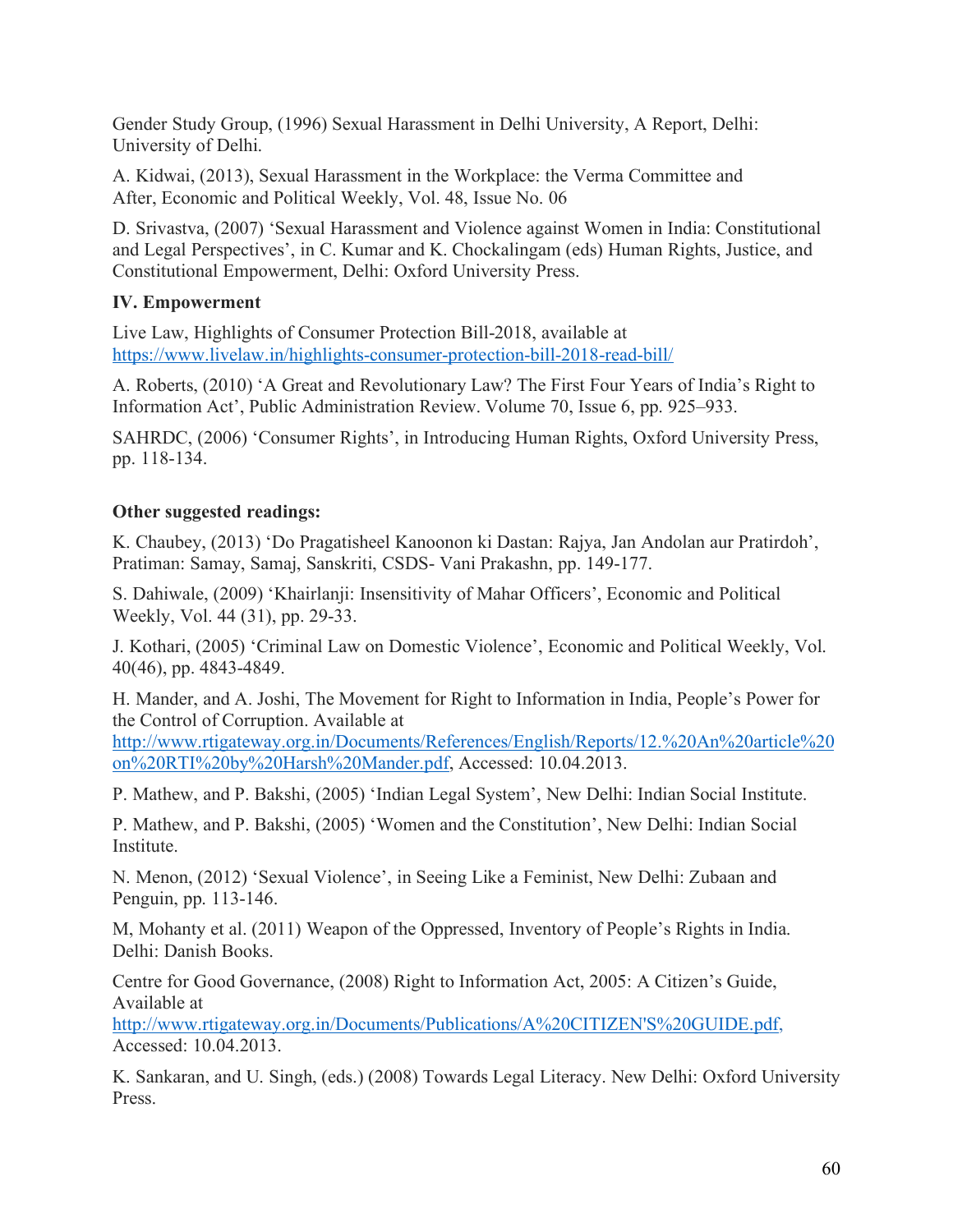A. Pandey, (2004) Rights of the Consumer. New Delhi: Indian Social Institute.

# Teaching Learning Process

Students will receive interactive lectures on conception of rule of law. Students will engage in discussions on law as a source of rights, as a progressively widening sphere of substantive justice, welfare, and dignity. The relationship between laws and rights will be studied through specific values which have come to be seen as integral for a democratic society viz., equality and non-discrimination, empowerment, redistribution and recognition of traditional rights etc.

# **Suggested exercises for students**

- 1. Discuss the debates around any recent Ordinance, Bill or Act in Parliament.
- 2. How to file a FIR? In case there has been a theft in the neighbourhood how would you file the first-Hand Information Report?
- 3. Under what circumstances can detention and arrest become illegal?
- 4. Discuss any contemporary practice or event that violates the equality and protection against discrimination laws.
- 5. Read Ordinance XV -D of University of Delhi and make a list of the kinds of conduct that would qualify as sexual harassment.
- 6. Your friend has shared with you an incident of unwelcome verbal remarks on her by a person of higher authority in your college, what would you do?
- 7. Visit any nearby construction site and talk to the workers about their daily wage. Find out the minimum wage in Delhi for such construction work. Assess the awareness among the workers about their minimum wages and the law related to it.
- 8. You have seen a lady in your neighbourhood being beaten up by her husband. Identify the concerned Protection Officer in case you want to provide information about this incident.
- 9. Read the Vishakha Guidelines as laid down by the Supreme Court and the Act against sexual harassment at the workplace. Discuss what constitutes sexual harassment and the mechanisms available for its redressal in your institution.
- 10. What is the procedure to file an RTI?
- 11. You bought a product from a nearby shop which was expired, the shop keeper refused to return it. Use your knowledge of Consumer Protection Act to decide what you do next?
- 12. Do you think the provisions of Forest Rights Act (FRA) address the question of gender equality?
- 13. What must you keep in mind as a consumer while making a purchase that may later help you make use of Consumer Protection Act? (Hint- Should you ask for a Bill?)
- 14. In your surroundings have you witnessed any incident that would be considered offensive under the SC and ST Act? Make a class room presentation on it.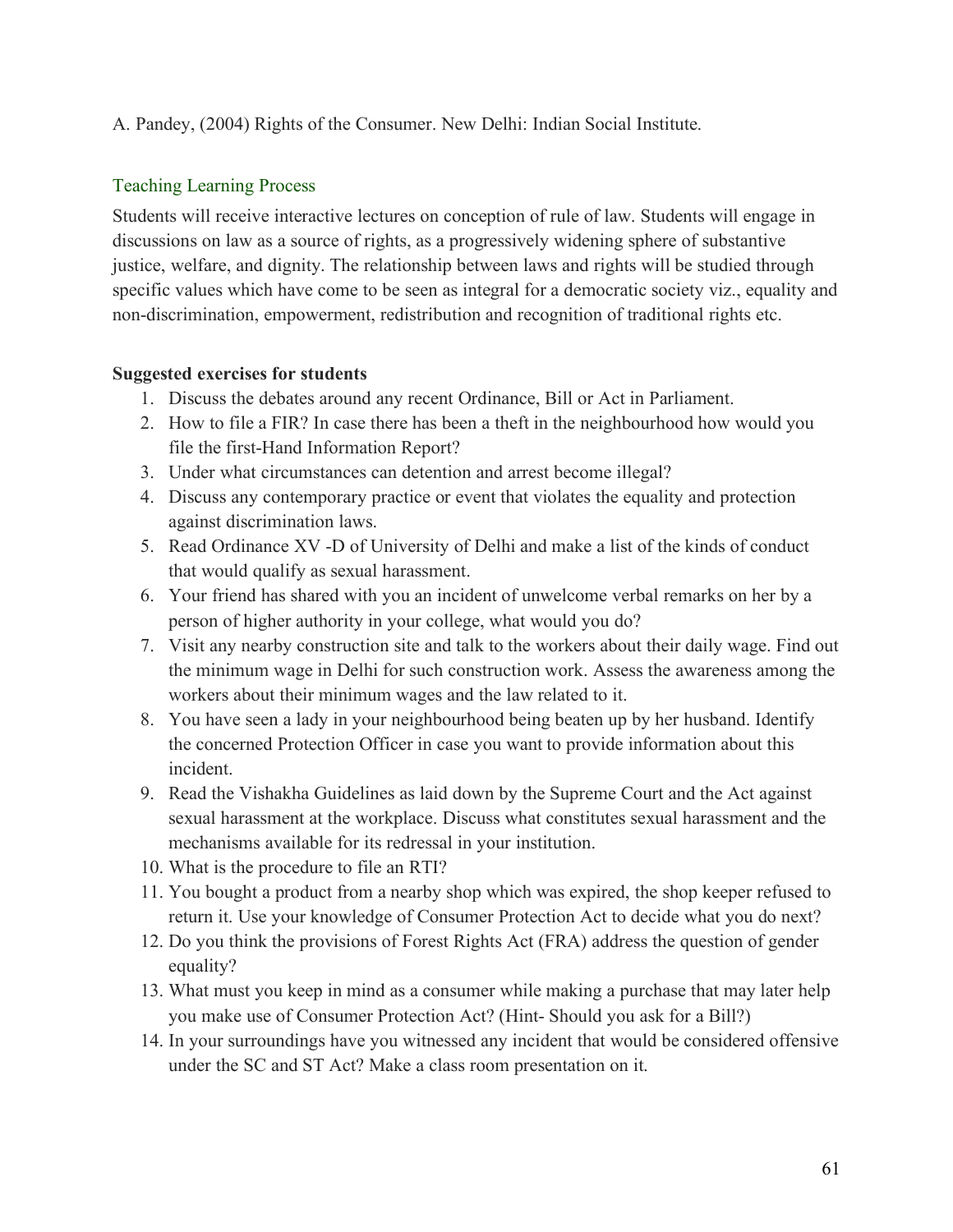- 15. After reading the Disabilities Act, discuss in your classroom, whether the differently abled people in your college are able to exercise the rights and facilities guaranteed under the law.
- 16. Discuss the procedure for issuing a job card under MNREGA.
- 17. You have read the rural job guarantee scheme under MNREGA. Do you think that there is a need for similar guarantee scheme in urban areas? Discuss with your classmates

#### Assessment Methods

Students will be assessed on continuous basis followed by end term examination. Internal assessment will be conducted at the end of each unit which may include viva-voce and participation in class discussions. Students will be assessed on the basis of their ability to think critically and creatively to solve the problems and application of conceptual understanding to field-based variables. Students will be required to submit a critical review of any book or a film that relates to any one unit of the syllabus before end term examination.

#### Keywords

Democracy, Dignity, Equality, Empowerment, Justice, Recognition, Redistribution, Rule of Law

# **AE2 - Public Opinion and Survey Research (D.2) AECC (Electives) - (AECCE) Credit:4**

#### Course Objective

This course will introduce the students to the debates, principles and practices of public opinion polls in the context of democracies, with special reference to India. It will familiarize the students with the principles and practice of survey research and conceptualizing and measuring public opinion using quantitative methods. The course will give special attention to developing basic skills pertaining to the collection, analysis and utilization of quantitative data.

#### Course Learning Outcomes

On the successful completion of the course, students will be able to:

- Understand the importance of public opinion in a democracy and the role of survey research in comprehending the working of a democratic political system
- Learn about the methods used for conducting surveys and interpreting survey data
- Acquire basic skill sets related to understanding public opinion formation and conducting research through the use of sample date, framing a questionnaire, etc.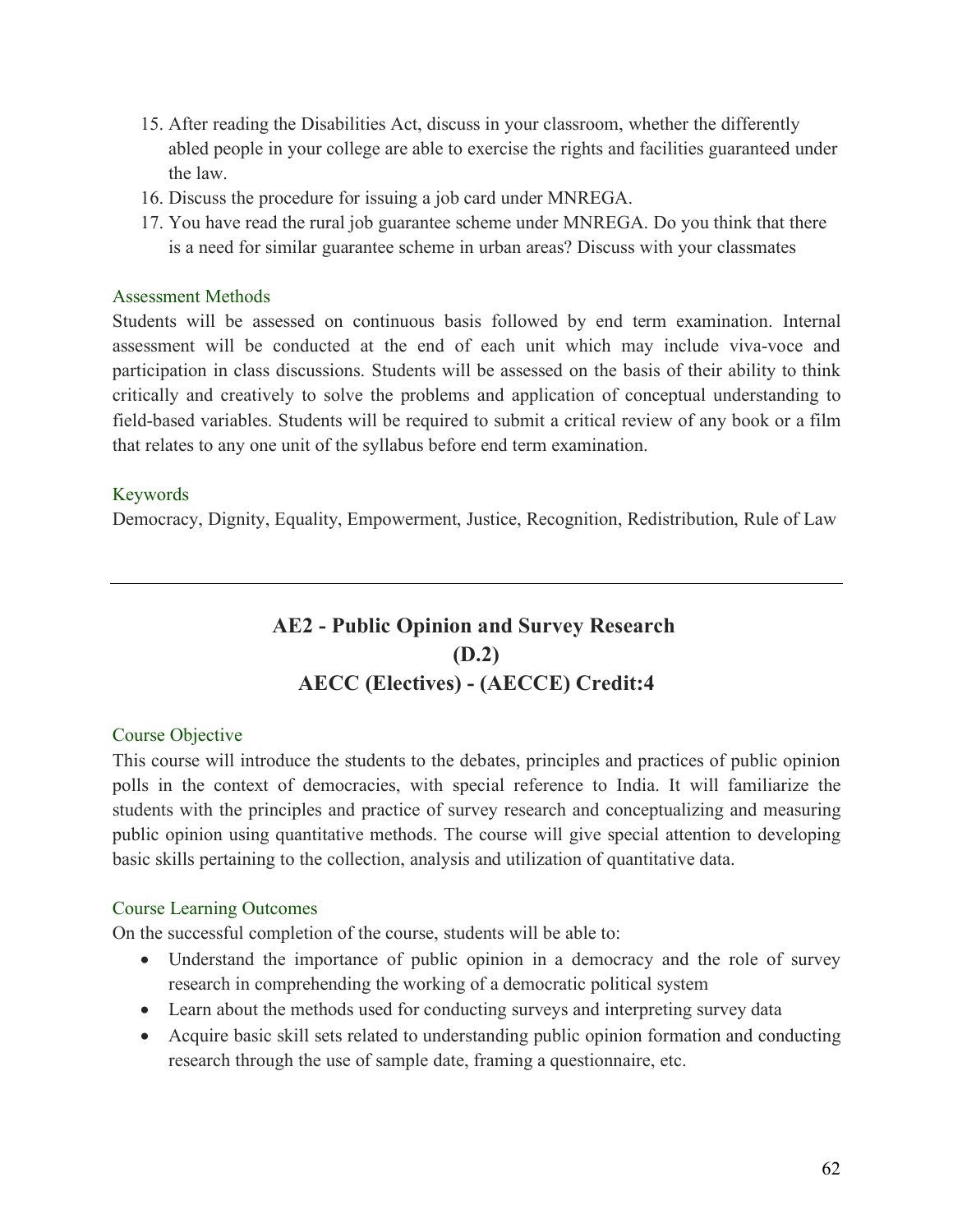• Acquire basic skill sets related to measurement of public opinion such as data analysis using statistical methods.

# Unit 1

# **Introduction to the course (6 lectures)**

Definition and characteristics of public opinion, conceptions and characteristics, debates about its role in a democratic political system, uses for opinion poll

# Unit 2

## **Measuring Public Opinion with Surveys: Representation and sampling (6 lectures)**

a. What is sampling? Why do we need to sample? Sample design.

b. Sampling error and non-response

c. Types of sampling: Non random sampling (quota, purposive and snowball sampling); random sampling: simple and stratified

# Unit 3

## **Survey Research (2 lectures)**

a. Interviewing: Interview techniques pitfalls, different types of and forms of interview

b. Questionnaire: Question wording; fairness and clarity.

# Unit 4

#### **Quantitative Data Analysis (4 lectures)**

a. Introduction to quantitative data analysis

b. Basic concepts: correlational research, causation and prediction, descriptive and inferential **Statistics** 

# Unit 5

#### **Interpreting polls (6 lectures)**

Prediction in polling research: possibilities and pitfalls Politics of interpreting polling

# References

#### **I. Introduction to the course**

R. Erikson and K. Tedin, (2011) American Public Opinion, 8th edition, New York: Pearson Longman Publishers. pp. 40-46.

G. Gallup, (1948) A guide to public opinion polls Princeton, Princeton University Press, 1948. Pp. 3-13.

# **II. Measuring Public Opinion with Surveys: Representation and sampling**

G. Kalton, (1983) Introduction to Survey Sampling Beverly Hills, Sage Publication.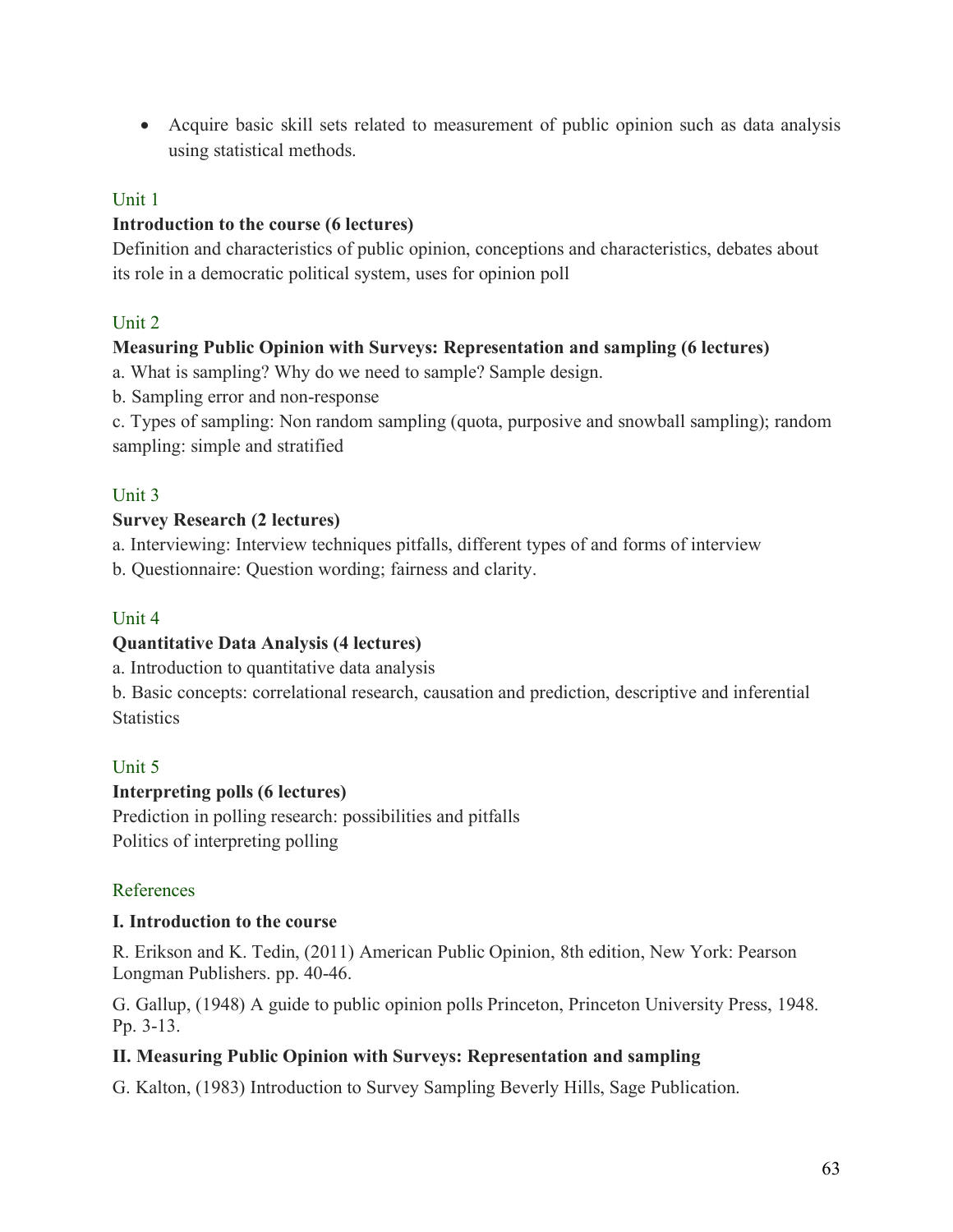Lokniti Team (2009) 'National Election Study 2009: A Methodological Note', Economic and Political Weekly, Vol. XLIV (39)

Lokniti Team, (2004) 'National Election Study 2004', Economic and Political Weekly, Vol. XXXIX (51).

'Asking About Numbers: Why and How', Political Analysis (2013), Vol. 21(1): 48-69, (first published online November 21, 2012)

# **III. Survey Research**

H. Asher, (2001) 'Chapters 3 and 5', in Polling and the Public: What Every Citizen Should Know, Washington DC: Congressional Quarterly Press.

R. Erikson and K. Tedin, (2011) American Public Opinion, 8th edition, New York, Pearson Longman Publishers, pp. 40-46.

# **IV. Quantitative Data Analysis**

A. Agresti and B. Finlay, (2009) Statistical methods for the Social Sciences, 4th edition, Upper saddle river, NJ: Pearson-Prentice Hall.

S. Kumar and P. Rai, (2013) 'Chapter 1', in Measuring Voting Behaviour in India, New Delhi: Sage.

# **V. Interpreting polls**

R. Karandikar, C. Pyne and Y. Yadav, (2002) 'Predicting the 1998 Indian Parliamentary Elections', Electoral Studies, Vol. 21, pp. 69-89.

M. McDermott and K. A. Frankovic, (2003) 'Horserace Polling and Survey Methods Effects: An Analysis of the 2000 Campaign', Public Opinion Quarterly 67, pp. 244-264.

# Additional Resources:

# **Additional Readings:**

K. Warren, (2001) 'Chapter 2', in In Defense of Public Opinion Polling, Boulder: Westview Press, pp. 45-80.

W. Cochran, (2007) 'Chapter 1', Sampling Techniques, John Wiley & Sons.

G. Gallup, (1948) A Guide to Public Opinion Polls. Princeton: Princeton University Press, pp. 14-20; 73-75.

D. Rowntree (2000) Statistics Without Tears: An Introduction for Non Mathematicians, Harmon dsworth: Penguin.

# Teaching Learning Process

Students will be taught different forms of sampling methods and will receive training in conducting surveys. They will be given interactive lectures on measuring public opinion and will be taught quantitative methods and imparted with basic skills of collection, verification and analysis of data. Students will be assessed on continuous basis followed by end term examination. Internal assessment will be conducted at the end of each unit which may include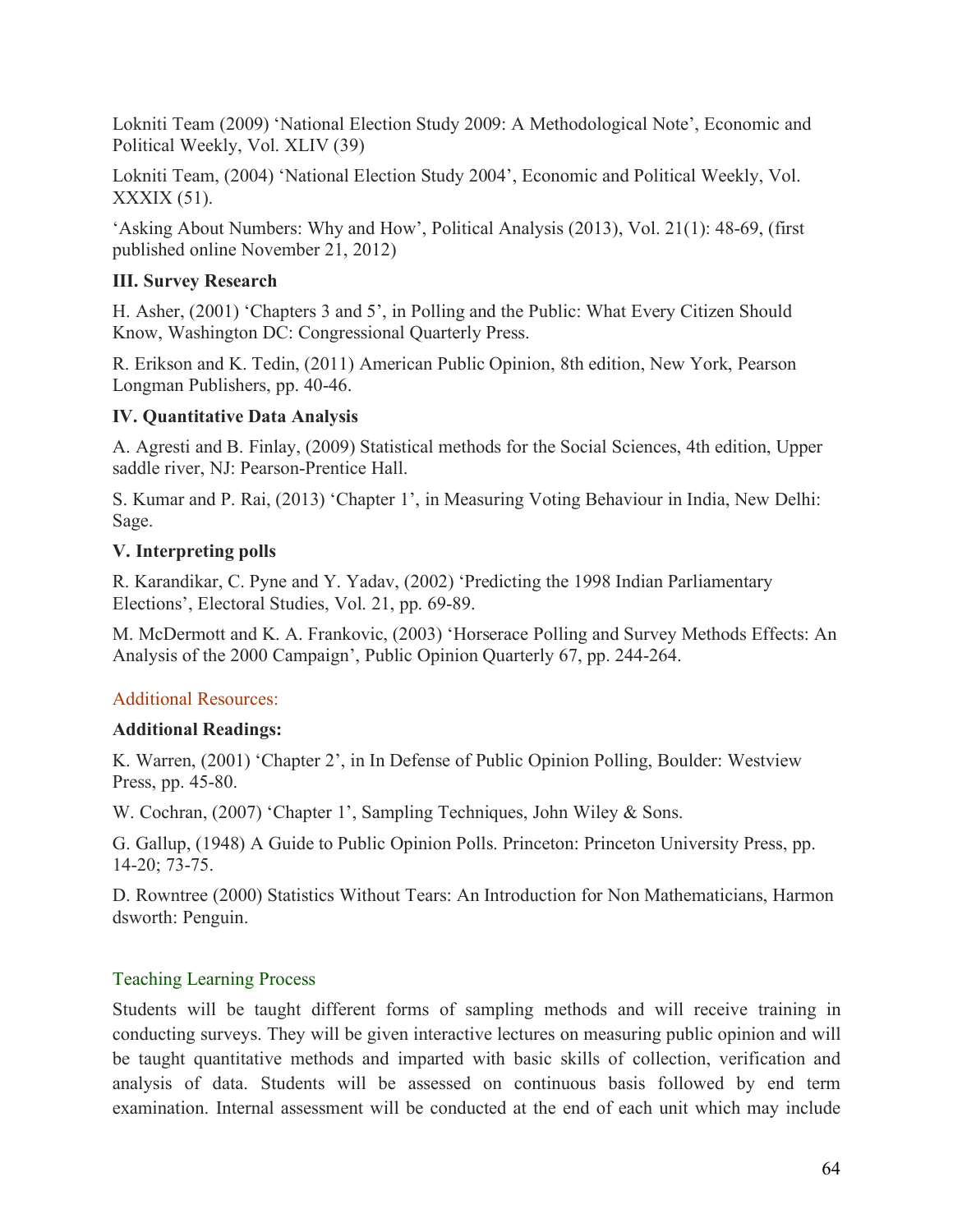term papers, assignments, projects and viva- voce. They will be assessed on the basis of their ability to critically apply their conceptual understanding to the field work. They will be required to submit project report on any one unit of the syllabus before end term examination.

# Keywords

Analysis, Collection, Data, Public Opinion, Quantitative, Sampling, Survey

# **AE3 - Legislative Practices and Procedures (D.3) AECC (Electives) - (AECCE) Credit:4**

#### Course Objective

This course will acquaint the students with the legislative process in India at various levels, to impart them with the elementary skills required to part of a legislative support team and expose them to real life legislative work. The skills provided by this course will include the understanding of legislative procedures, comprehending policy concerns which serve as the objective for legislative practices, drafting new legislation, tracking and analysing feedback on ongoing bills, writing press releases, conducting meetings with various stakeholders, monitoring media and public opinion, managing constituent relations and handling inter-office communications. It will also deepen their understanding and appreciation of the legislative process and its importance for a robust democracy.

#### Course Learning Outcomes

On the successful completion of the course, students shall be able to:

- Understand the structure and functions of law-making bodies in India at different levels
- Demonstrate knowledge of the legislative procedures in India
- Acquire skills related to a close reading of legislative documents
- Understand the relationship between the people and their elected representatives
- Develop beginners' skills to become a part of a support team engaged in different levels of the law-making functions

#### Unit 1

**Powers and functions of people's representative at different tiers of governance (6 lectures)** Members of Parliament, State legislative assemblies, functionaries of rural and urban local self government from Zila Parishad, Municipal Corporation to Panchayat/ward.

Unit 2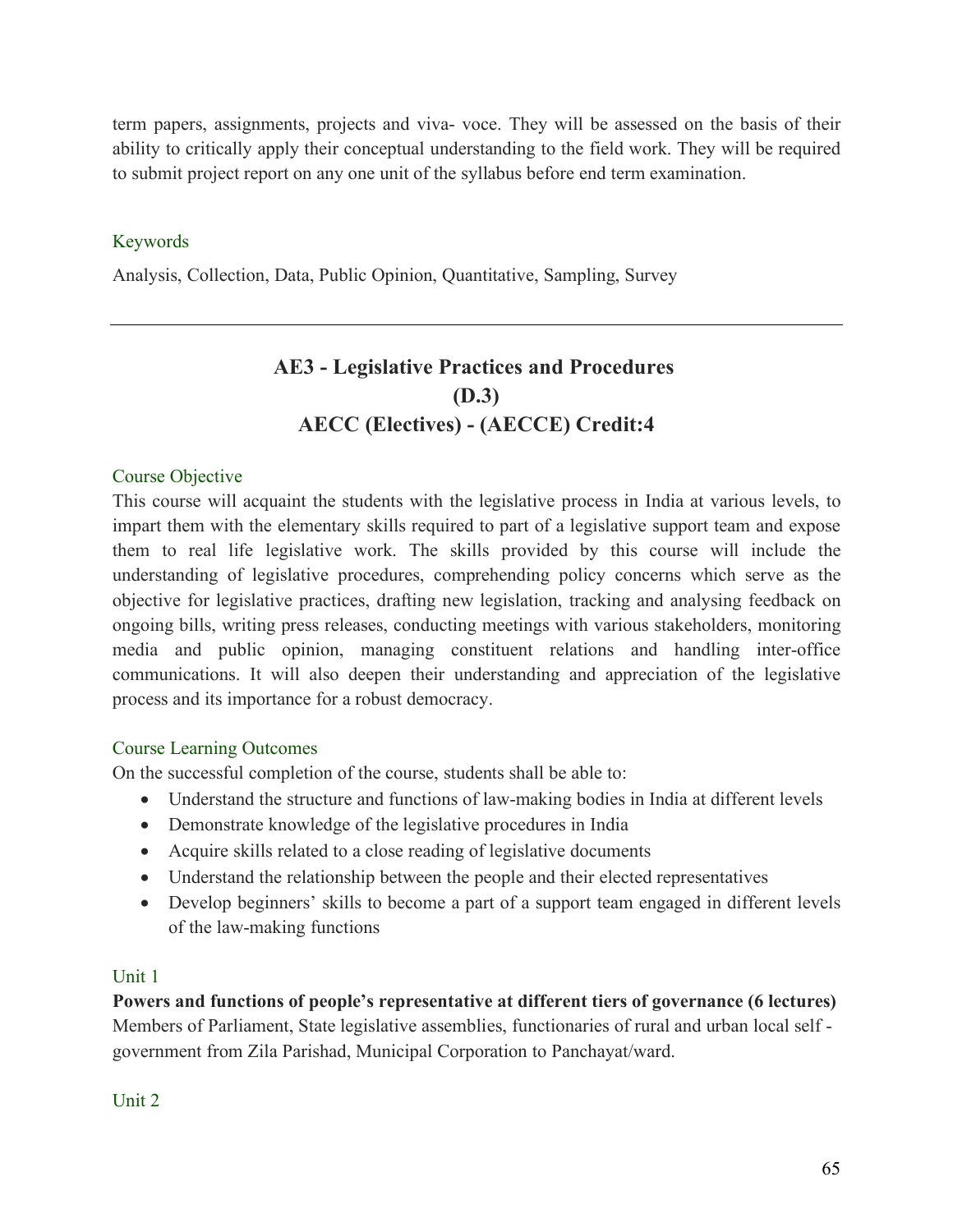### **Supporting the Legislative Process (2 lectures)**

How a bill becomes law, role of the Standing committee in reviewing a bill, legislative consultants, the framing of rules and regulations.

### Unit 3

## **Supporting the Legislative Committees (6 lectures)**

Types of committees, role of committees in reviewing government finances, policy, programmes, and legislation.

## Unit 4

## **Reading the Budget Document (6 lectures)**

Overview of Budget Process, Role of Parliament in reviewing the Union Budget, Railway Budget, Examination of Demands for Grants of Ministries, Working of Ministries.

## Unit 5

## **Support in media monitoring and communication (4 lectures)**

Types of media and their significance for legislators; Basics of communication in print and electronic media.

## References

# **I. Powers and functions of people's representative at different tiers of governance**

M. Madhavan, and N. Wahi, (2008) Financing of Election Campaigns PRS, Centre for Policy Research, New Delhi, Available at:

http://www.prsindia.org/uploads/media/conference/Campaign\_finance\_brief.pdf, Accessed: 19.04.2013

S. Vanka, (2008) Primer on MPLADS, Centre for Policy Research, New Delhi, Available at http://www.prsindia.org/parliamenttrack/primers/mplads-487/, Accessed: 19.04.2013

H. Kalra, (2011) Public Engagement with the Legislative Process PRS, Centre for Policy Research, New Delhi, Available at:

http://www.prsindia.org/administrator/uploads/media/Conference%202011/Public%20Engageme nt%20with%20the%20Legislative%20Process.pdf, Accessed: 19.04.2013.

Government of India (Lok Sabha Secretariat), (2009) Parliamentary Procedures (Abstract Series**)**, Available at http://164.100.47.132/LssNew/abstract/index.aspx, Accessed: 19.04.2013

# **II. Supporting the legislative process**

Government of India, (Ministry of Parliamentary Affairs), (2009) Legislation, Parliamentary Procedure, Available at http://mpa.nic.in/Manual/Manual\_English/Chapter/chapter- 09.htm, Accessed: 19.04.2013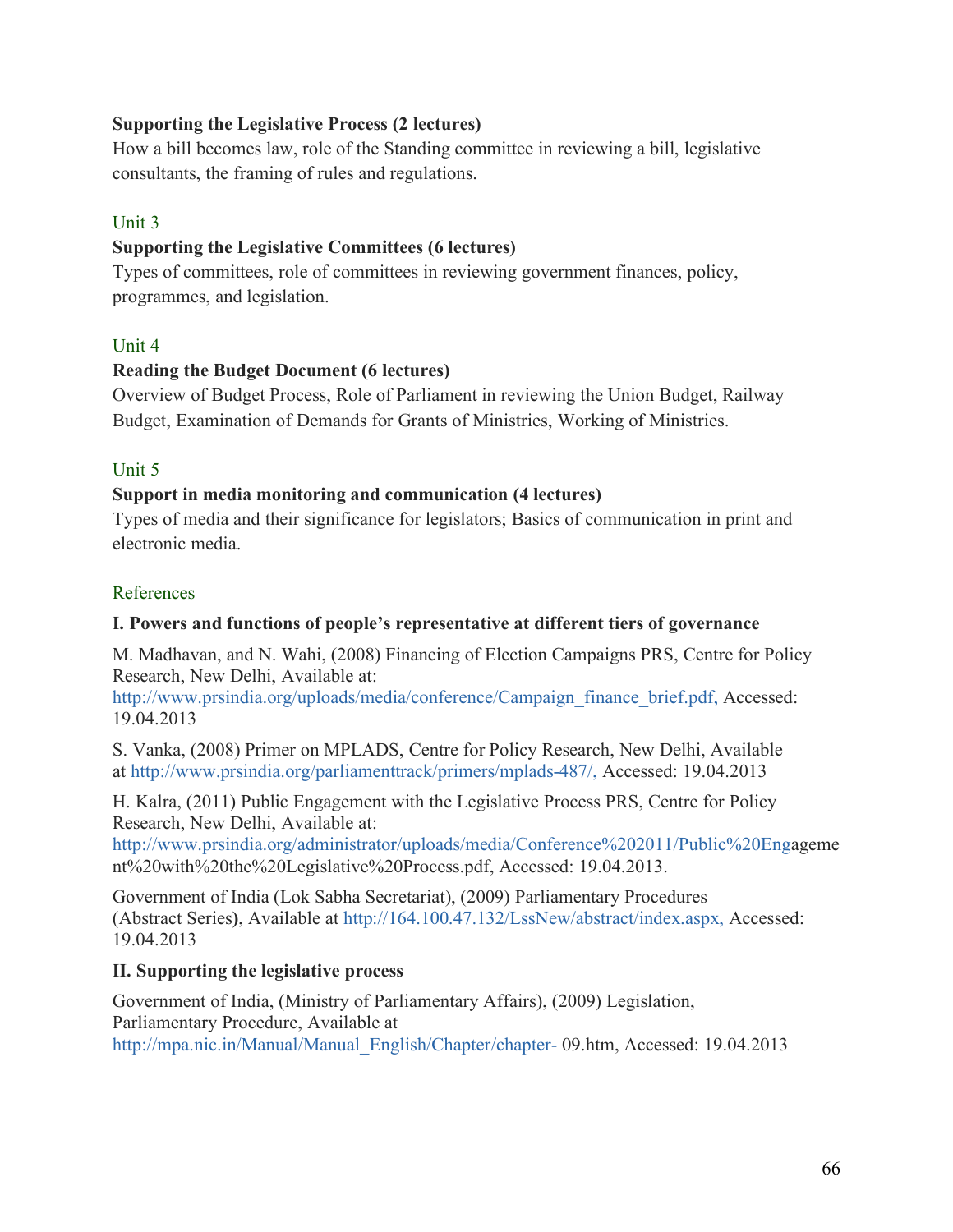Government of India, (Ministry of Parliamentary Affairs) (2009), Subordinate Legislation, Parliamentary Procedure, Available at: http://mpa.nic.in/Manual/Manual\_English/Chapter/chapter-11.htm Accessed: 19.04.2013

D. Kapur and P. Mehta, (2006) 'The Indian Parliament as an Institution of Accountability', Democracy, Governance and Human Rights, Programme Paper Number 23, United Nations Research Institute for Social Development, Available at: http://www.unrisd.org/UNRISD/website/document.nsf/240da49ca467a53f80256b4f005ef245/8e 6fc72d6b546696c1257123002fcceb/\$FILE/KapMeht.pdf, Accessed: 19.04.2013

O. Agarwal and T. Somanathan, (2005) 'Public Policy Making in India: Issues and Remedies', Available at:

http://www.cprindia.org/admin/paper/Public\_Policy\_Making\_in\_India\_14205\_TV\_SOMANAT HAN.pdf, Accessed: 19.04.2013

B. Debroy, (2001) 'Why we need law reform' Seminar January.

# **III. Supporting the Legislative Committees**

P. Mehta, 'India's Unlikely Democracy: The Rise of Judicial Sovereignty', Journal of Democracy, Vol. 18(2), pp.70-83.

Government link: http://loksabha.nic.in/; http://rajyasabha.nic.in/; http://mpa.nic.in/

K. Sanyal, (2011) Strengthening Parliamentary Committees PRS, Centre for Policy Research, New Delhi, Available at:

http://www.prsindia.org/administrator/uploads/media/Conference%202011/Strengthening%20Pa rliamentary%20Committees.pdf, Accessed: 19.04.2013

# **IV. Reading the Budget Document**

A. Celestine, (2011) How to Read the Union Budget PRS, Centre for Policy Research, New Delhi, Available at http://www.prsindia.org/parliamenttrack/primers/how-to-read-the- unionbudget-1023/, Accessed: 19.04.2013

# **V. Support in media monitoring and communication**

G. Rose, (2005) **'**How to Be a Media Darling: There's No getting Away From It', State Legislatures, Vol. 31(3).

# Additional Resources:

N. Jayal and P. Mehta (eds), (2010) The Oxford Companion to Politics in India, Oxford University Press: New Delhi.

B. Jalan, (2007) India's Politics, New Delhi: Penguin.

Initiating Discussion on Various Type of Debates in Rajya Sabha, Available at http://rajyasabha.nic.in/rsnew/publication\_electronic/75RS.pdf, Accessed: 19.04.2013. Praxis of Parliamentary Committees: Recommendations of Committee on Rules published by Rajya Sabha, available at:

http://rajyasabha.nic.in/rsnew/publication\_electronic/Praxis.pdf,Accessed: 19.04.2013.

S.J. Phansalkar, Policy Research in the Indian Context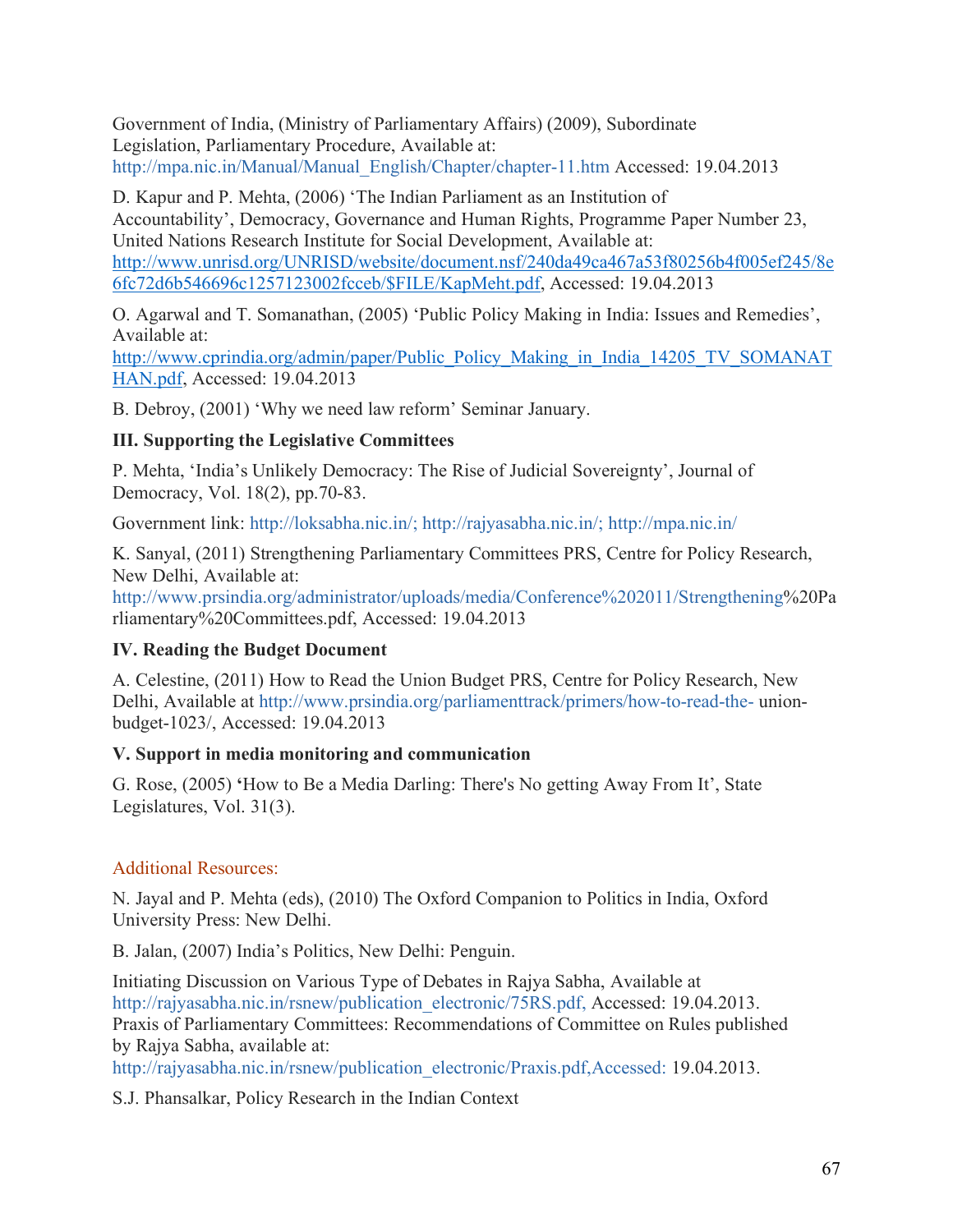N. Singh, 'Some Economic Consequences of India's Institutions of Governance: A Conceptual Framework', Available at:

http://econ.ucsc.edu/faculty/boxjenk/wp/econ\_conseq\_2003\_rev2.pdf,Accessed:19.04.2013.

R. Guha, (2007), India After Gandhi, Macmillan: New Delhi.

Parliamentary Procedures (Abstract Series) published by Lok Sabha, Available at http://164.100.47.132/LssNew/abstract/index.aspx, website: www.loksabha.nic.in, Accessed: 19.04.2013.

Committees of Lok Sabha, Available at: http://164.100.47.134/committee/committee\_list.aspxAccessed: 19.04.2013.

Ethics Committee of Rajya Sabha, available at: http://rajyasabha.nic.in/rsnew/publication\_electronic/ethics\_committee.pdf,Accessed: 19.4.2013.

Committees of Parliament, Parliamentary Procedure, Ministry of Parliamentary Affairs, Available at http://mpa.nic.in/Manual/Manual\_English/Chapter/chapter-12.htm, Accessed: 19.04.2013.

Nomination of Members of Parliament on Committees, Councils, Boards and Commissions, etc., set up by the Government, Ministry of Parliament Affairs, Available at http://mpa.nic.in/Manual/Manual\_English/Chapter/chapter-14.htm, Accessed: 19.04.2013.

Parliamentary Procedures: Problems and Perspectives 2009 Published by Rajya Sabha, Available at http://rajyasabha.nic.in/rsnew/publication\_electronic/parl\_procedure2009.pdf, Accessed: 19.04.2013.

Primer on the Budget Process published by PRS, Available at http://www.prsindia.org/parliamenttrack/primers/the-budget-process-484/, Accessed: 19.04.2013.

Background note on Financial Oversight by Parliament published by PRS, Available at http://www.prsindia.org/administrator/uploads/media/Conference%20note/Conference%20not e%20on%20financial%20oversight.pdf,Accessed: 19.04.2013.

P. Keefer and S Khemani, (2009) 'When Do Legislators Pass On "Pork"? The Determinants of Legislator Utilization of a Constituency Development Fund in India', in World Bank Policy Research Working Paper Series 4929, pp. 1-45, Available at: http://ssrn.com/abstract=1405160, Accessed: 19.04.2013.

Parliamentary Procedures (Abstract Series), Lok Sabha, Available at http://164.100.47.132/LssNew/abstract/process.htm

Budget, Parliamentary Procedure, Ministry of Parliamentary Affairs, available at http://mpa.nic.in/Manual/Manual\_English/Chapter/chapter-07.htm, Accessed: 19.04.2013.

http://mpa.nic.in/mpahandbook/parlia13.pdf

# Teaching Learning Process

Students will engage in discussion on legislative procedures. They will be imparted elementary skills to become part of legislative support team and engage in real legislative work by attending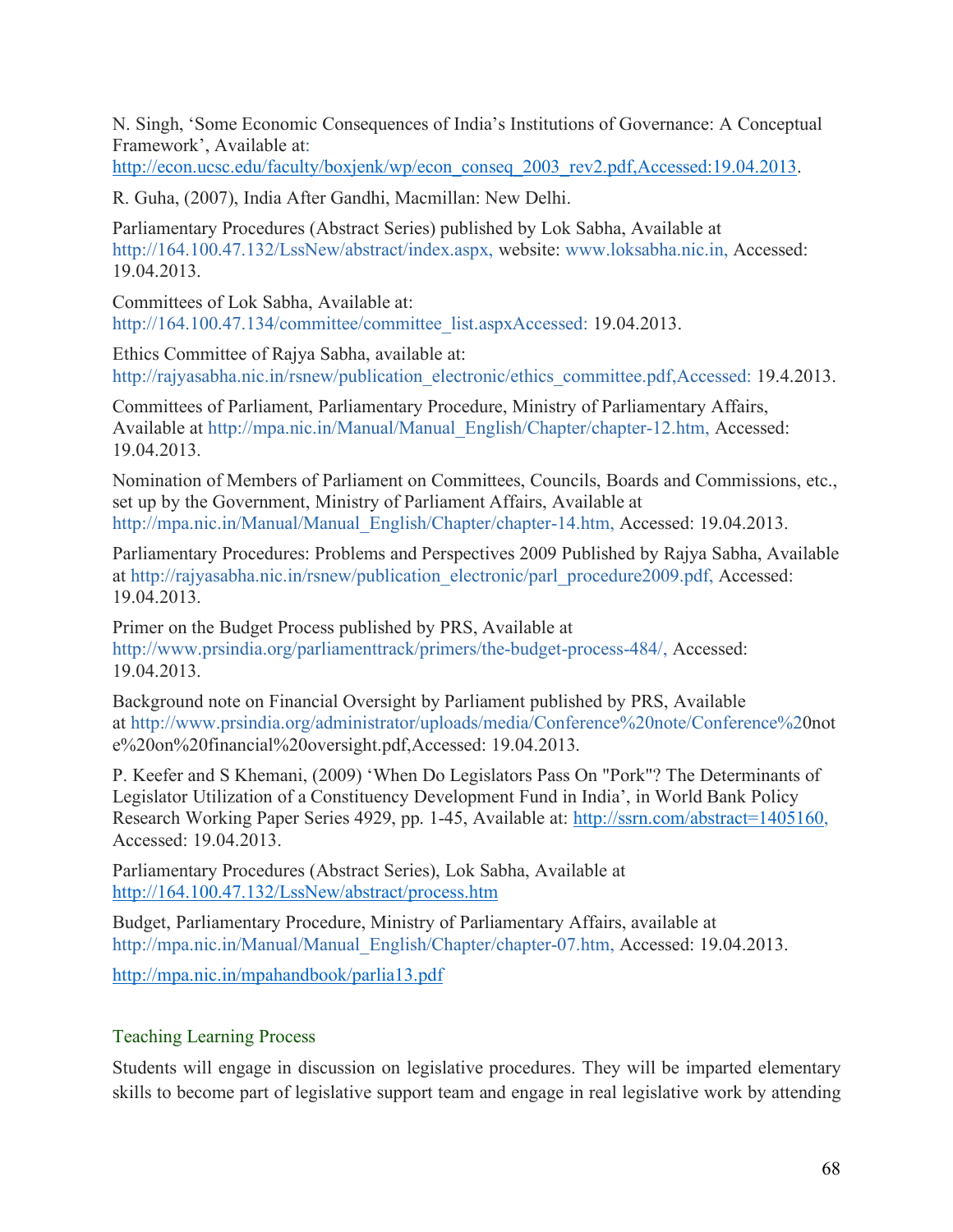legislative meetings and monitoring media and public developments. They will be given interactive lectures on powers and functions of representatives at different tiers of governance.

#### Assessment Methods

Students will be assessed on continuous basis followed by end term examination. Internal assessment will be conducted at the end of each unit which may include assignments, participation in class discussions and viva voce. They will be evaluated on the basis of their skills to become part of legislative support team and engage in real legislative work. They will be required to submit project report on any one unit of the syllabus before end term examination.

#### Keywords

Functions, Governance, Legislature, Powers, Procedures, Representative

# **AE4 - Peace and Conflict Resolution (D.4) AECC (Electives) - (AECCE) Credit:4**

#### Course Objective

The objective of an undergraduate application course for common students in Peace and Conflict Studies will cover in-depth knowledge of conflict analysis, conflict resolution, conflict prevention, as well as the historical and cultural context of organized violence. Peace and Conflict Resolution addresses the sources of war, social oppression and violence and the challenges of promoting peace and justice internationally and domestically. It also introduces more equitable, cooperative and nonviolent methods that can be used to transform unjust, violent or oppressive world situations. This course provides students with an overview of the Peace and Conflict Studies discipline, including key concepts and related theories. The course is designed to familiarize students with the historical background of various peace movements, to analyze principles used to resolve conflict, and to provide a view of how peace and conflict resolution are being pursued today. The course will also cover extensive understanding of current research and development within the field of peace and conflict studies and perspective of the environment, gender, migration, and ethnicity.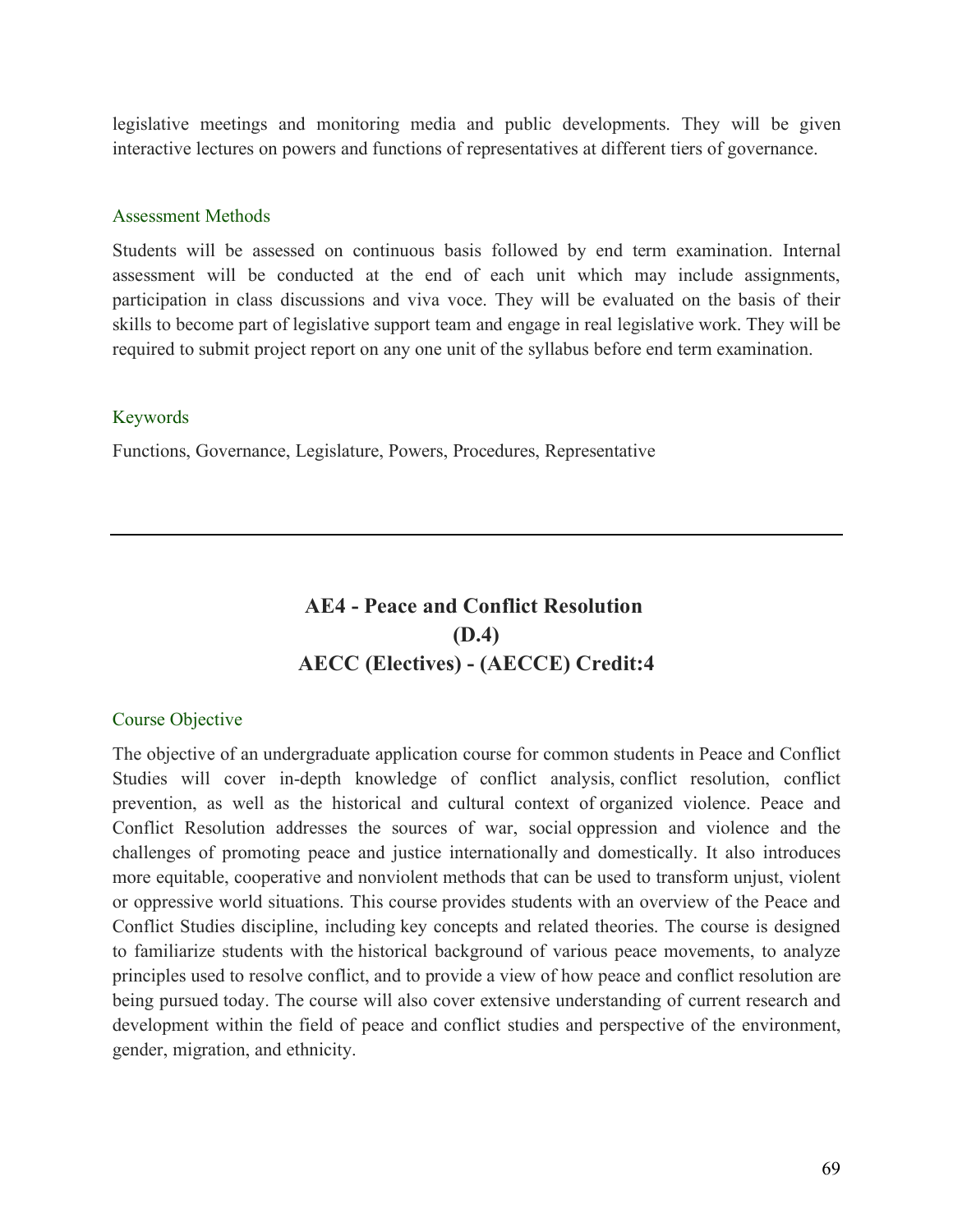## Course Learning Outcomes

- The paper will equip students with an in-depth understanding of theoretical and actual observations on both domestic and international sources of conflict and war, conflict resolution and conflict transformation.
- The students will enhance their analytical ability by learning about different models employed in conflict resolution.
- The course will develop analytical outlook in conflict resolution on equitable, cooperative and non-violent techniques of conflict resolution and transformation.
- Further deliberations on peace movements across the world and especially in war torn regions will help students develop independent perspective on conflict resolution.
- The study of issues like migration, information flow and normative concepts will augment students, understanding and knowledge.

# Unit 1

# **International Peace and Conflict Resolution: Sources of War: International and Domestic Issues and Trends**

## Unit 2

**What is Conflict: Introduction to International Conflict Resolution**

# Unit 3

**International Conflict Resolution Theory: Models developed by Johan Galtung, Joseph Montville, Morton Deutsch, William Zartman, Levy Jack**

# Unit 4

**Conflict resolution: Background of Various Peace Movements and Concepts, Principles used to resolve conflict**

# Unit 5

**Cross-border relationships between the world's peaceful and war-torn zones (migration and information flows, economic transactions, international rules and regulations, normative concepts and political decisions)**

#### Unit 6

**Conflict Transformation: Is Peace Possible? Resolve problems through conflict analyses and instrumentation of peace concepts**

# References

Webel, Charles & Jorgen Johansen (ed). 2012. Peace and Conflict Studies: A Reader. Routledge. New York.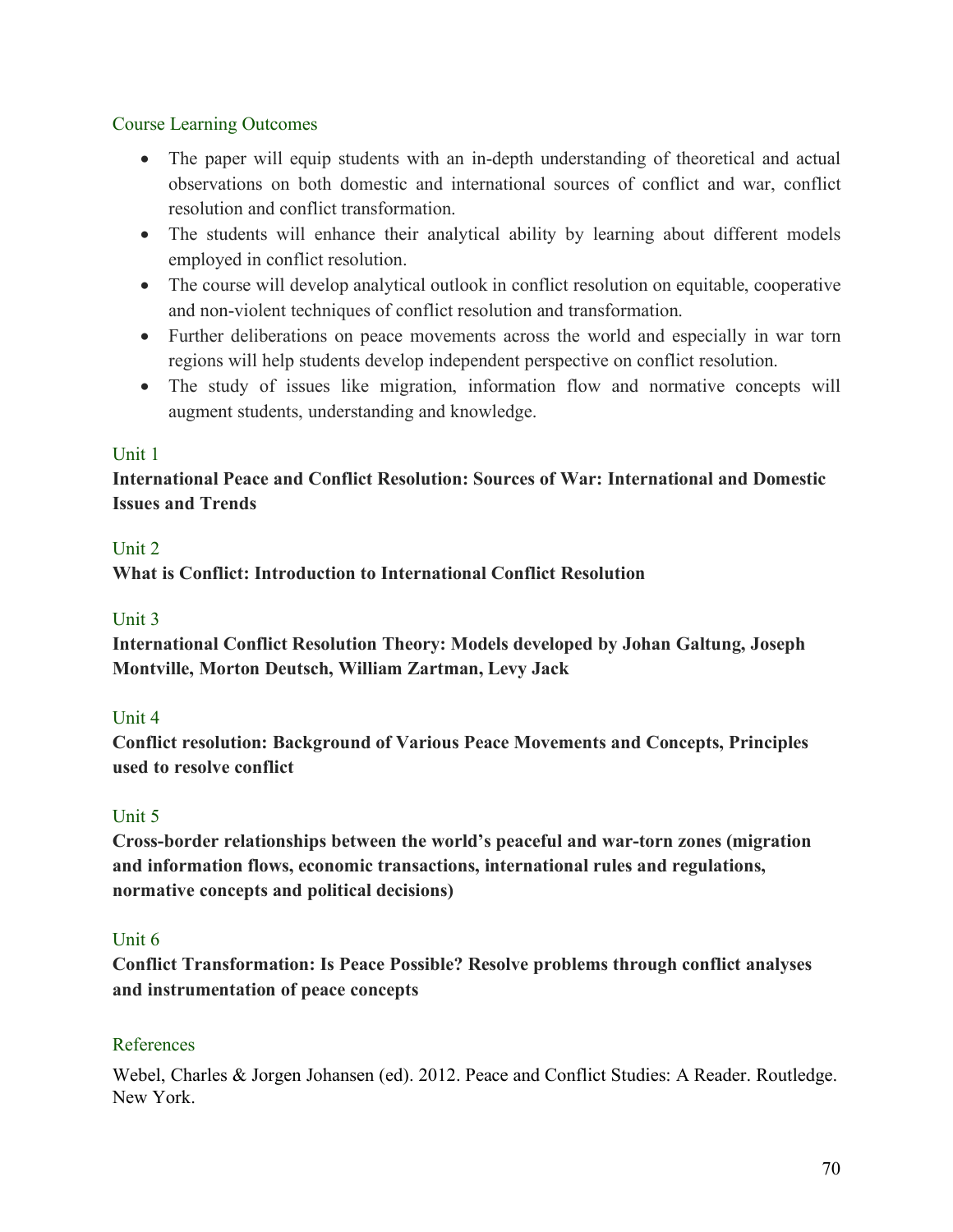Galtung, Johan et al. 2000. Searching for Peace: The Road to Transcend. Pluto Press in Association with Transcend. p. xiii.

Galtung, Johan. 1990. "Violence and Peace" in Paul Smoker, Ruth Davies & Barbara Munske (eds.) A Reader is Peace Studies. Pergamon Press: Oxford. 9-14.

Terriff, Terry et al, 1999. 'Peace Studies', Security Studies Today, Polity press.

Kriesberg, Louis, Constructive Conflicts: From Escalation to Resolution, Rowman & Littlefield, Maryland, 1998, pp. 58-150.

Ramsbotham, O., Woodhouse, T., & Miall, H. (2016). Contemporary Conflict Resolution (Fourth ed.). (Chapter One, pp. 3 37). Cambridge: Polity Press.

Jeong, H.-W. (2000). Peace and conflict studies. Burlington: Ashgate.

Starkey, Boyer, and Wilkenfield, Negotiating a Complex World. Rowman & Littlefield, Maryland, 1999, pp. 1-74.

Zartman, William, "Dynamics and Constraints in Negotiations in Internal Conflicts", in Zartman, William (ed), Elusive Peace: Negotiating an End to Civil Wars, The Brookings Institution, Washington, 1995, pp. 3-29.

Levy, Jack, "Contending Theories of International Conflict: A Levels-of-Analysis Approach" in Crocker et al, Managing Global Chaos, USIP, 1995, pp. 3-24.

Carr, Edward H., "Realism and Idealism," Richard Betts (ed), Conflict After the Cold War, Boston: Simon & Schuster, 1994.

Hampson, Fen Osler, Nurturing Peace, USIP, 1996, pp. 3-25.

Galtung, Johan, There Are Alternatives: Four Roads to Peace and Security, Nottingham, Spokesman, 1984, pp. 162-205.

Kelman, Herbert C., "Interactive Problem Solving", in Fisher, Ronald J. (ed.) Interactive Conflict Resolution, Syracuse University Press, 1997, pp. 56-74.

Kritz, Neil J., "The Rule of Law in the Post-conflict Phase: Building a Stable Peace", in Crocker et al, Managing Global Chaos, USIP, 1996, pp. 587-606.

Galtung, Johan, "The Basic Need Approach", in Human Needs: A Contribution to the Current Debate, Verlag, Cambridge, 1980, pp. 55-126.

Saunders, Harold H., A Public Peace Process: Sustained Dialogue to Transform Racial and Ethnic Conflicts, New York, 1999, pp. 1-80.

Deutsch, Morton, The Resolution of Conflict: Constructive and Destructive Processes, New Haven, Yale University Press, 1973, pp. 1-123.

Galtung, Johan, Peace by Peaceful Means: Peace and conflict, Development and Civilization, Sage, London, 1996, pp. 9-114.

Quackenbush Stephen L., International Conflict: Logic and Evidence, Sage: CQ press, Washington, 2015.

Louis Kriesberg and Bruce W. Dayton, Constructive Conflicts: from Escalation to Resolution (5th edition), Rowman & Littlefield Publishers; Fifth edition, 2016.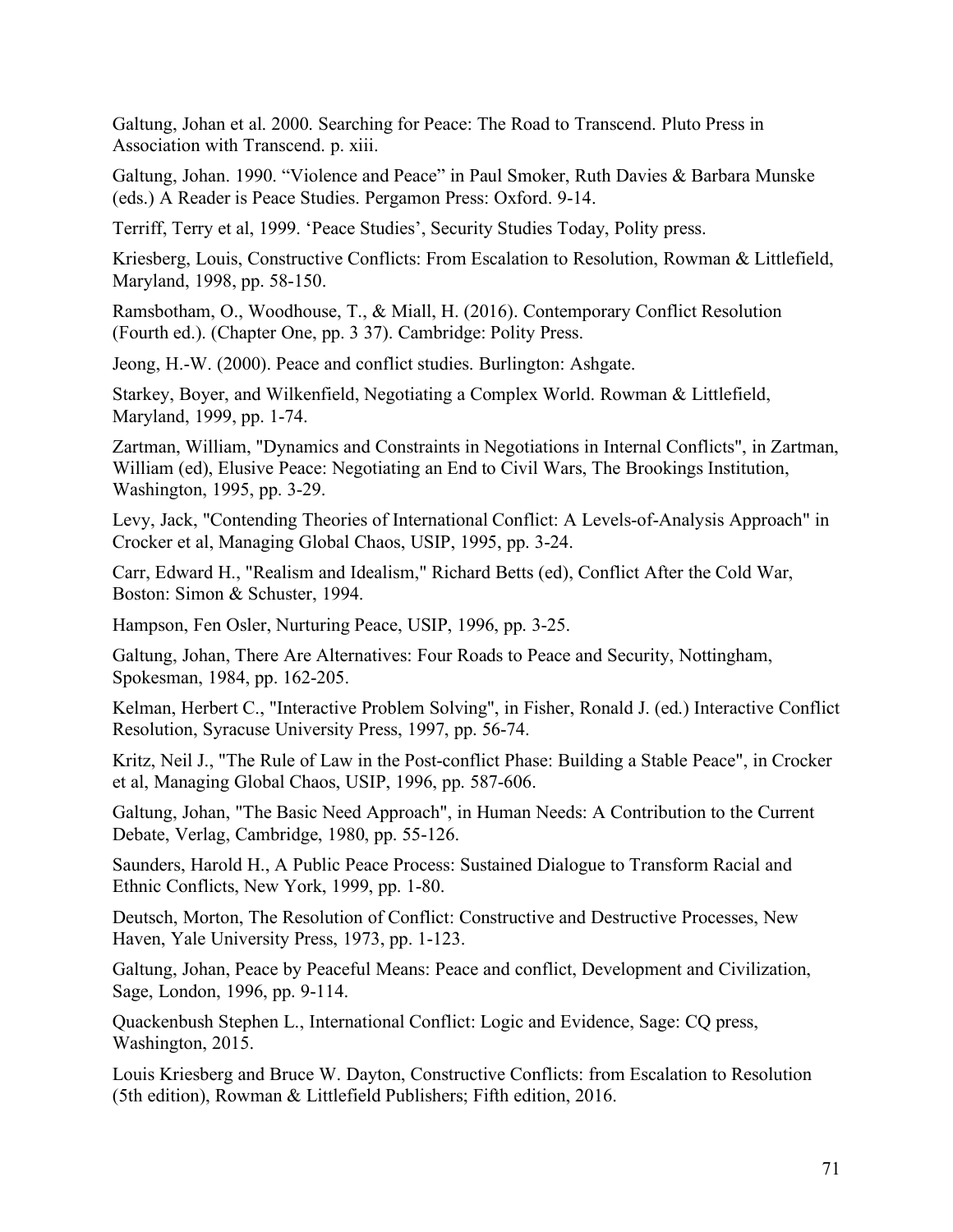Hampson, F.O., Crocker C.A. and Aall, P. R. (2007). Negotiation and international conflict. In C. Webel & J. Galtung (Eds.), Handbook of peace and conflict studies (pp. 35-50). New York: Routledge.

Horowitz, S. (2007). Mediation. In C. Webel and J. Galtung (Eds.). Handbook of peace and conflict studies (51-63). New York: Routledge.

Assefa, H. (1999). The Meaning of reconciliation. In People building peace: 35 inspiring stories from around the world (pp. 37-45), Utrecht: European Centre for Conflict Prevention.

Boulding, E. (2000). Peace movements and their organizational forms: The seedbed of peace cultures. In Cultures of peace: The hidden side of history (pp. 56-84), New York: Syracuse University Press.

Cortright, D. (2008). Banning the bomb. In Peace: A history of movements and ideas. Cambridge: Cambridge University Press, 126-154.

Young, N. (1987). Peace movements in history. In Barash, D.P. (ed.) (2000), Approaches to peace: A reader in peace studies (pp. 228-237), New York: Oxford University Press.

Weber, T. (2001). Gandhian philosophy, conflict resolution theory and practical approaches to negotiation. Journal of Peace Research, 38 (4), 493-513.

Braithwaite, A., Salehyan, I., & Savun, B. (2019). Refugees, forced migration, and conflict: Introduction to the special issue. Journal of Peace Research, 56(1), 5–11. https://doi.org/10.1177/0022343318814128

Hoffmann, J. (2013). Conceptualizing 'communication for peace'. UPEACE Open Knowledge Network Occasional Working Papers,1(January), University for Peace, San Jose, Costa Rica.

Mansfield, E., & Pevehouse, J. (2000). Trade blocs, trade flows, and international conflict. International Organization, 54(4), 775-808.

Williams, A. (2015). Changing normative environment for conflict management. In Crocker et. al. (Eds.) Managing Conflict in a World Adrift. Washington, US: United States Institute of Peace Press.

Upadhyaya, P. & Kolås, A. (2018). Perspectives from peace research. In P. Upadhyaya (ed.) Long walk of peace: Towards a culture of prevention (pp. 26-69). Paris: UNESCO.

#### Additional Resources:

#### **Classic Readings**

Galtung, J. (1969). Violence, peace, and peace research. Journal of Peace Research, 6(3), pp. 167-191.

Galtung, Johan, The True Worlds: A Transnational Perspective, New York, Free Press, 1980, pp. 107-149.

Galtung, Johan. 1967. "Theories of Peace: A Synthetic Approach to Peace Thinking". International Peace Research Institute, Oslo.

Rummel, R.J. 1981. Understanding Conflict and War, Vol:5, Beverly Hills, CA: Sage Publications.